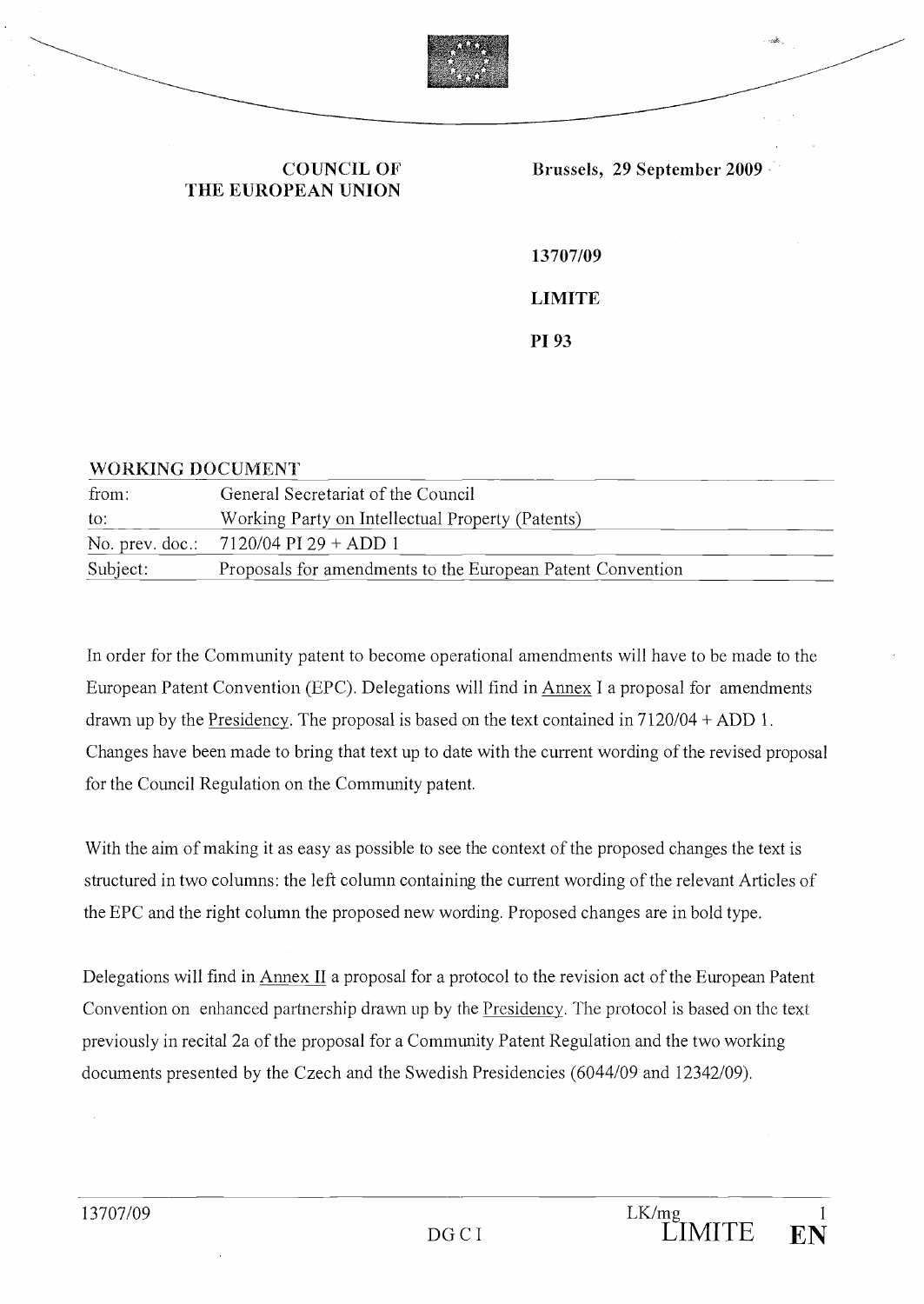Delegations will find in Armex III a proposai for a protocol to the revision act of the European Patent Convention on the renewal fees of the Community patent drawn up by the Presidency. The protocol is a slightly amended version of the text previously in recitals  $5a - 5e$  of the proposal for a Community Patent Regulation.

Delegations will find in Annex IV a proposal for an agreement on the translation arrangements applicable under the European Patent Convention to the Community patent. The agreement is based on previous recitals and Chapter lia of the proposai for a Community Patent Regulation.

The Presidency invites delegations to have an exchange of views on these working documents at the meeting of the Working Party on 6-7 October 2009.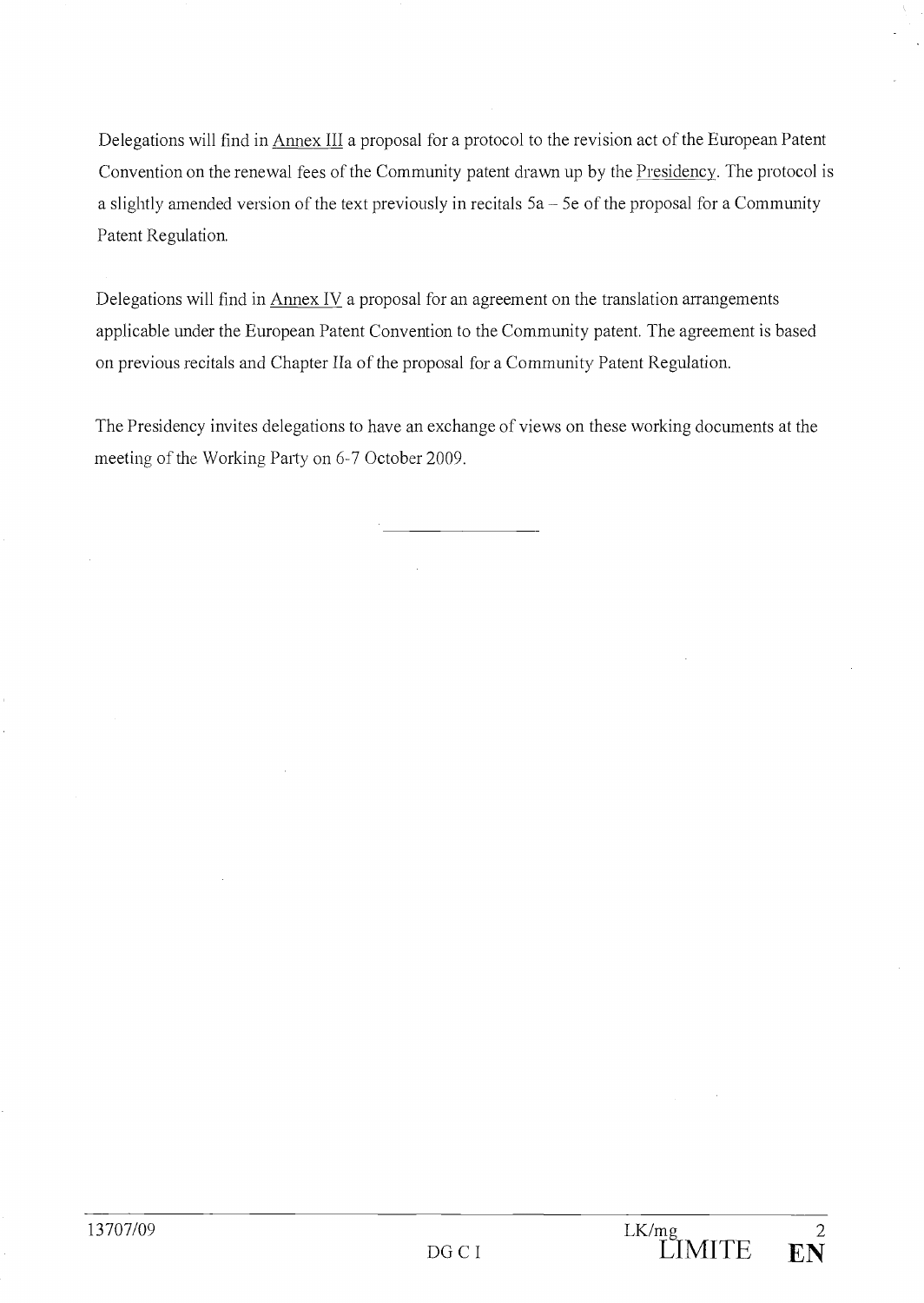# Draft amendments of the European Patent Convention for aligning it with a Regulation on Community Patents

# PREAMBLE

| The Contracting States,                                                                                                                                                                                                                                                                                                                                                                                                                                                | The Contracting <b>Parties</b> |
|------------------------------------------------------------------------------------------------------------------------------------------------------------------------------------------------------------------------------------------------------------------------------------------------------------------------------------------------------------------------------------------------------------------------------------------------------------------------|--------------------------------|
| DESIRING to strengthen co-operation between the<br>States of Europe in respect of the protection of<br>inventions,                                                                                                                                                                                                                                                                                                                                                     | unchanged                      |
| DESIRING that such protection may be obtained in<br>those States by a single procedure for the grant of<br>patents and by the establishment of certain standard<br>rules governing patents so granted,                                                                                                                                                                                                                                                                 | unchanged                      |
| DESIRING, for this purpose, to conclude a<br>Convention which establishes a European Patent<br>Organisation and which constitutes a special<br>agreement within the meaning of Article 19 of the<br>Convention for the Protection of Industrial Property,<br>signed in Paris on 20 March 1883 and last revised<br>on 14 July 1967, and a regional patent treaty within<br>the meaning of Article 45, paragraph 1, of the Patent<br>Cooperation Treaty of 19 June 1970, | unchanged                      |
| HAVE AGREED on the following provisions:                                                                                                                                                                                                                                                                                                                                                                                                                               | unchanged                      |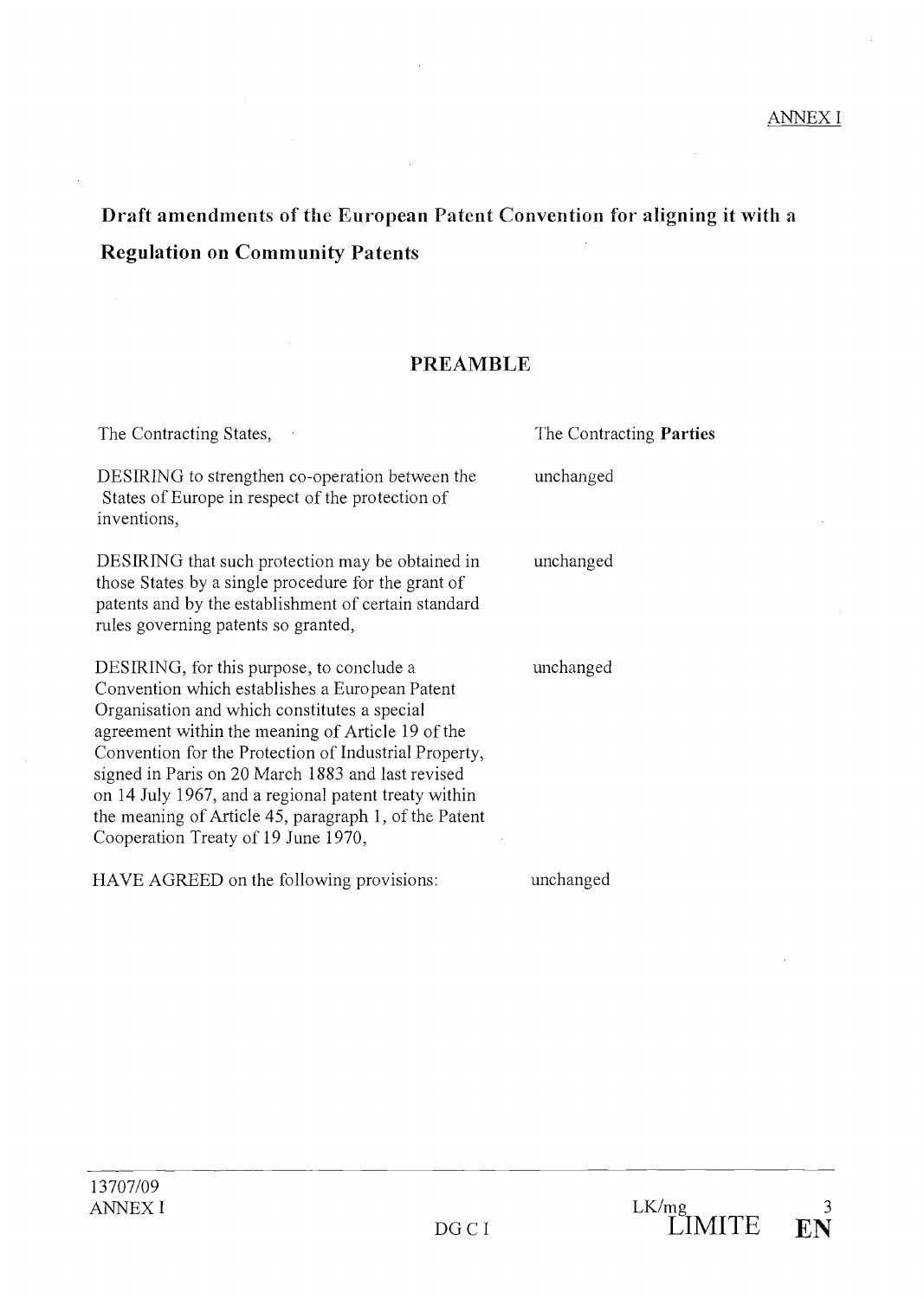# PART 1 GENERAL AND INSTITUTIONAL PROVISIONS

# Chapter 1 General provisions

#### Article 1 European law for the grant of patents

A system of law, common to the Contracting (1) A system of law, States, for the grant of patents for invention is common to the established by this Convention. Contracting Parties, for

the grant of patents for invention is established by this Convention.

(2) Contracting Party means a Contracting State or the European Community.

#### Article 2 European patent

Patents granted under this Convention (1) unchanged shall be called European patents.

 $(2)$  The European patent shall, in each of the Contracting States for which it is granted, (2) unchanged have the effect of and be subject to the same conditions as a national patent granted by that State, unless this Convention provides otherwise.

 $\hat{c}$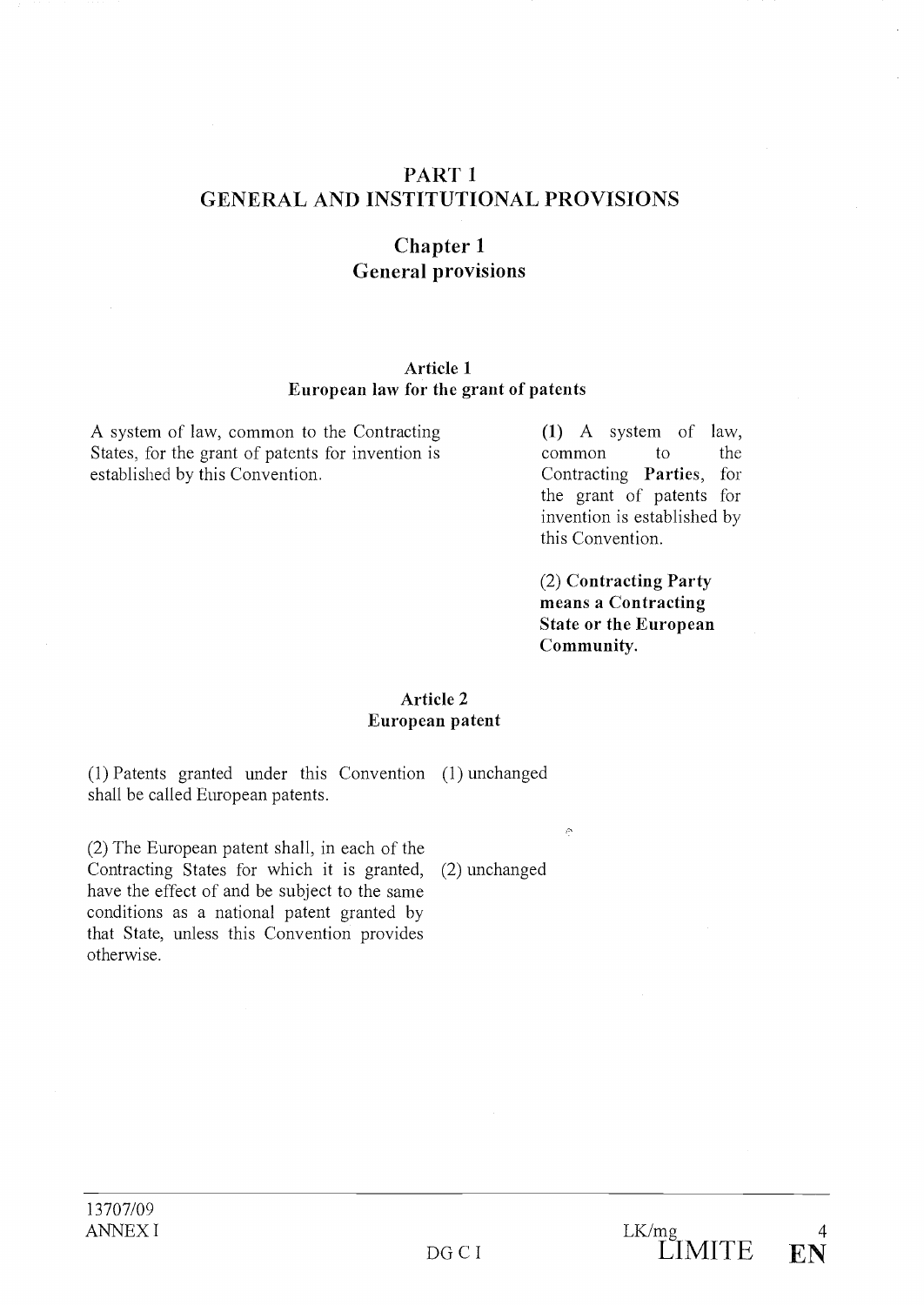(3) Notwithstanding the provision of paragraph 2, a European patent granted for the European Community (hereafter "Community patent") shall, within the territory of the European Community, have the effect and be subject to the conditions laid down in the provisions adopted in application of the Treaty establishing the European Community (hereafter "Community law") and moreover in the provisions of this Convention, in conformity with Community law. A European patent application in which the European Community is designated shall be subject to this Convention, unless Community law provides otherwise.

#### Article 4a

#### **States** Conference of ministers of the Contracting Conference of representatives of the

A conference of ministers of the Contracting States responsible for patent matters shall meet at least every five years to discuss issues pertaining to the Organisation and to the European patent system.

# Contracting Parties

A conference of ministers of the Contracting States [...] and of representatives of the European Community shall meet at least every five years to discuss issues pertaining to the Organisation and to the European patent system.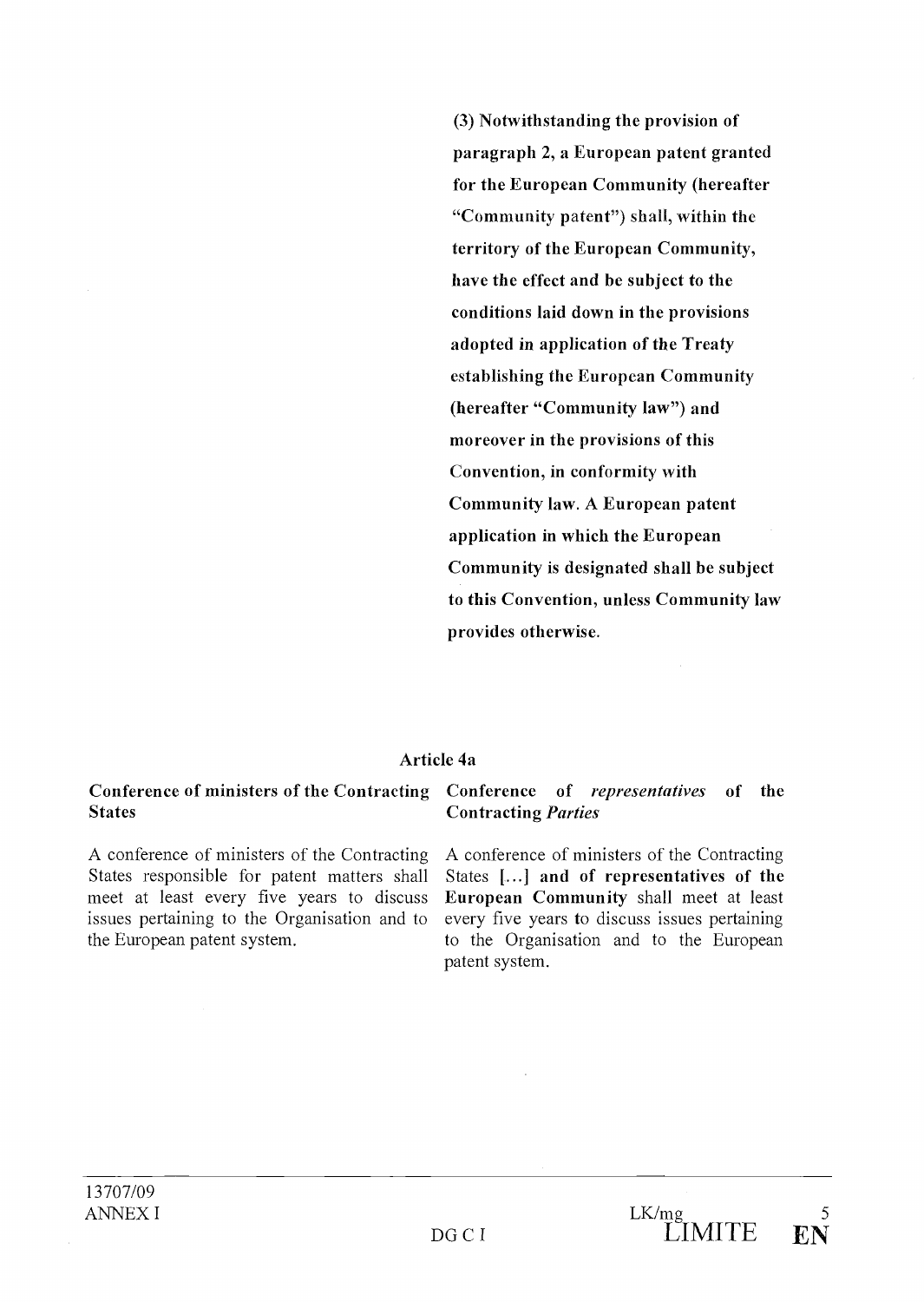# Chapter III The European Patent Office

# Article 15 Departments entrusted with the procedure

To carry out the procedures laid down in this To carry out the procedures laid down in this Convention, the following shall be set up Convention, the following shall be set up within the European Patent Office: within the European Patent Office: a Receiving Section; (a) a Receiving Section; (b) Search Divisions; (b) Search Divisions; Examining Divisions; (c) Examining Divisions; (d) Opposition Divisions;  $(c.1)$  a Community patent Division; a Legal Division; (d) Opposition Divisions; Boards of Appeal; (e) a Legal Division;  $(g)$  an Enlarged Board of Appeal.  $(f)$  Boards of Appeal; (g) an Enlarged Board of Appeal.

#### Article 21 Boards of Appeal

(1) The Boards of Appeal shall be  $(1)$  The Boards of Appeal shall be responsible for the examination of appeals responsible for the examination of appeals from decisions of the Receiving Section, the from decisions of the Receiving Section, the Examining Divisions and Opposition Examining Divisions, the Community Divisions, and the Legal Division. Patent Division, Opposition Divisions, and

the Legal Division.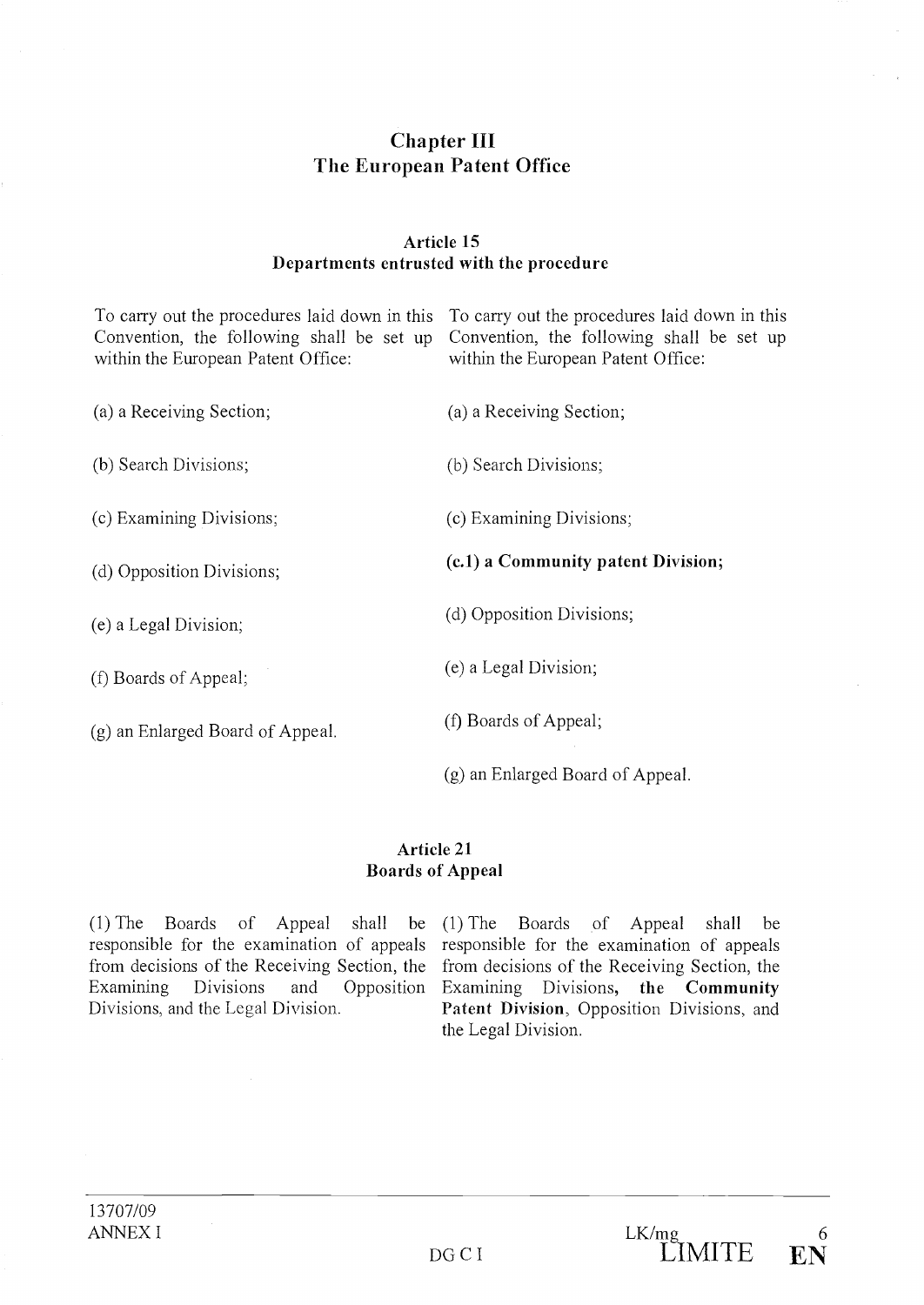(2) For appeals from decisions of the (2) For appeals from decisions of the Board of Appeal shall consist of three legally qualified members.

(3) For appeals from <sup>a</sup> decision of an (3) unchanged Examining Division, a Board of Appeal shall consist of:

(a) two technically qualified members and one legally qualified member, when the decision concerns the refusal of a European patent application or the grant, limitation or revocation of a European patent, and was taken by an Examining Division consisting of less than four members;

(b) three technically and two legally qualified members, when the decision was taken by an Examining Division consisting of four members, or when the Board of Appeal considers that the nature of the appeal so requires;

(c) three legally qualified members in all other cases.

(4) For appeals from <sup>a</sup> decision of an (4) unchanged Opposition Division, a Board of Appeal shahl consist of:

(a) two technically qualified members and one legally qualified member, when the decision was taken by an Opposition Division consisting of three members;

(b) three technically and two legally qualified members, when the decision was taken by an Opposition Division consisting of four members, or when the Board of Appeal considers that the nature of the appeal so requires.

Receiving Section or the Legal Division, a Receiving Section, the Community Patent Division or the Legal Division, a Board of Appeal shall consist of three legally qualified members.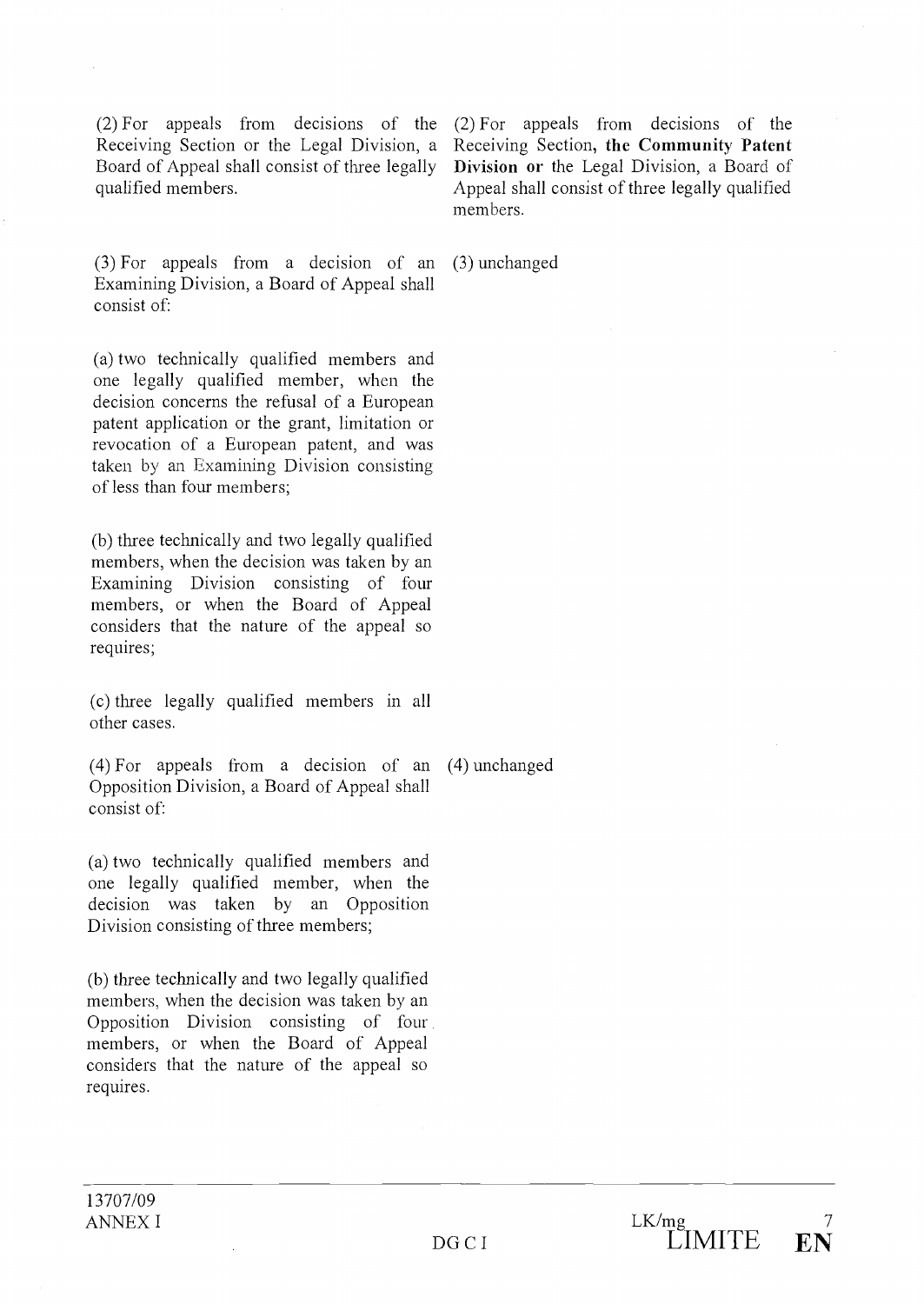#### Article 23 Independence of the members of the Boards

The members of the Enlarged Board of (1) unchanged Appeal and of the Boards of Appeal shall be appointed for a term of five years and may not be removed from office during this term, except if there are serious grounds for such removal and if the Administrative Council, on a proposai from the Enlarged Board of Appeal, takes a decision to this effect. Notwithstanding sentence 1, the term of office of members of the Boards shall end if they resign or are retired in accordance with the Service Regulations for permanent employees of the European Patent Office.

The members of the Boards may not be (2) unchanged members of the Receiving Section, Examining Divisions, Opposition Divisions or Legal Division.

Boards shall not be bound by any instructions and shall comply only with the provisions of this Convention.

(4) The Rules of Procedure of the Boards of (4) unchanged Appeal and the Enlarged Board of Appeal shall be adopted in accordance with the Implementing Regulations. They shall be subject to the approval of the Administrative Council.

In their decisions the members of the (3) In their decisions the members of the Boards shall not be bound by any instructions and shall, subject to Article 24a, comply only with the provisions of this Convention.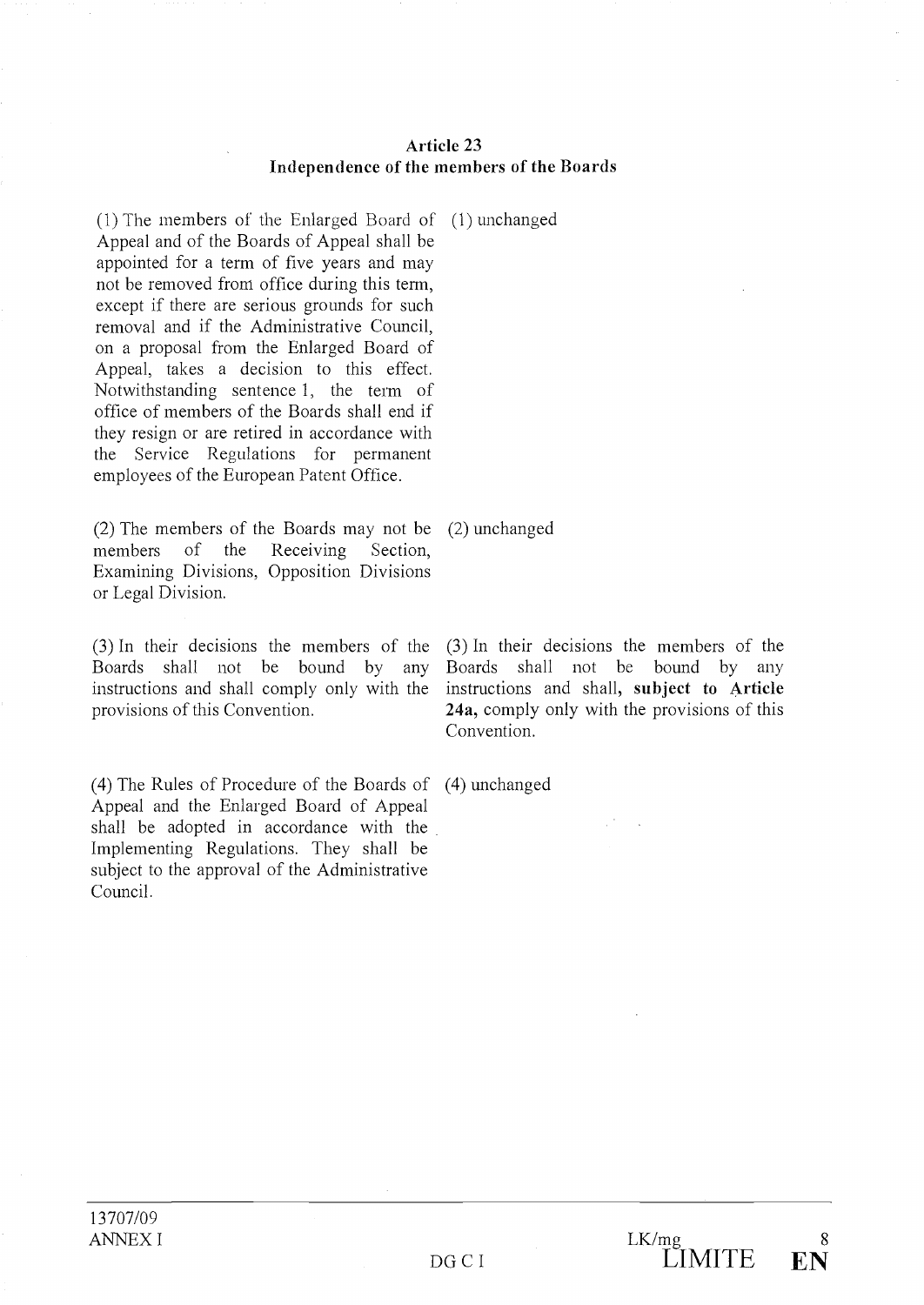# Article 24a (new) Consistent interpretation

When applying this Convention the European Patent Office shall take due account of relevant principles deriving from the jurisprudence of the European Court of Justice or of the unified court structure established in accordance with Article 149a (1) (a).

## Article 25 Technical opinion

At the request of the competent national court hearing an infringement or revocation action, the European Patent Office shall be obliged, on payment of an appropriate fee, to give a technical opinion concerning the European patent which is the subject of the action. The Examining Division shall be responsible for issuing such opinions.

At the request of the competent [...] court hearing an infringement or revocation action, or other action, the European Patent Office shall be obliged, on payment of an appropriate fee, to give a technical opinion concerning the European patent which is the subject of the action. The Examining Division shall be responsible for issuing such opinions.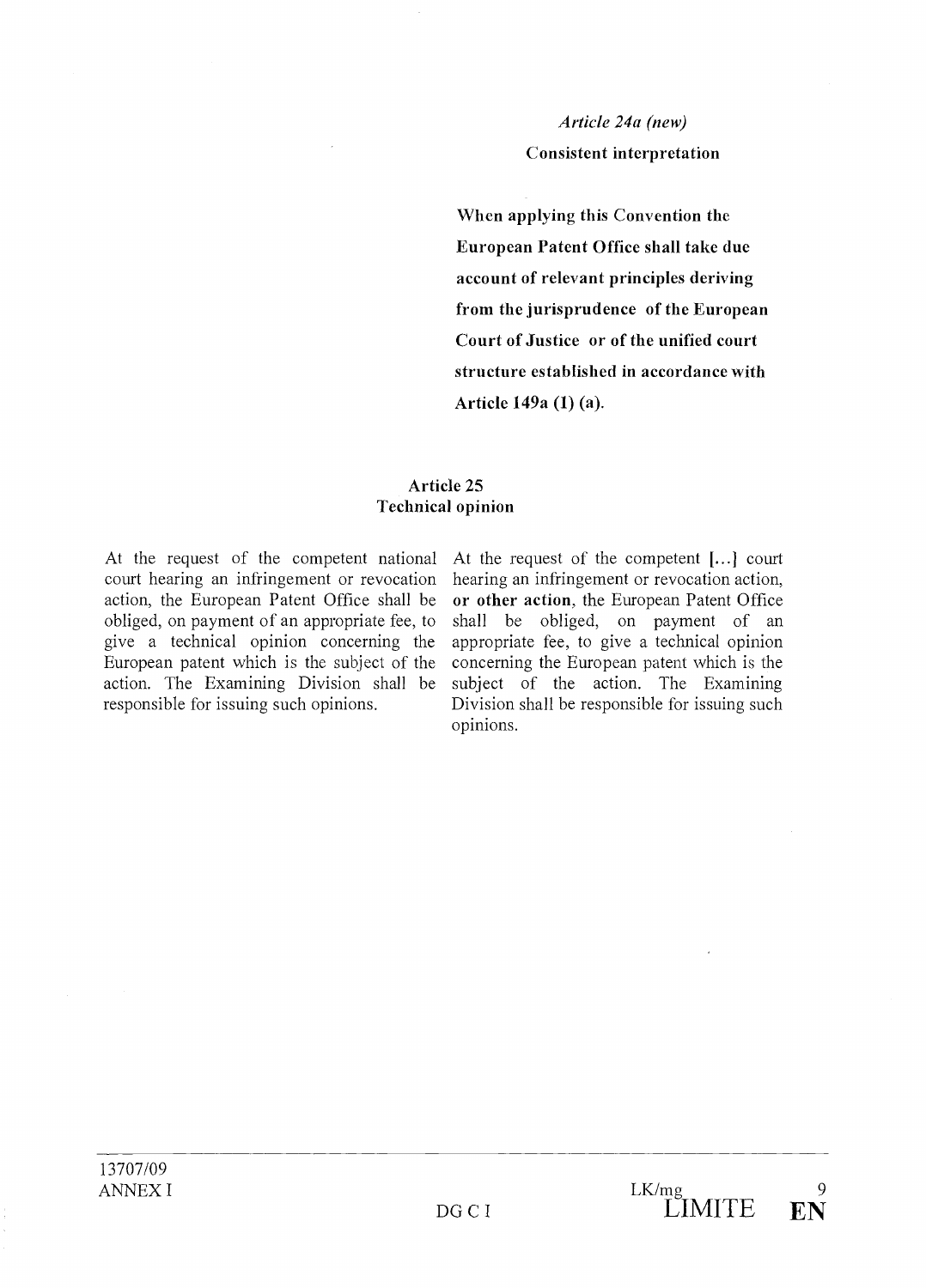# Chapter IV The Administrative Council

# Article 33

# Competence of the Administrative Council in certain cases

(c) the Implementing Regulations. (1) The Administrative Council shall be  $(1)$  The Administrative Council shall be competent to amend: competent to amend:  $t$  (a) the time limits laid down in this (a) the time limits laid down in this Convention; Convention; (b) Parts II to VIII and Part X of this (b) Parts II to VIII, Part IXa and Part X of Convention, to bring them into line with an this Convention, to bring them into line with international treaty relating to patents or European Community legislation relating to (i) an international treaty relating to patents patents;  $\left[ \dots \right]$ (ii) European Community legislation relating to patents; (c) the Implementing Regulations. (2) The Administrative Council shall be (2) unchanged. competent, in conformity with this Convention, to adopt or amend:  $(a)$  the Financial Regulations;

(b) the Service Regulations for permanent employees and the conditions of employment of other employees of the European Patent Office, the salary scales of the said permanent and other employees, and also the nature of any supplementary benefits and the rules for granting them;

(c) the Pension Scheme Regulations and any appropriate increases in existing pensions to correspond to increases in salaries;

 $(d)$  the Rules relating to Fees;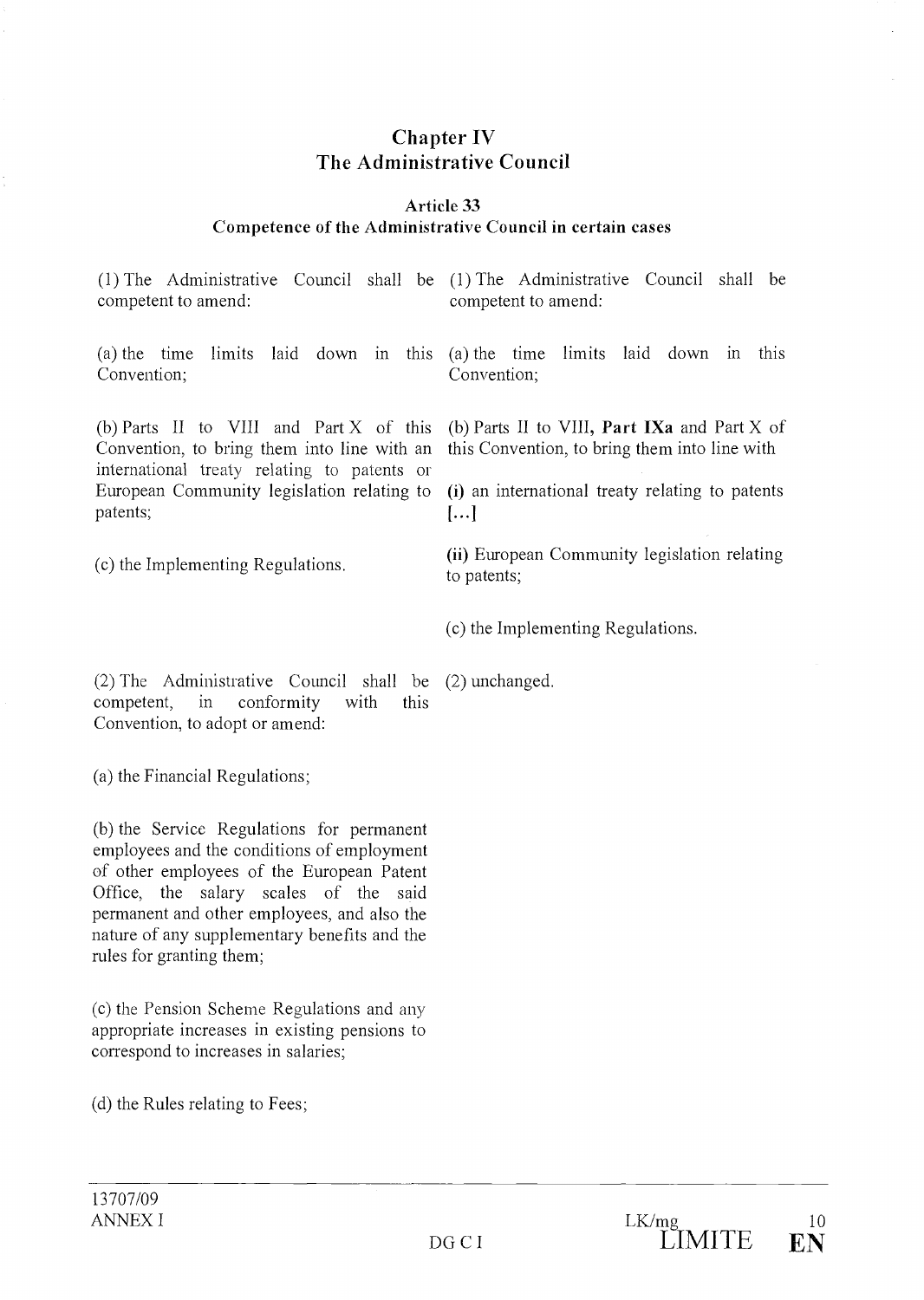(e) its Rules of Procedure

Notwithstanding Article 18, paragraph 2, (3) unchanged the Administrative Council shall be competent to decide, in the light of experience, that in certain categories of cases Examining Divisions shall consist of one technically qualified examiner only. Such decision may be rescinded.

The Administrative Council shall be (4) unchanged competent to authorise the President of the European Patent Office to negotiate and, subject to its approval, to conclude agreements on behalf of the European Patent Organisation with States, with intergovernmental organisations and with documentation centres set up on the basis of agreements with such organisations.

(5) The Administrative Council may not take (5) unchanged a decision under paragraph 1(b):

concerning an international treaty, before its entry into force;

concerning European Community legislation, before its entry into force or, where that legislation lays down a period for its implementation, before the expiry of that period.

#### Article 35

#### Voting rules

(1) The Administrative Council shall take its (1) The Administrative Council shall take its decisions, other than those referred to in decisions, other than those referred to in paragraphs 2 and 3, by a simple majority of paragraphs 2 and 3, by a simple majority of the Contracting States represented and the Contracting Parties represented and voting.

voting.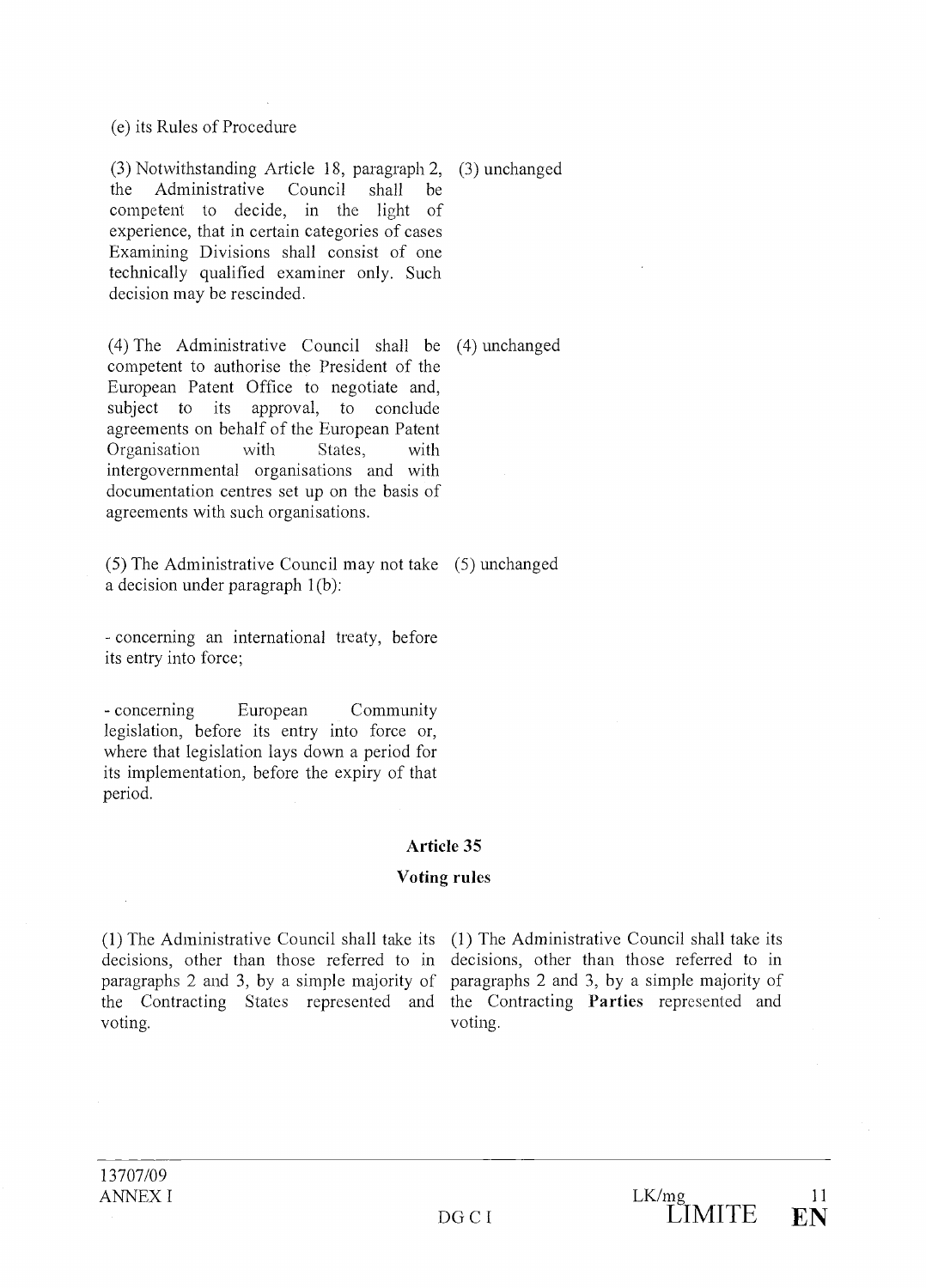A majority of three-quarters of the votes of the Contracting States represented and voting shall be required for the decisions which the Administrative Council is which empowered to take under Article 7, Article 11, Article 33, paragraphs 1 (a) and (c), and 2 to 4, Article 39, paragraph 1, Article 40, paragraphs 2 and 4, Article 46, Article 134a, Article 149a, paragraph 2, Article 152, Article 153, paragraph 7, Article 166 and Article 172.

Unanimity of the Contracting States voting shall be required for the decisions which the Administrative Council is which empowered to take under Article 33, empowered paragraph 1(b). The Administrative Council shall take such decisions only if all the Contracting States are represented. A decision taken on the basis of Article 33, paragraph  $1(b)$  shall not take effect if a Contracting State declares, within twelve months of the date of the decision, that it does not wish to be bound by that decision.

 $(2)$  A majority of three-quarters of the votes of the Contracting Parties represented and voting shall be required for the decisions the Administrative Council is empowered to take under Article 7, Article 11, Article 33, paragraphs 1 (a), (b)(ii) and (c), and 2 to 4, Article 39, paragraph 1, Article 39a, Article 40, paragraphs 2 and 4, Article 46, Article 134a, Article 149a, paragraph 2, Article 152, Article 153, paragraph 7, Article 166 and Article 172.

(3) Unanimity of the Contracting Parties voting shall be required for the decisions the Administrative Council is to take under Article 33,  $1(b)(i)$ . The Administrative Council shall take such decisions only if ail the Contracting States are represented. A decision taken on the basis of Article 33, paragraph  $1(b)(i)$  shall not take effect if a Contracting State declares, within twelve months of the date of the decision, that it does not wish to be bound by that decision.

 $(4)$  Abstentions shall not be considered as  $(4)$  unchanged votes.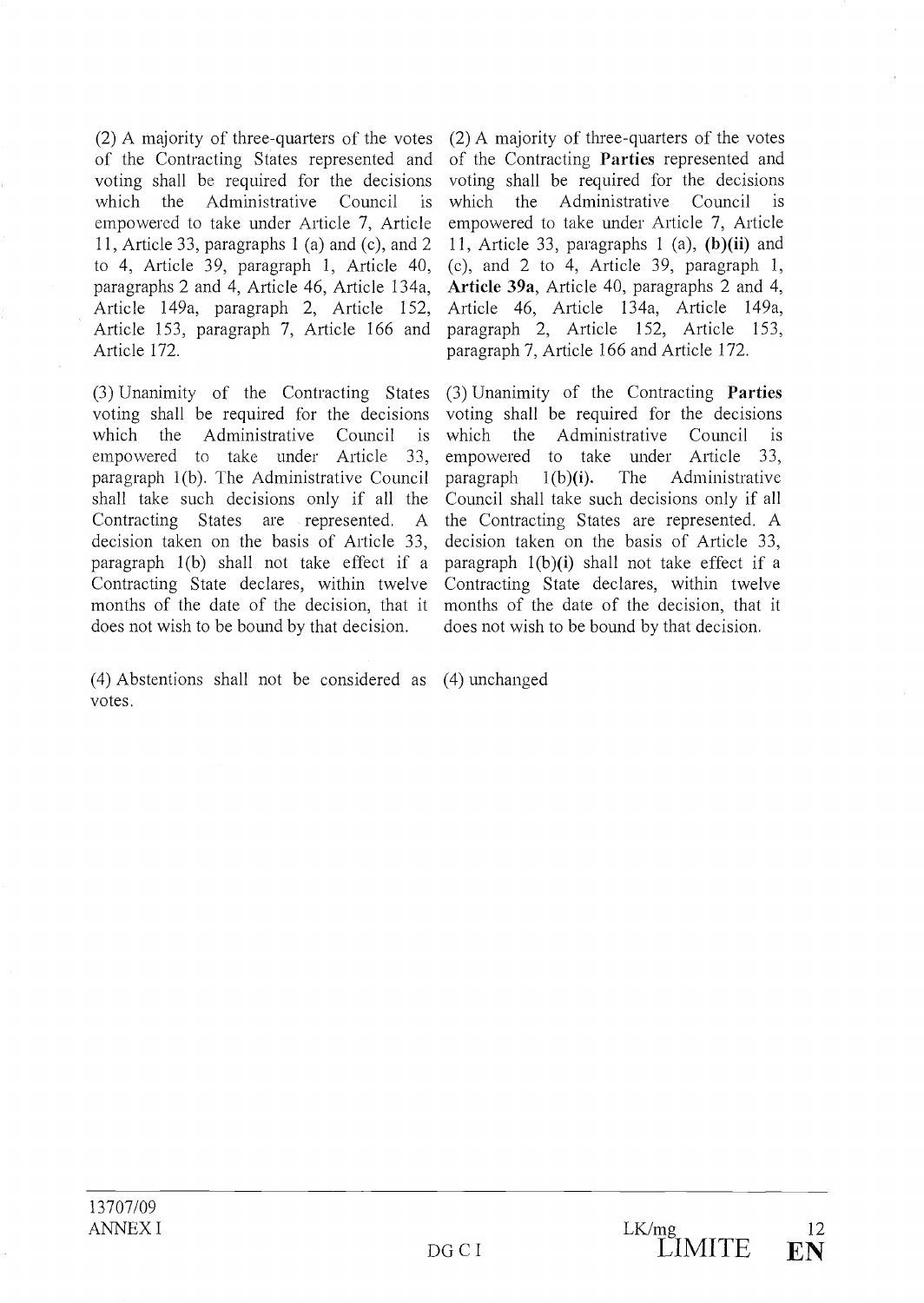# Chapter V

# Financial provisions

# Article 37 Budgetary funding

| The budget of the Organisation shall be The budget of the Organisation shall be<br>financed:                                       | financed:                                                                                                                                                          |
|------------------------------------------------------------------------------------------------------------------------------------|--------------------------------------------------------------------------------------------------------------------------------------------------------------------|
| (a) by the Organisation's own resources;                                                                                           | (a) by the Organisation's own resources;                                                                                                                           |
| (b) by payments made by the Contracting<br>European patents levied in these States;                                                | States in respect of renewal fees for (b) by payments made by the Contracting<br>States in respect of renewal fees for<br>European patents levied in these States; |
| (c) where necessary, by special financial<br>contributions made by the Contracting (b.1) by the amounts retained, under<br>States; | Article 39a, from renewal fees paid for<br>Community patents;                                                                                                      |
| (d) where appropriate, by the<br>revenue<br>provided for in Article 146:                                                           | (c) where necessary, by special financial<br>contributions made by the Contracting<br>Parties;                                                                     |
| (e) where appropriate, and for tangible assets<br>only, by third-party borrowings secured on<br>land or buildings;                 | (d) where appropriate, by the revenue<br>provided for in Article 146;                                                                                              |
| (f) where appropriate, by third-party funding<br>for specific projects.                                                            | (e) where appropriate, and for tangible assets<br>only, by third-party borrowings secured on                                                                       |

(f) where appropriate, by third-party funding for specific projects.

land or buildings;

 $\hat{\mathcal{A}}$ 

 $\sim$ 

 $\hat{\boldsymbol{\beta}}$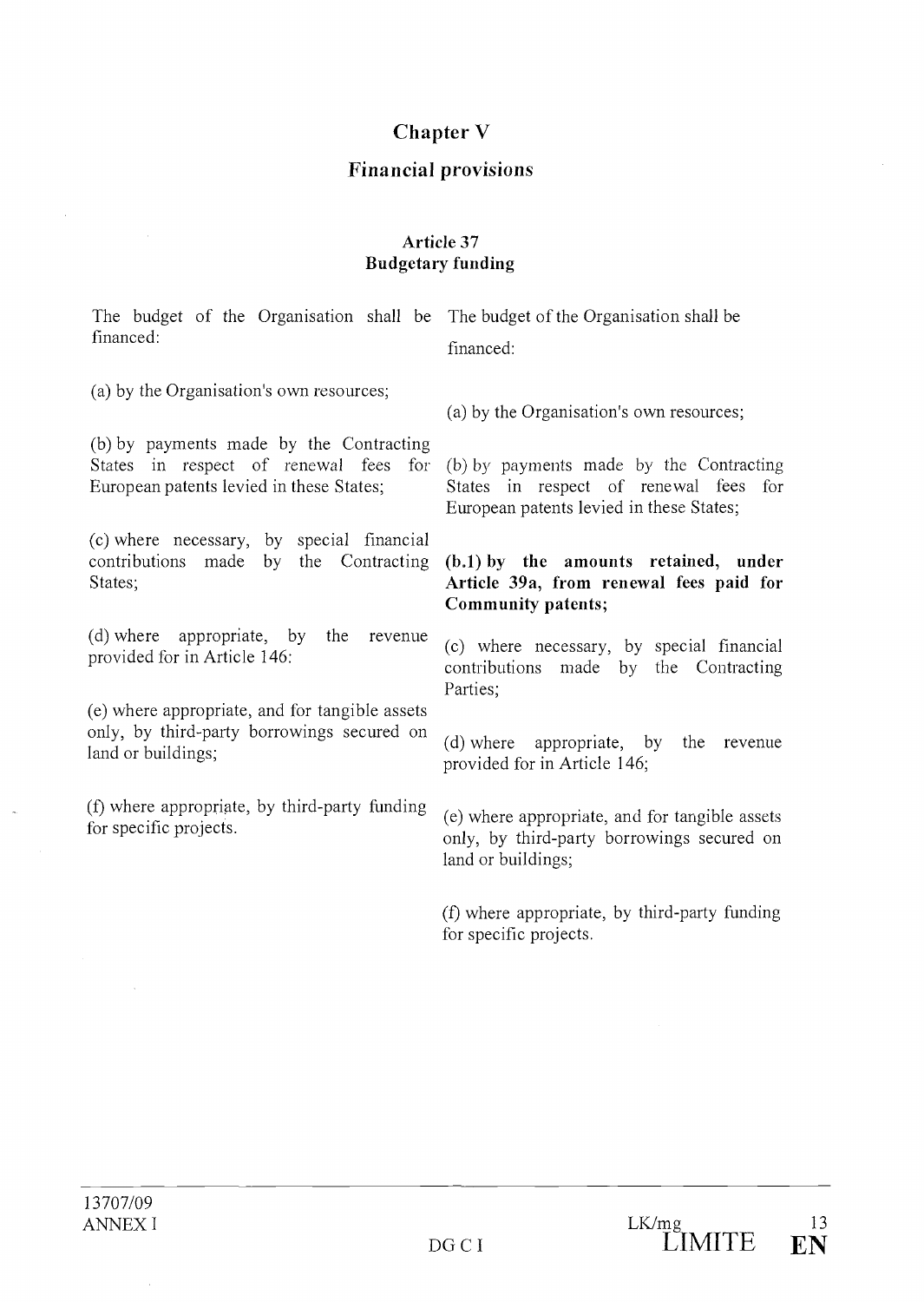Article 39a (new) Amounts retained from renewal fees paid for Community patents

By way of derogation from Articles 39, 146 and 147, the Organisation shall retain from each renewal fee, that has been paid for a Community patent in accordance with Article 149h, an amount equal to 50 per cent. This proportion may be revised by the Administrative Council. The decision of the Administrative Council shall take due account of the tasks performed by the Community Patent Division.

#### Article 40

# Level of fees and payments - Special financial contributions

Article 38 and the proportion referred to in Article 39 shall be fixed at such a level as to ensure that the revenue in respect thereof is sufficient for the budget of the Organisation to be balanced.

(2) However, if the Organisation is unable to balance its budget under the conditions laid down in paragraph 1, the Contracting States shall remit to the Organisation special financial contributions, the amount of which shall be determined by the Administrative Council for the accounting period in question.

The amounts of the fees referred to in  $(1)$  The amounts of the fees referred to in Article 38 and the proportion referred to in Article 39 and in Article 39a shall be fixed at such a level as to ensure that the revenue in respect thereof is sufficient for the budget of the Organisation to be balanced.

> (2) However, if the Organisation is unable to balance its budget under the conditions laid down in paragraph 1, the Contracting Parties shall remit to the Organisation special financial contributions, the amount of which shall be determined by the Administrative Council for the accounting period in question.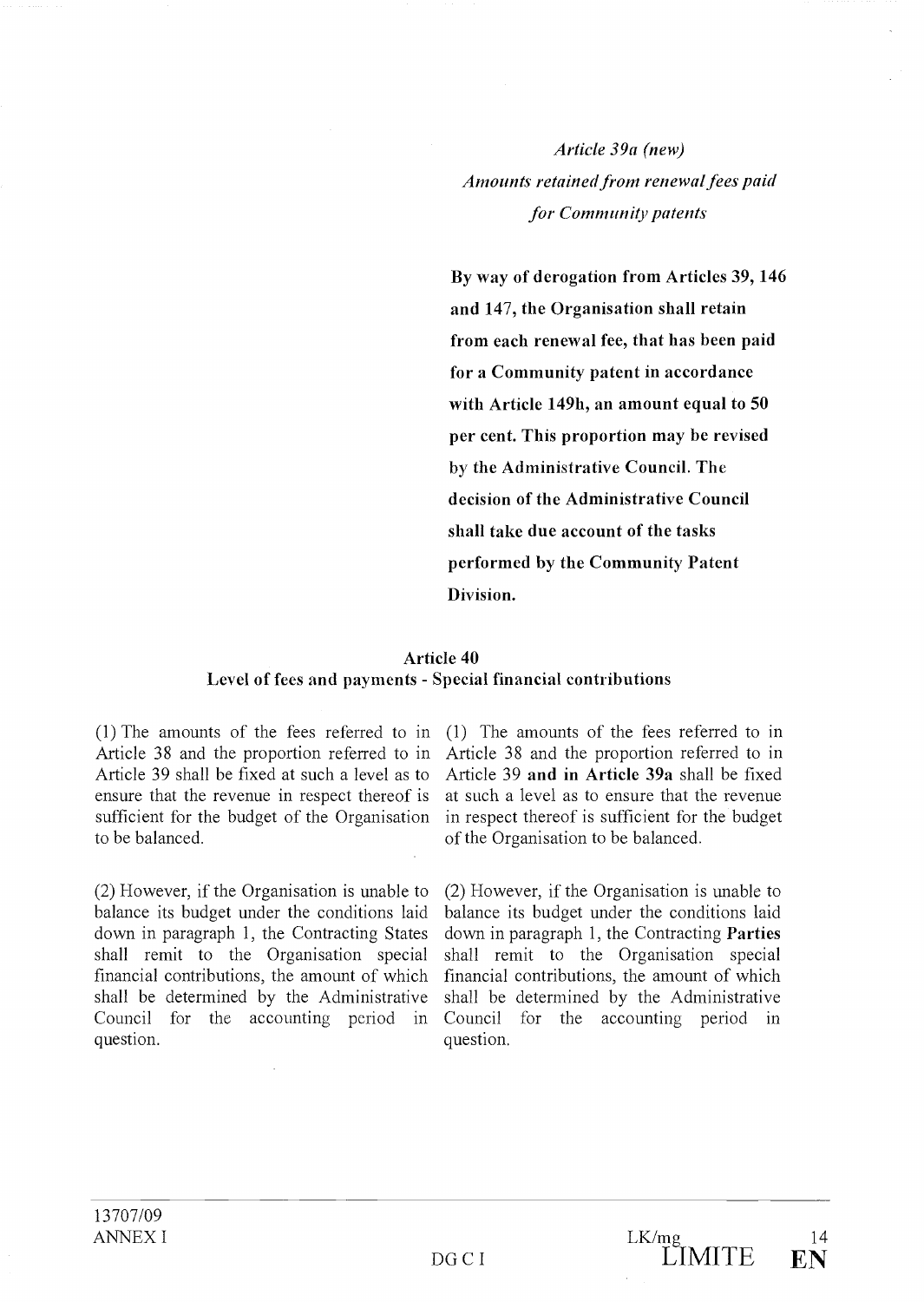(3) These special financial contributions shall (3) unchanged be determined in respect of any Contracting State on the basis of the number of patent applications filed in the last year but one prior to that of entry into force of this Convention, and calculated in the following manner:

(a) one half in proportion to the number of patent applications filed in that Contracting State;

 $(b)$  one half in proportion to the second highest number of patent applications filed in the other Contracting States by natural or legal persons having their residence or principal place of business in that Contracting State.

However, the amounts to be contributed by States in which the number of patent applications filed exceeds 25 000 shall then be taken as a whole and a new scale drawn up in proportion to the total number of patent applications filed in these States.

(4) Where the scale position of any  $(4)$  Where the Contracting State cannot be established in accordance with paragraph 3, the Administrative Council shall, with the consent of that State, decide its scale position.

 $(5)$  Article 39, paragraphs 3 and 4, shall apply mutatis mutandis to the special financial contributions.

scale position of any Contracting Party cannot be established in accordance with paragraph 3, the Administrative Council shall, with the consent of that Party, decide its scale position.

 $(5)$  unchanged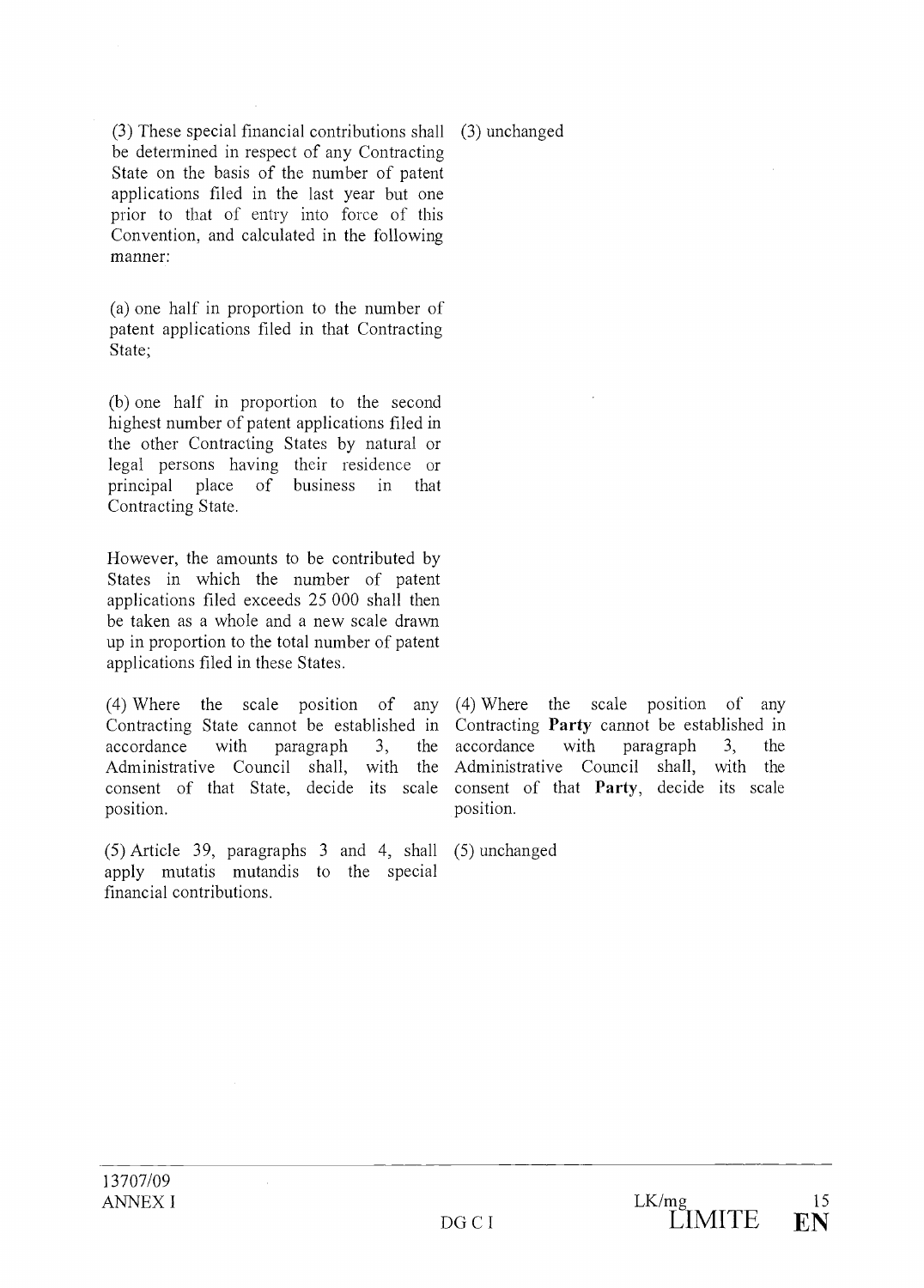$(6)$  The special financial contributions shall be repaid with interest at a rate which shall be the same for ail Contracting States. Repayments shall be made in so far as it is possible to provide for this purpose in the budget; the amount thus provided shall be distributed among the Contracting States in accordance with the scale referred to in paragraphs 3 and 4.

 $(6)$  The special financial contributions shall be repaid with interest at a rate which shall bc the same for all Contracting Parties. Repayments shall be made in so far as it is possible to provide for this purpose in the budget; the amount thus provided shall be distributed among the Contracting Parties in accordance with the scale referred to in paragraphs 3 and 4.

(7) The special financial contributions remitted in any accounting period shall be repaid in full before any such contributions or parts thereof remitted in any subsequent accounting period are repaid. (7) unchanged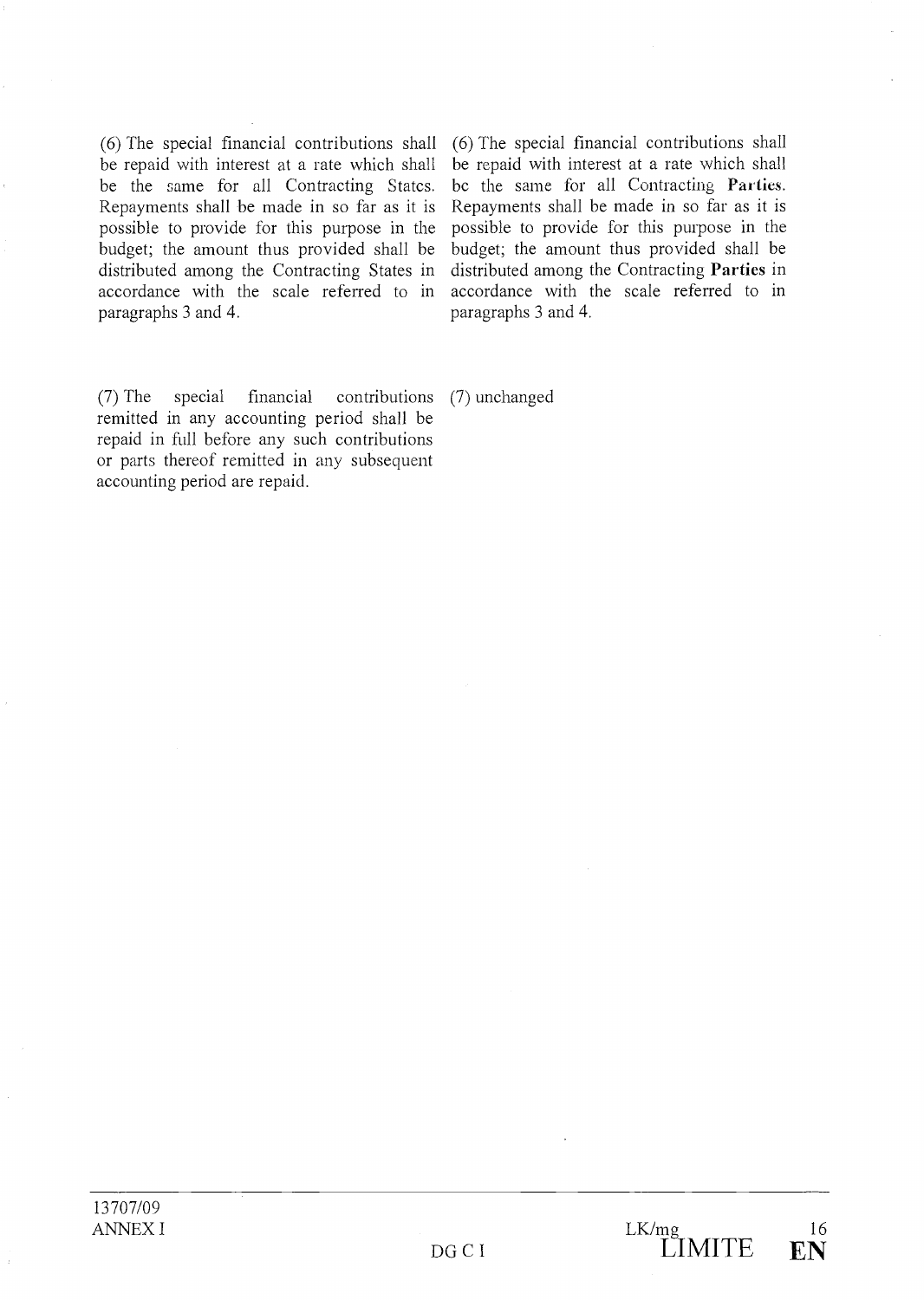#### Article 50 Financial Regulations

The Financial Regulations shall lay down in The Financial Regulations shall lay down in particular: particular: (a) the arrangements relating to the (a) unchanged; establishment and implementation of the budget and for the rendering and auditing of accounts; (b) the method and procedure whereby the payments and contributions provided for in Article 37 and the advances provided for in Article 41 are to be made available to the Organisation by the Contracting States; (c) the rules concerning the responsibilities of authorising and accounting officers and the arrangements for their supervision; the rates of interest provided for in (d) unchanged; Articles 39, 40 and 47;  $(e)$  the method of calculating the contributions payable by virtue of Article 146; the composition of and duties to be (f) unchanged; assigned to a Budget and Finance Committee which should be set up by the Administrative Council; the generally accepted accounting (g) unchanged. principles on which the budget and the (b) the method and procedure whereby the payments, amounts retained and contributions provided for in Article 37 and Article 39a, as well as the advances provided for in Article 41 are to be made available to the Organisation by the Contracting States; (c) unchanged (e) unchanged;

annual financial statements shall be based.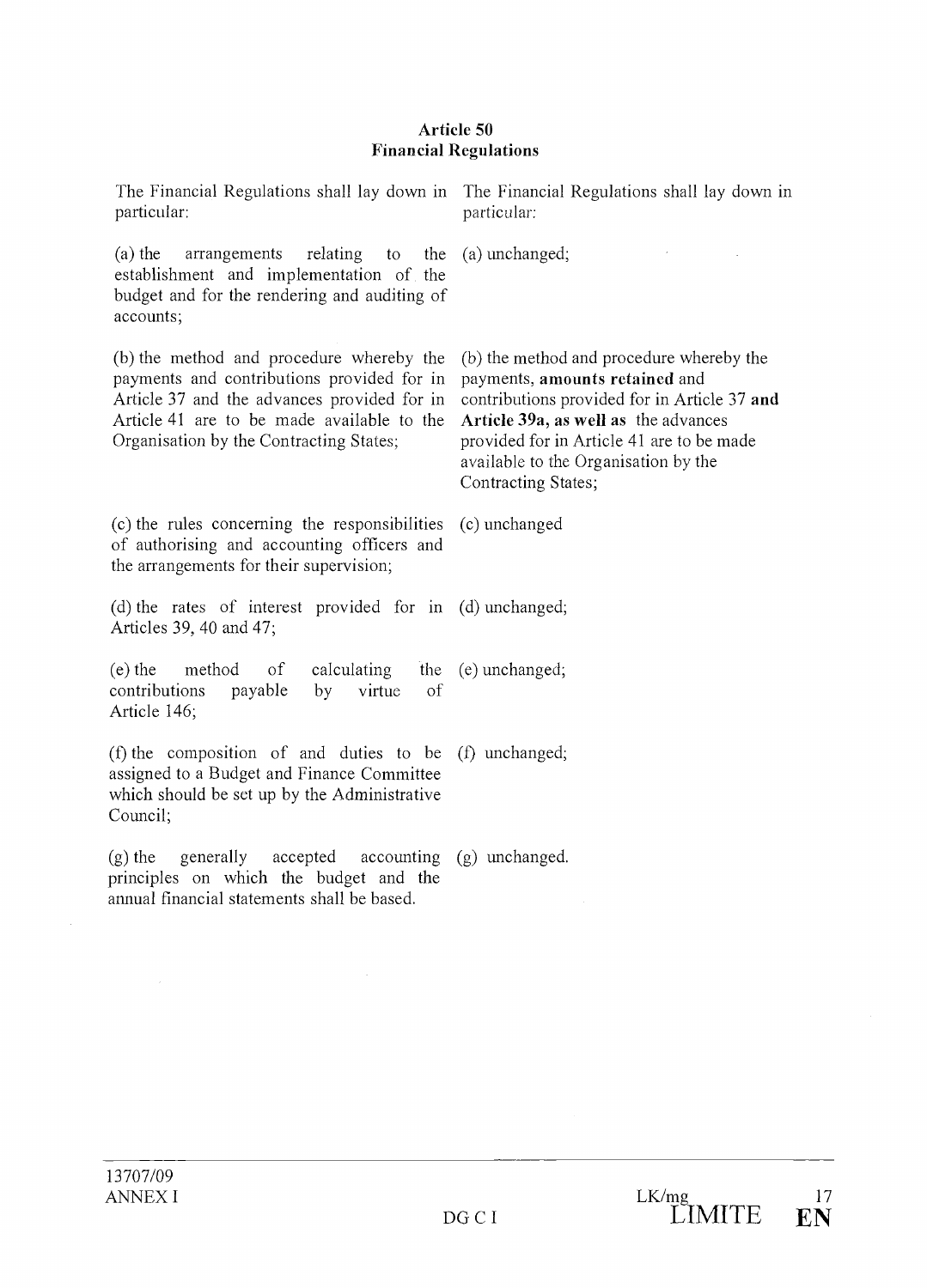# Article 59 Multiple applicants

A European patent application may also be A European patent application may also be filed either by joint applicants or by two or filed either by joint applicants or by two or more applicants designating different Contracting States.

applicants designating different Contracting Parties. In respect of the territory of the European Community, two or more applicants shall be deemed to be joint applicants.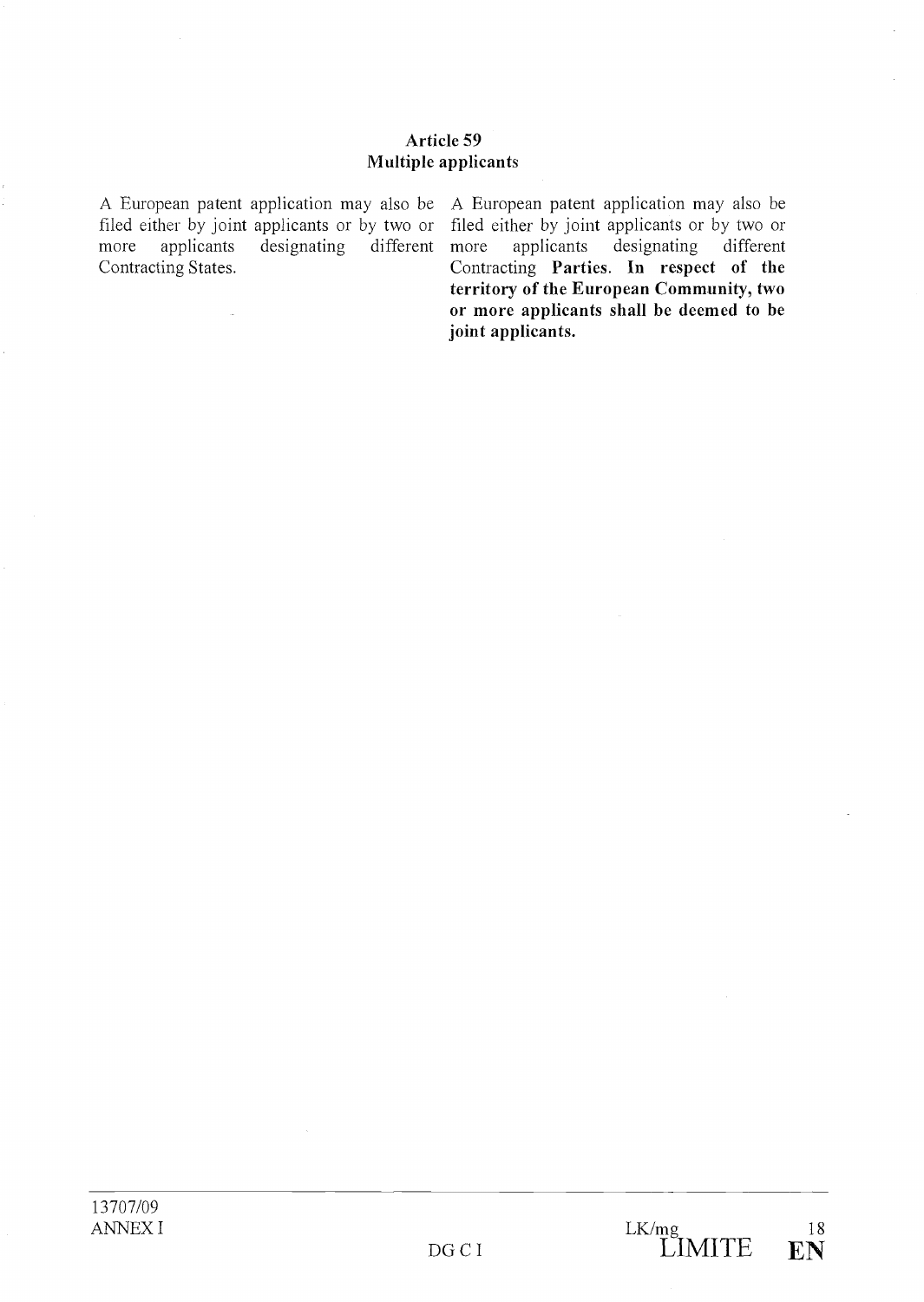# PART II SUBSTANTIVE PATENT LAW

# Chapter III Effects of the European patent and the European patent application

# Article 63 Term of the European patent

 $(1)$  The term of the European patent shall be  $(1)$  unchanged 20 years from the date of filing of the application.

(2) Nothing in the preceding paragraph shall (2) unchanged limit the right of a Contracting State to extend the term of a European patent, or to grant corresponding protection which follows immediately on expiry of the term of the patent, under the same conditions as those applying to national patents:

 $(a)$  in order to take account of a state of war or similar emergency conditions affecting that State;

(b) if the subject-matter of the European patent is a product or a process for manufacturing a product or a use of a product which has to undergo an administrative authorisation procedure required by law before it can be put on the market in that State.

 $(3)$  Paragraph 2 shall apply mutatis mutandis to European patents granted jointly for a group of Contracting States in accordance with Article 142.

 $(3)$  Paragraph 2 shall apply mutatis mutandis to:

(a) Community Patents

(b) European patents granted jointly for a group of Contracting States in accordance with Article 142.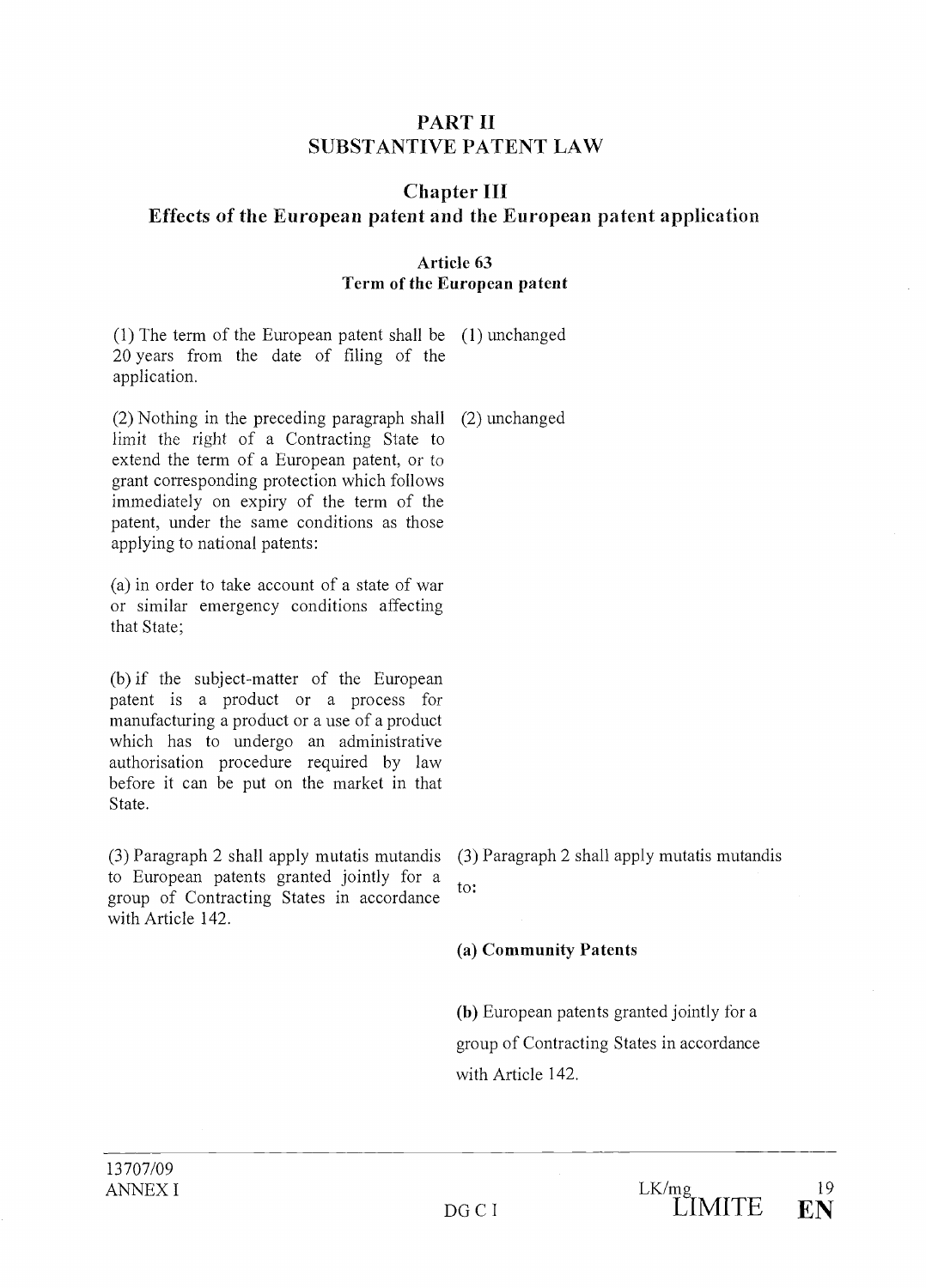(4) A Contracting State which makes (4) unchanged. provision for extension of the term or corresponding protection under paragraph 2(b) may, in accordanee with an agreement coneluded with the Organisation, entrust to the European Patent Office tasks associated with implementation of the relevant provisions.

# Article 64 Rights conferred by a European patent

provisions of paragraph 2, confer on its proprietor from the date on which the mention of its grant is published in the European Patent Bulletin, in each Contracting State in respect of which it is granted, the same rights as would be conferred by a national patent granted in that State.

A European patent shall, subject to the (1) A European patent shall, subject to the provisions of paragraph 2, confer on its proprietor from the date on which the mention of its grant is published in the European Patent Bulletin, in each Contracting State in respect of which it is granted, the same rights as would be conferred by a national patent granted in that State. A Community patent shall confer the rights laid down by Communitylaw.

 $(2)$  If the subject-matter of the European patent is a process, the protection conferred by the patent shall extend to the products directly obtained by such process.

Any infringement of a European patent (3) Any infringement of a European patent shall be dealt with by national law.

 $(2)$  unchanged

shall be dealt with by national law  $or$ , in the case of a Community Patent, by Community law, as well as the instrument establishing the European and Community Patents Court in accordance with Article 149a (1) (a).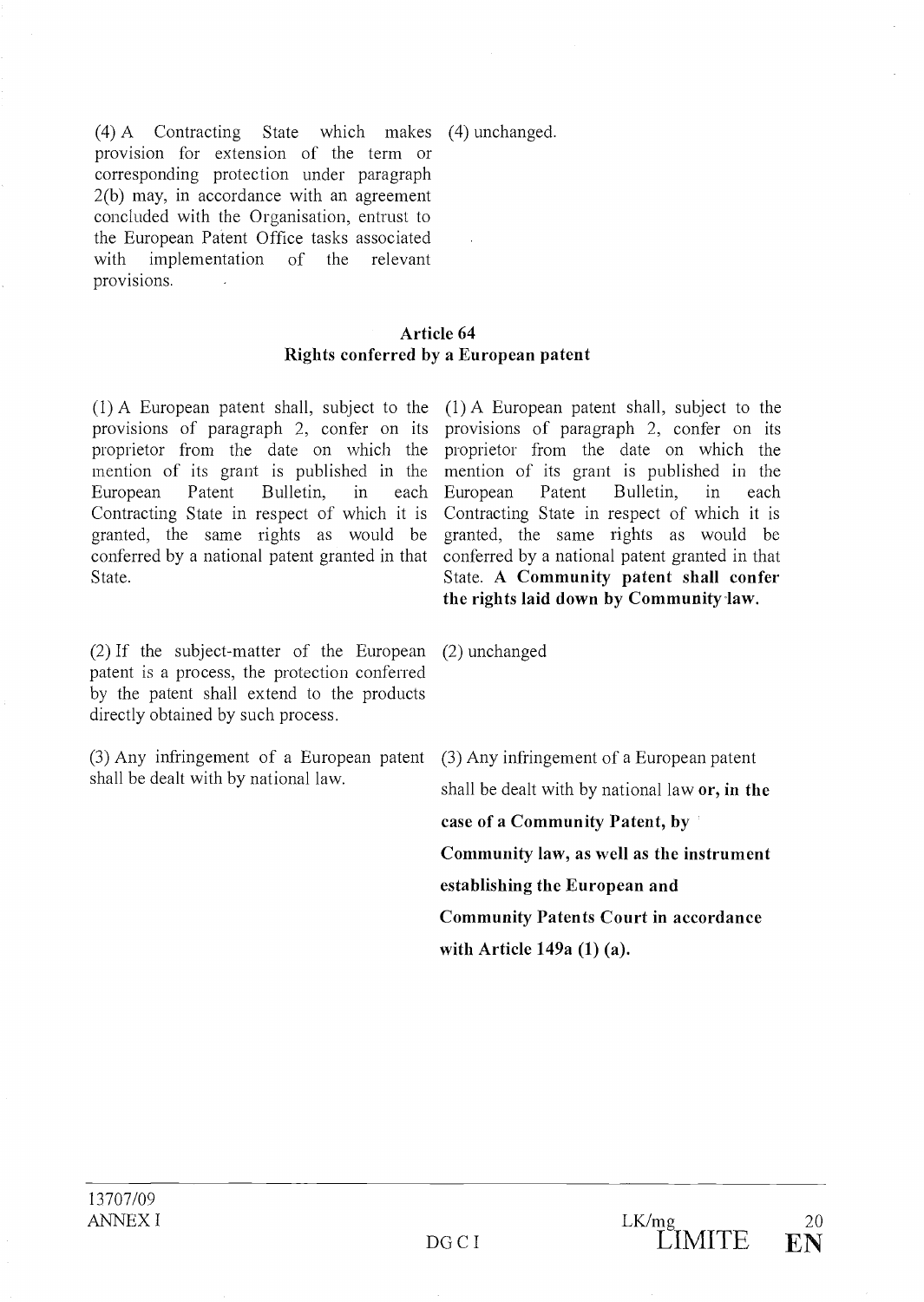#### Article 67 Rights conferred by a European patent application after publication

(1) A European patent application shall, from  $(1)$  unchanged the date of its publication, provisionally confer upon the applicant the protection provided for by Article 64, in the Contracting States designated in the application.

 $(2)$  Any Contracting State may prescribe that  $(2)$  unchanged a European patent application shall not confer such protection as is conferred by Article 64. However, the protection attached to the publication of the European patent application may not be less than that which the laws of the State concerned attach to the compulsory publication of unexamined national patent applications. In any event, each State shall ensure at least that, from the date of publication of a European patent application, the applicant can claim compensation reasonable in the circumstances from any person who has used the invention in that State in circumstances where that person would be liable under national law for infringement of a national patent.

Any Contracting State which does not (3) unchanged have as an official language the language of the proceedings may prescribe that provisional protection in accordance with paragraphs 1 and 2 above shall not be effective until such time as a translation of the claims in one of its official languages at the option of the applicant or, where that State has prescribed the use of one specific official language, in that language:

has been made available to the public in the mariner prescribed by national law, or

(b) has been communicated to the person using the invention in the said State.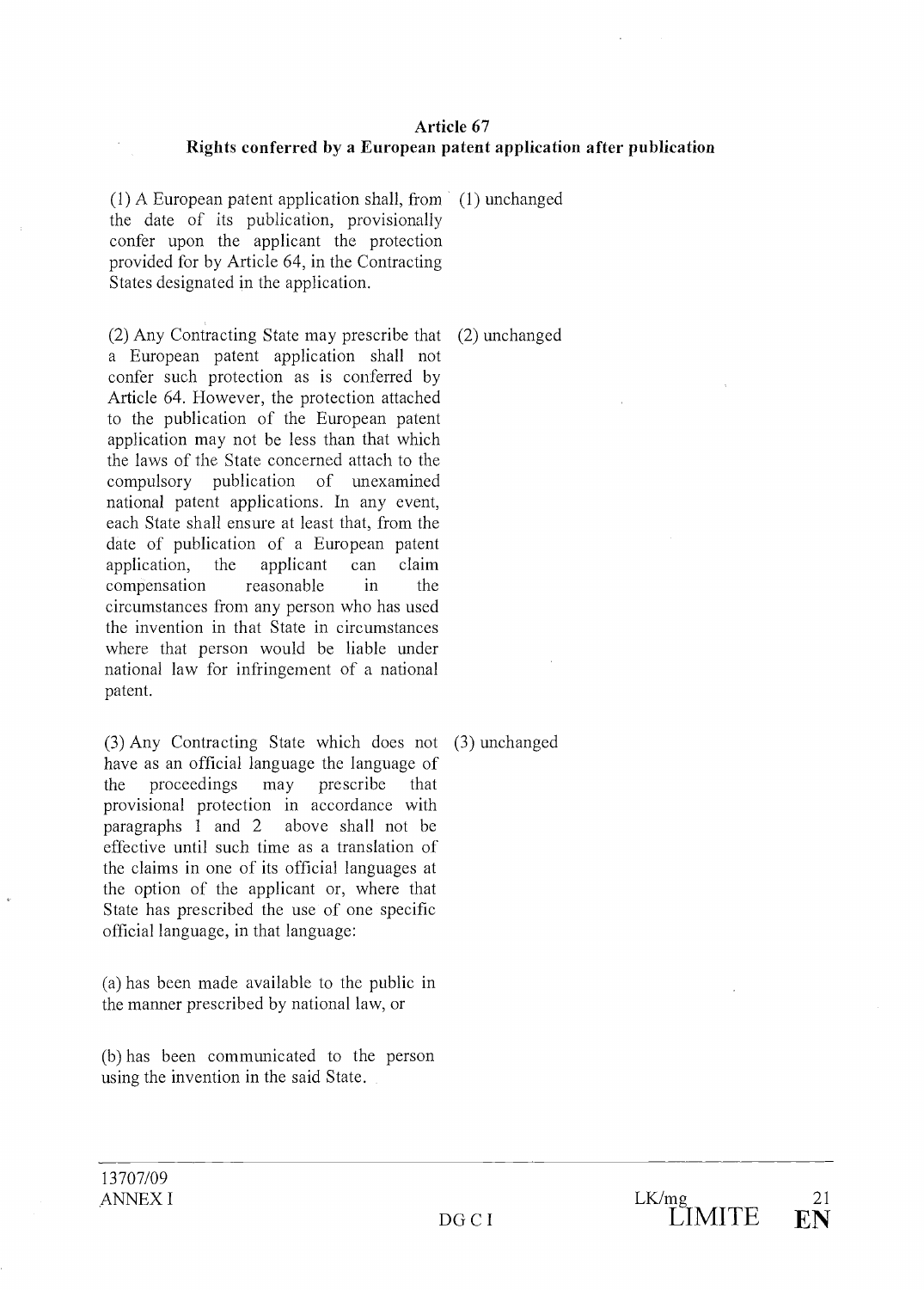$(4)$  The European patent application shall be deemed never to have had the effects set out in paragraphs <sup>1</sup> and 2 when it has been withdrawn, deemed to be withdrawn or finally refused. The same shall apply in respect of the effects of the European patent application in a Contracting State the designation of which is withdrawn or deemed to be withdrawn.

(3a) The rights conferred by a European patent application designating the European Community shall, in respect of the European Community, be governed by Community law.

(4) The European patent application shall be deemed never to have had the effects set out in paragraphs 1, 2 and 3a when it has been withdrawn, deemed to be withdrawn or finally refused. The same shall apply in respect of the effects of the European patent application for a Contracting Party the designation of which is withdrawn or deemed to be withdrawn.

#### Article 70 Authentic text of a European patent application or European patent

 $(1)$  The text of a European patent application or a European patent in the language of the proceedings shall be the authentic text in any proceedings before the European Patent Office and in any Contracting State.

 $(1)$  The text of a European patent application or a European patent in the language of the proceedings shall be the authentic text in any proceedings before the European Patent Office and in the jurisdiction of any Contracting Party.

 $(2)$  If, however, the European patent application has been filed in a language which is not an official language of the European Patent Office, that text shall be the application as filed within the meaning of this Convention.

(2) unchanged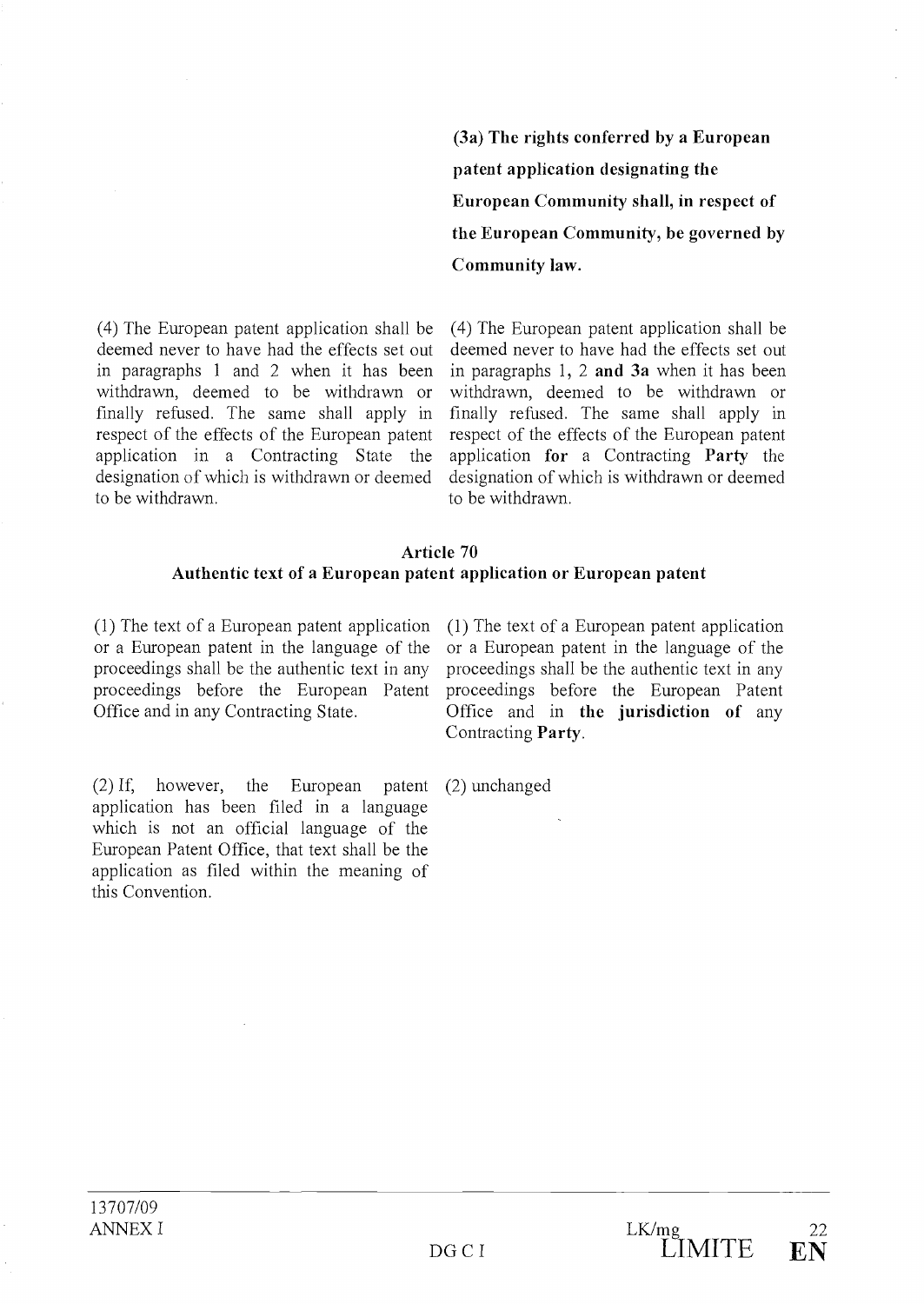$(3)$  Any Contracting State may provide that a  $(3)$  unchanged translation into one of its official languages, as prescribed by it according to this Convention, shall in that State be regarded as authentic, except for revocation proceedings, in the event of the European patent application or European patent in the language of the translation conferring protection which is narrower than that conferred by it in the language of the proceedings.

Any Contracting State which adopts a (4) unchanged provision under paragraph 3:

(a) shall allow the applicant for or proprietor of the patent to file a corrected translation of the European patent application or European patent. Such corrected translation shall not have any legal effect until any conditions established by the Contracting State under Article 65, paragraph 2, or Article 67, paragraph 3, have been complied with;

(b) may prescribe that any person who, in that State, in good faith has used or has made effective and serious preparations for using an invention the use of which would not constitute infringement of the application or patent in the original translation, may, after the corrected translation takes effect, continue such use in the course of his business or for the needs thereof without payment.

13707/09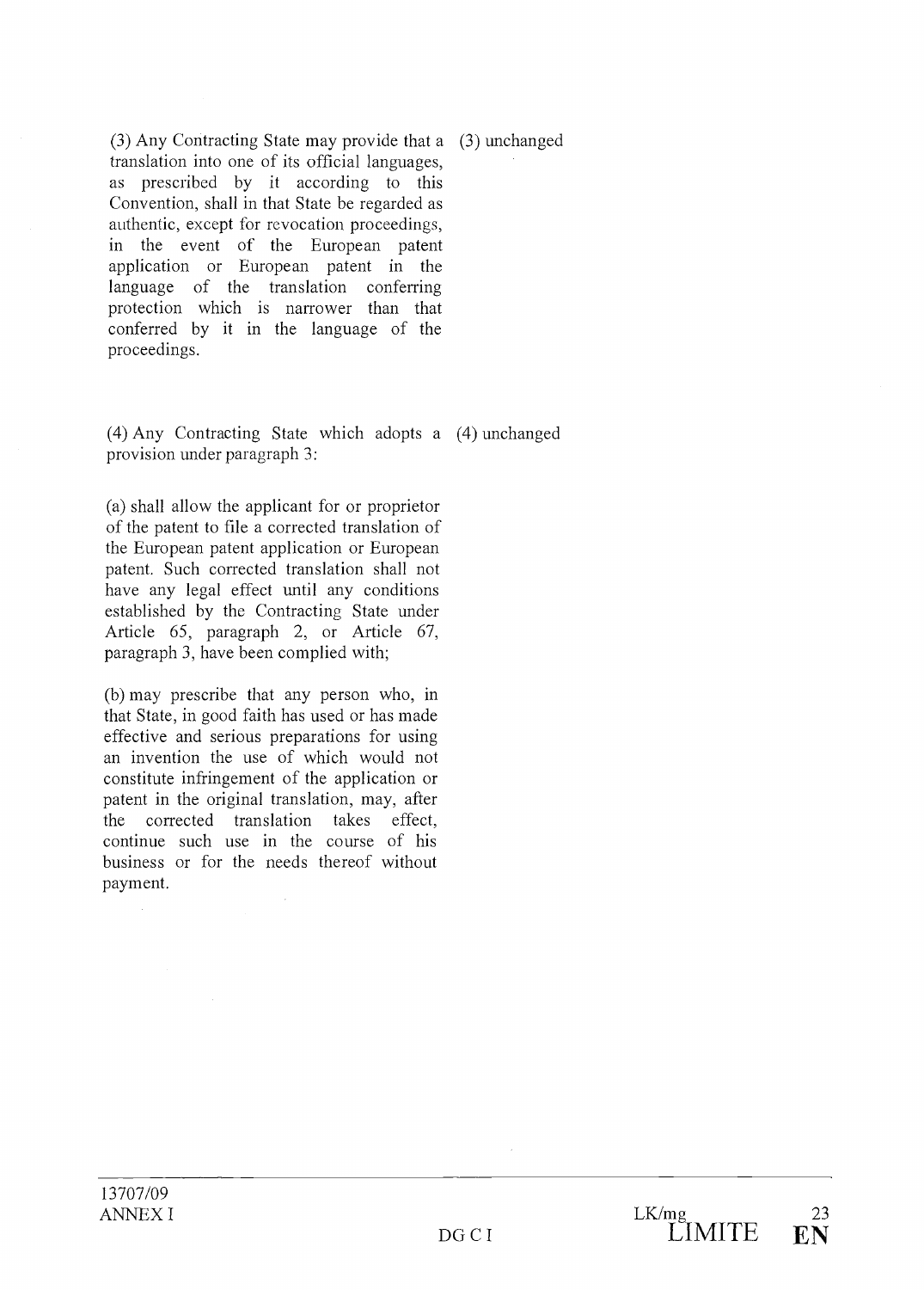# PART III THE EUROPEAN PATENT APPLICATION

Chapter I

# Filing and requirements of the European patent application

#### Article 79 Designation of Contracting States Designation of Contracting Parties

 $(1)$  All the Contracting States party to this Convention at the time of filing of the European patent application shall be deemed to be designated in the request for grant of a European patent.

designation fee.

 $(3)$  The designation of a Contracting State may be withdrawn at any time up to the grant of the European patent.

 $(1)$  All the Contracting **Parties** party to this Convention at the time of filing of the European patent application shall be deemed to be designated in the request for grant of a European patent.

The designation of a Contracting State (2) The designation of a Contracting Party may be subject to the payment of a may be subject to the payment of a designation fee.

> $(3)$  The designation of a Contracting **Party** may be withdrawn at any time up to the grant of the European patent.

(4) If, at the time a decision is taken on the grant of a European patent, both the European Community and one 9r more of its Member States, the latter as contracting states to this Convention, are designated, the designations of the Contracting State or Contracting States concerned shall be suspended.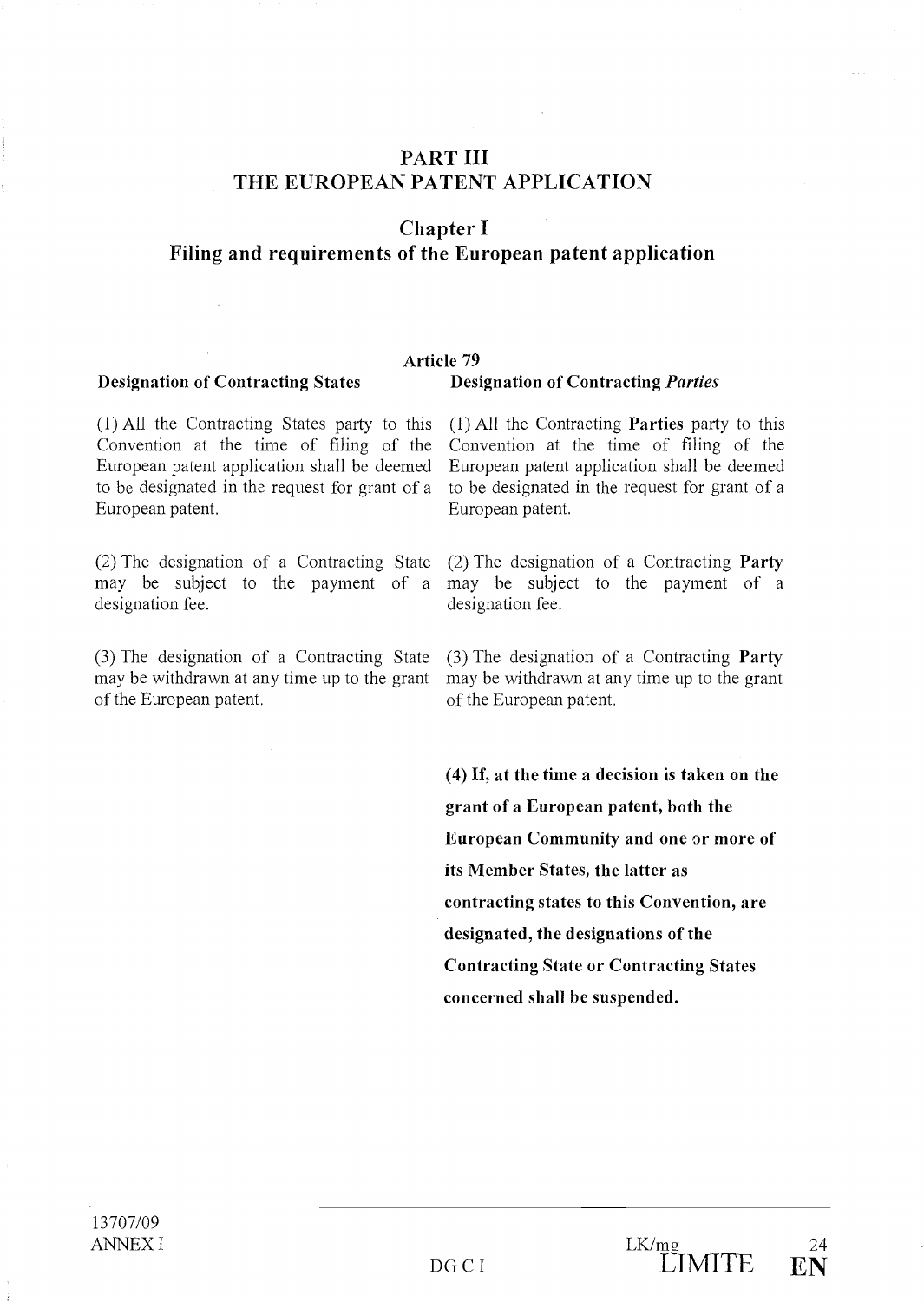(5) By way of derogation from paragraph 4, the designation of any Member State of the European Community, which has a territorial coverage extending beyond that of the respective Community patent designation, shall only be deemed to be withdrawn to the geographical territory covered by the Community patent designation.

# PART V

# OPPOSITION AND LIMITATION PROCEDURE

# Article 99 Opposition

Within nine months of the publication of (1) unchanged the mention of the grant of the European patent in the European Patent Bulletin, any person may give notice to the European Patent Office of opposition to that patent, in accordance with the Implementing Regulations. Notice of opposition shall not be deemed to have been filed until the opposition fee has been paid.

European patent in ail the Contracting States in which that patent has effect.

 $(3)$  Opponents shall be parties to the  $(3)$  unchanged opposition proceedings as well as the proprietor of the patent.

The opposition shall apply to the (2) The opposition shall apply to the European patent with regard to all the Contracting Parties for which that patent has effect.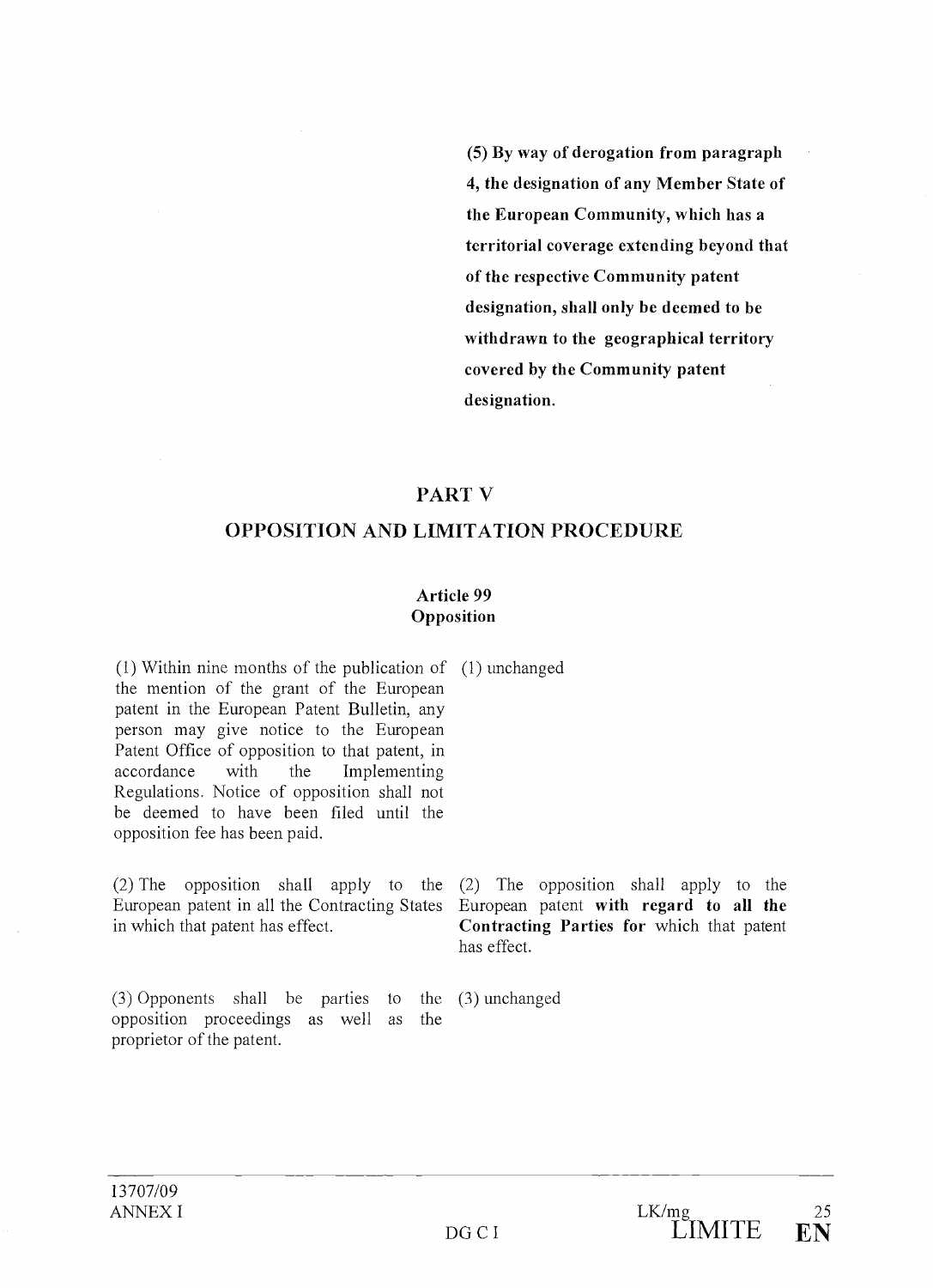(4) Where a person provides evidence that in a Contracting State, following a final decision, he has been entered in the patent register of such State instead of the previous proprietor, such person shall, at his request, replace the previous proprietor in respect of such State. Notwithstanding Article 118, the previous proprietor and the person making the request shall not be regarded as joint proprietors unless both so request.

(4) Where a person provides evidence that he/she, following a final decision, [...] has been entered in the patent register of a Contracting State or the Register of Community Patents instead of the previous proprietor, such person shall, at his request, replace the previous proprietor in respect of such Party. Notwithstanding Article 118, the previous proprietor and the person making the request shall not be regarded as joint proprietors unless both so request.

#### Article 105b Limitation or revocation of the European patent

1) The European Patent Office shall examine whether the requirements laid down in the Implementing Regulations for limiting or revoking the European patent have been met.

(2) If the European Patent Office considers that the request for limitation or revocation of the European patent meets these requirements, it shall decide to limit or revoke the European patent in accordance with the Implementing Regulations. Otherwise, it shall reject the request.

 $(3)$  The decision to limit or revoke the European patent shall apply to the European patent in ail the Contracting States in respect of which it has been granted. It shall take effect on the date on which the mention of the decision is published in the European Patent Bulletin.

 $(1)$  unchanged

 $(2)$  unchanged

 $(3)$  The decision to limit or revoke the European patent shall apply to the European patent with regard to all the Contracting Parties in respect of which the patent has been granted. It shall take effect on the date on which the mention of the decision is published in the European Patent Bulletin.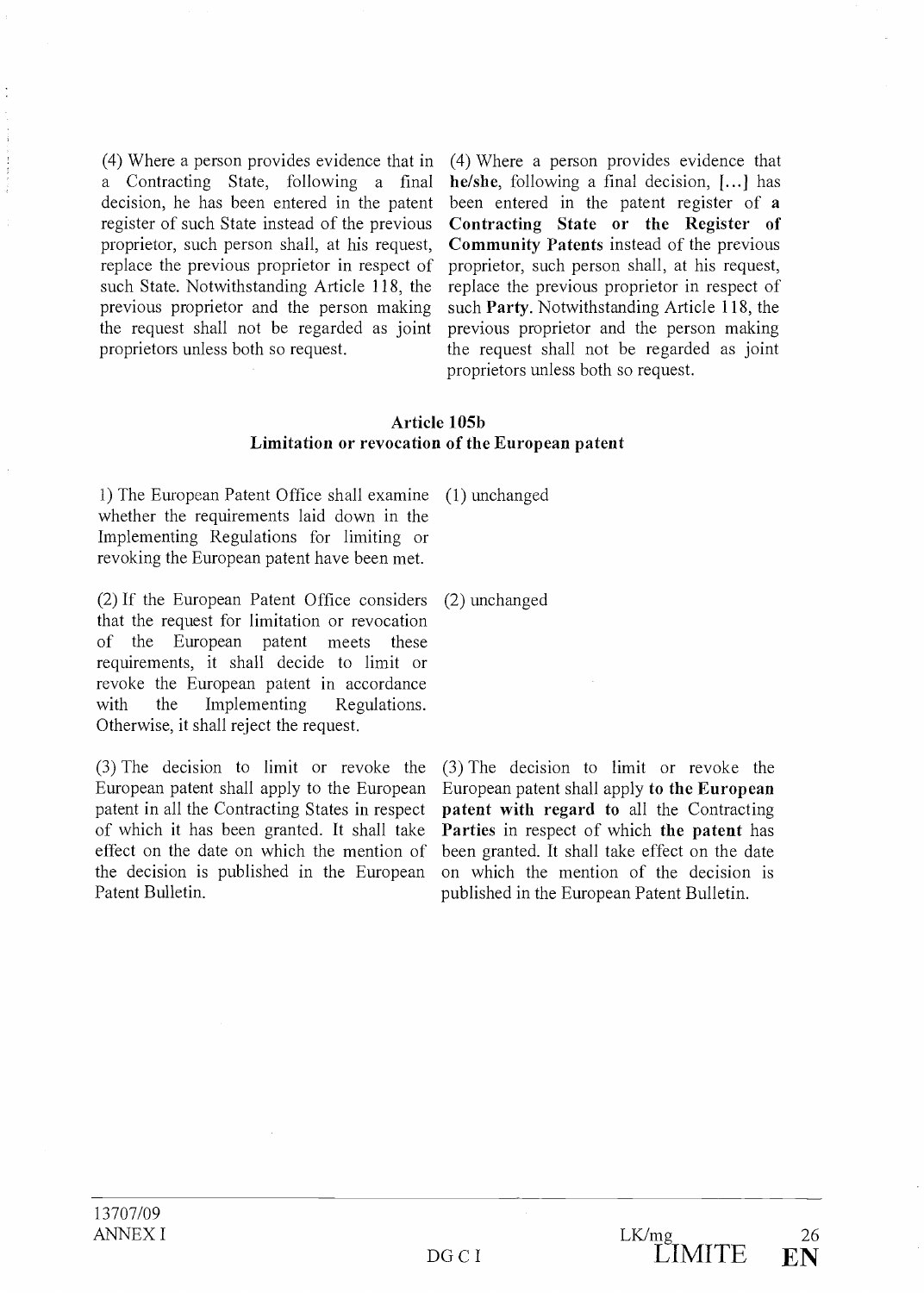# PART VI APPEALS PROCEDURE

# Article 106 Decisions subject to appeal

Receiving Section, Examining Divisions, Opposition Divisions and the Legal Division. It shall have suspensive effect.

An appeal shall lie from decisions of the (1) An appeal shall lie from decisions of the Receiving Section, Examining Divisions, Opposition Divisions, the Legal Division and the Community Patent Division. It shall have suspensive effect.

A decision which does not terminate (2) unchanged proceedings as regards one of the parties can only be appealed together with the final decision, unless the decision allows a separate appeal.

The right to file an appeal against (3) unchanged decisions relating to the apportionment or fixing of costs in opposition proceedings may be restricted in the Implementing Regulations.

> Article 112a Petition for review by the Enlarged Board of Appeal

(1) Any party to appeal proceedings (1) unchanged adversely affected by the decision of the Board of Appeal may file a petition for review of the decision by the Enlarged Board of Appeal.

13707/09 ANNEX I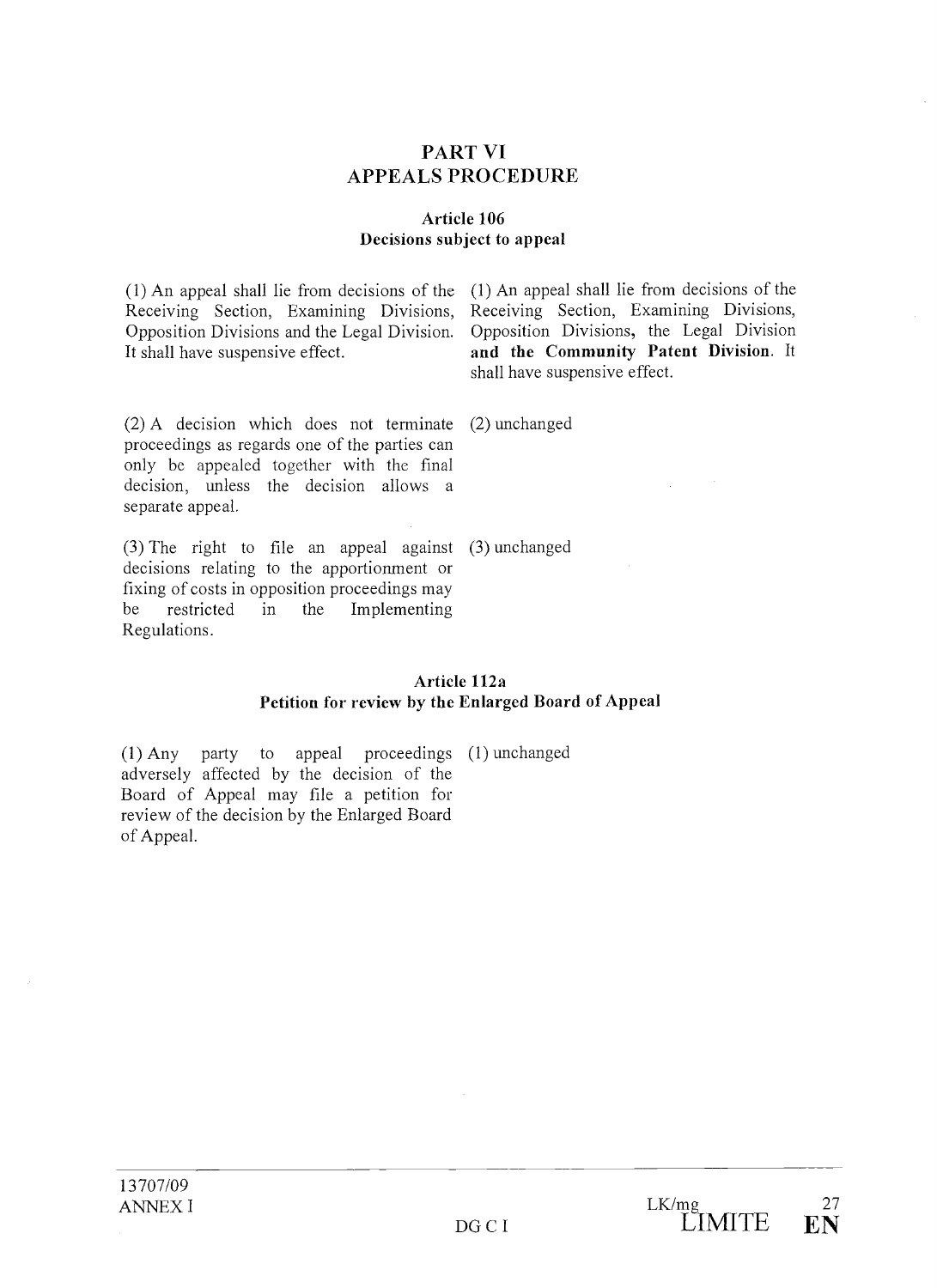(2) The petition may only be filed on the (2) unchanged grounds that:

(a) a member of the Board of Appeal took part in the decision in breach of Article 24, paragraph 1, or despite being excluded pursuant to a decision under Article 24, paragraph 4;

(b) the Board of Appeal included a person not appointed as a member of the Boards of Appeal;

a fundamental violation of Article 113 occurred;

(d) any other fundamental procedural defect defined in the Implementing Regulations occurred in the appeal proceedings; or

 $(e)$  a criminal act established under the conditions laid down in the Implementing Regulations may have had an impact on the decision.

The petition for review shall not have (3) unchanged suspensive effect.

 $(4)$  The petition for review shall be filed in a reasoned statement, in accordance with the Implementing Regulations. If based on paragraph 2(a) to (d), the petition shall be filed within two months of notification of the decision of the Board of Appeal. If based on paragraph  $2(e)$ , the petition shall be filed within two months of the date on which the criminal act has been established and in any event no later than five years from notification of the decision of the Board of Appeal. The petition shall not be deemed to have been filed until after the prescribed fee has been paid.  $(4)$  unchanged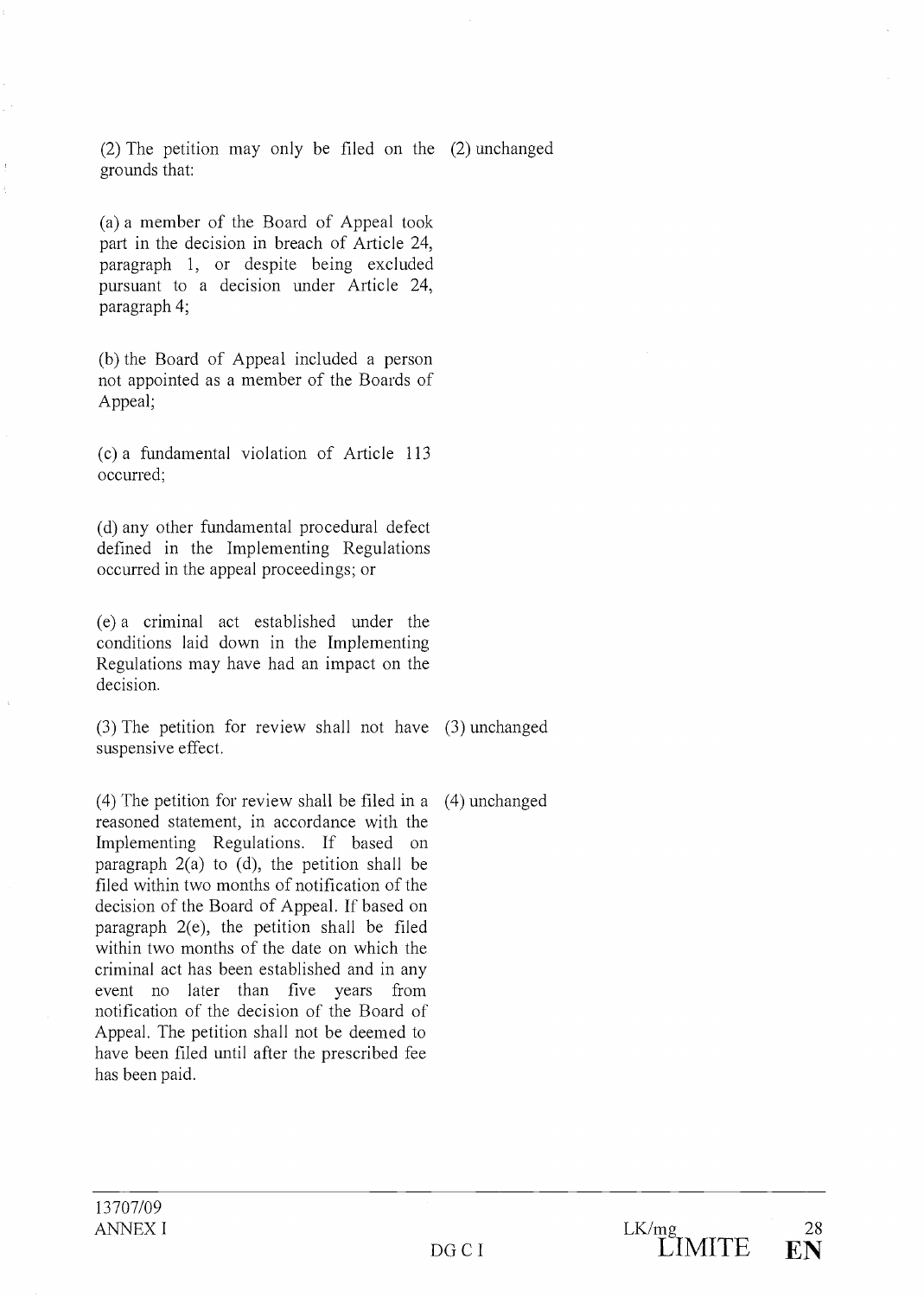$(5)$  The Enlarged Board of Appeal shall examine the petition for review in accordance with the Implementing Regulations. If the petition is allowable, the Enlarged Board of Appeal shall set aside the decision and shall re-open proceedings before the Boards of Appeal in accordance with the Implementing Regulations.

 $(6)$  Any person who, in a designated Contracting State, has in good faith used or made effective and serious preparations for using an invention which is the subject of a published European patent application or a European patent in the period between the deeision of the Board of Appeal and publication in the European Patent Bulletin of the mention of the decision of the Enlarged Board of Appeal on the petition, may without payment continue such use in the course of his business or for the needs thereof.

 $(5)$  unchanged

 $(6)$  Any person who, in a designated Contracting State in respect of which the patent was granted, has in good faith used or made effective and serious preparations for using an invention which is the subject of a published European patent application or a European patent in the period between the decision of the Board of Appeal and publication in the European Patent Bulletin of the mention of the decision of the Enlarged Board of Appeal on the petition, may without payment continue such use in the course of his business or for the needs thereof.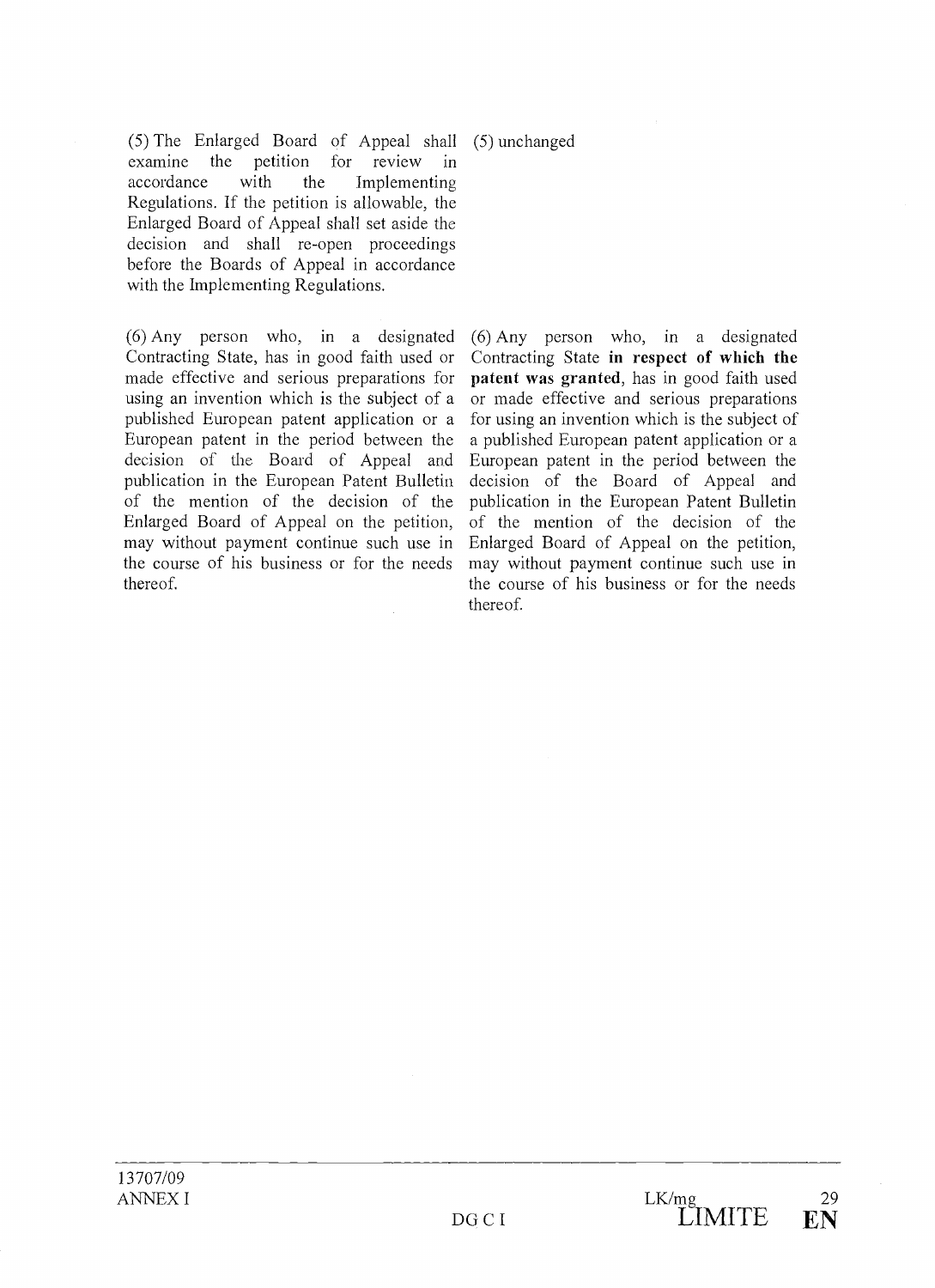# PART VII

# COMMON PROVISIONS

# Chapter I

# Common provisions governing procedures

#### Article 122 Re-establishment of rights

 $(1)$  An applicant for or proprietor of a  $(1)$  unchanged European patent who, in spite of ail due care required by the cireumstances having been taken, was unable to observe a time limit visà-vis the European Patent Office shall have his rights re-established upon request if the non-observance of this time limit has the direct consequence of causing the refusai of the European patent application or of a request, or the deeming of the application to have been withdrawn, or the revocation of the European patent, or the loss of any other right or means of redress.

 $(2)$  The European Patent Office shall grant  $(2)$  unchanged the request, provided that the conditions of paragraph 1 and any other requirements laid down in the Implementing Regulations are met. Otherwise, it shall reject the request.

 $(3)$  If the request is granted, the legal  $(3)$  unchanged consequences of the failure to observe the time limit shall be deemed not to have ensued.

out in respect of the time limit for requesting re-establishment of rights. The Implementing Regulations may rule out re-establishment

 $(4)$  Re-establishment of rights shall be ruled  $(4)$  unchanged

for other time limits.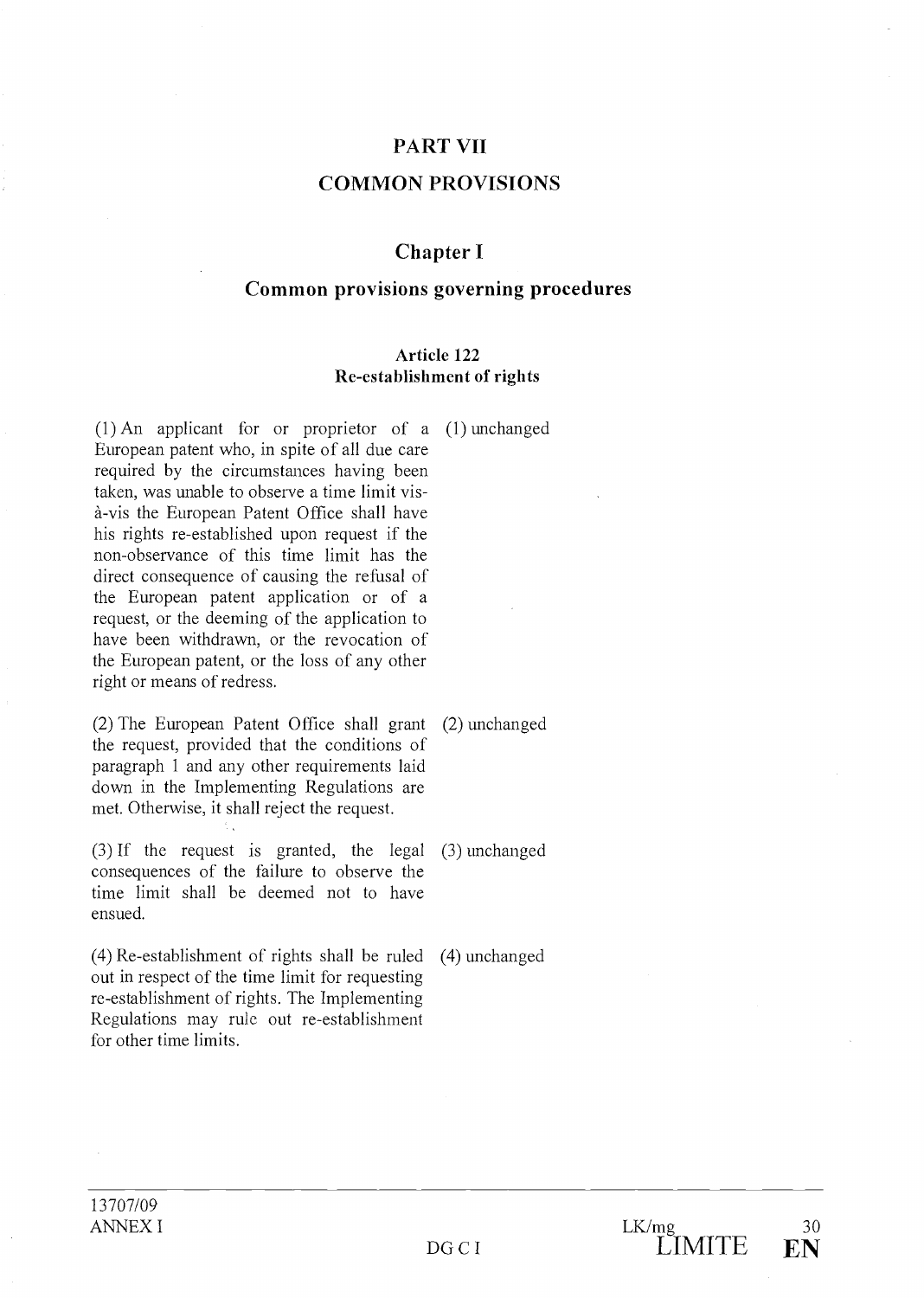$(5)$  Any person who, in a designated Contracting State, has in good faith used or made effective and serious preparations for using an invention which is the subject of a published European patent application or a European patent in the period between the loss of rights referred to in paragraph 1 and publication in the European Patent Bulletin of the mention of re-establishment of those rights, may without payment continue such use in the course of his business or for the needs thereof.

 $(6)$  Nothing in this Article shall limit the right of a Contracting State to grant reestablishment of rights in respect of time limits provided for in this Convention and to be observed vis-à-vis the authorities of such be observed State.

 $(5)$  Any person who, in a designated Contracting State in respect of which the patent was granted, has in good faith used or made effective and serious preparations for using an invention which is the subject of a published European patent application or a European patent in the period between the loss of rights referred to in paragraph 1 and publication in the Community Patent Bulletin or the European Patent Bulletin of the mention of re-establishment of those rights, may without payment continue such use in the course of his business or for the needs thereof.

 $(6)$  Nothing in this Article shall limit the right of a Contracting Party to grant reestablishment of rights in respect of time limits provided for in this Convention and to vis-à-vis the competent authorities.

# Chapter II Information to the public or to official authorities

#### Article 131 Administrative and legal co-operation

1) Unless this Convention or national laws provide otherwise, the European Patent Office and the courts or authorities of Contracting States shall on request give assistance to each other by communicating information or opening files for inspection. Where the European Patent Office makes files available for inspection by courts, Public Prosecutors' Offices or central industrial property offices, the inspection shall not be subject to the restrictions laid down in Article 128.

1) Unless this Convention, the instrument establishing a unified court structure in accordance with Article 149a (1) (a), national law or Community law provide otherwise, the European Patent Office and the competent courts or authorities of Contracting **Parties** shall on request give assistance to each other by communicating information or opening files for inspection. Where the European Patent Office makes files available for inspection by courts, Public Prosecutors' Offices, central industrial property offices or the competent bodies of the European Community, the inspection shall not be subject to the restrictions laid down in Article 128.

13707/09 ANNEX I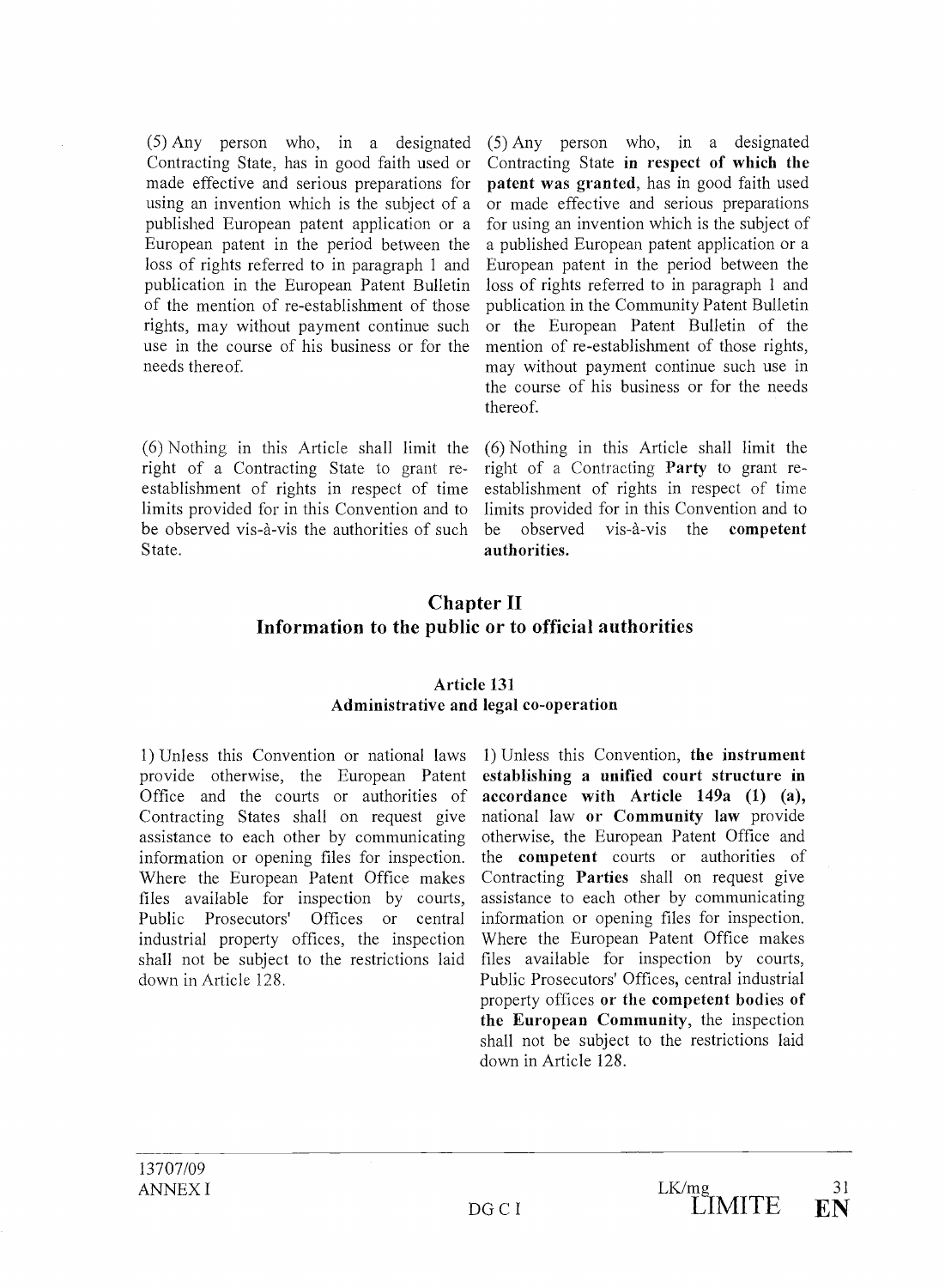(2) At the request of the European Patent Office, the courts or other competent authorities of Contracting States shall undertake, on behalf of the Office and within the limits of their jurisdiction, any necessary enquiries or other legal measures.

(2) At the request of the European Patent Office, the courts or other competent authorities of Contracting Parties shall undertake, on behalf of the Office and within the limits of their jurisdiction, any necessary enquiries or other legal measures.

#### PART VIII IMPACT ON NATIONAL LAW IMPACT ON NATIONAL AND COMMUNITY LAW  $\phi$  , and a set of  $\phi$

# Chapter II Revocation and prior rights

#### Article 139 Prior rights and rights arising on the same date

In any designated Contracting State a (1) unchanged European patent application and a European patent shall have with regard to a national patent application and a national patent the same prior right effect as a national patent application and a national patent.

 $(2)$  A national patent application and a national patent in a Contracting State shall have with regard to a European patent designating that Contracting State the same prior right effect as if the European patent were a national patent.

A national patent application and a national patent in a Contracting State shall have with regard to a European patent designating that Contracting State the same prior right effect as if the European patent were a national patent. A national patent application and a national patent in a Member State of the European Community shall have with regard to a Community patent the same prior right effect as if the Community patent were a national patent.

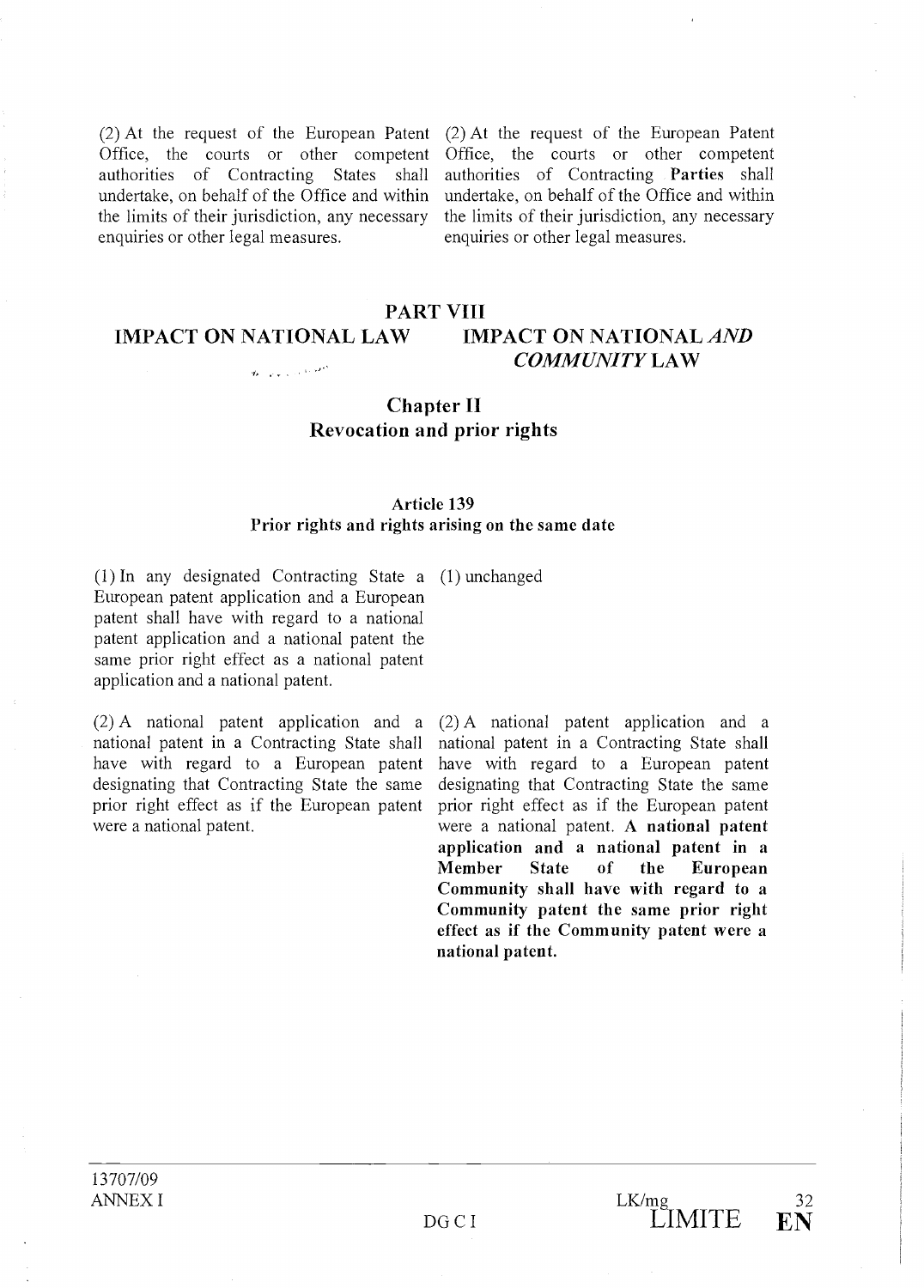filing or, where priority is claimed, the same<br>date of priority, may be protected may be protected simultaneously by both applications or patents.

(3) Any Contracting State may prescribe (3) Any Contracting Party may prescribe whether and on what terms an invention whether and on what terms an invention disclosed in both a European patent disclosed in both a European patent application or patent and a national application or patent and a national application or patent having the same date of application or patent having the same date of filing or, where priority is claimed, the same<br>date of priority, may be protected date of priority, simultaneously by both applications or patents.

# PART IX SPECIAL AGREEMENTS

# Article 142 Unitary patents

Any group of Contracting States, which (1) unchanged. has provided by a special agreement that a European patent granted for those States has a unitary character throughout their territories, may provide that a European patent may only be granted jointly in respect of ail those States.

Where any group of Contracting States (2) unchanged. has availed itself of the authorisation given in paragraph 1, the provisions of this Part shall apply.

(3) Part IXA shall apply with regard to Community patents.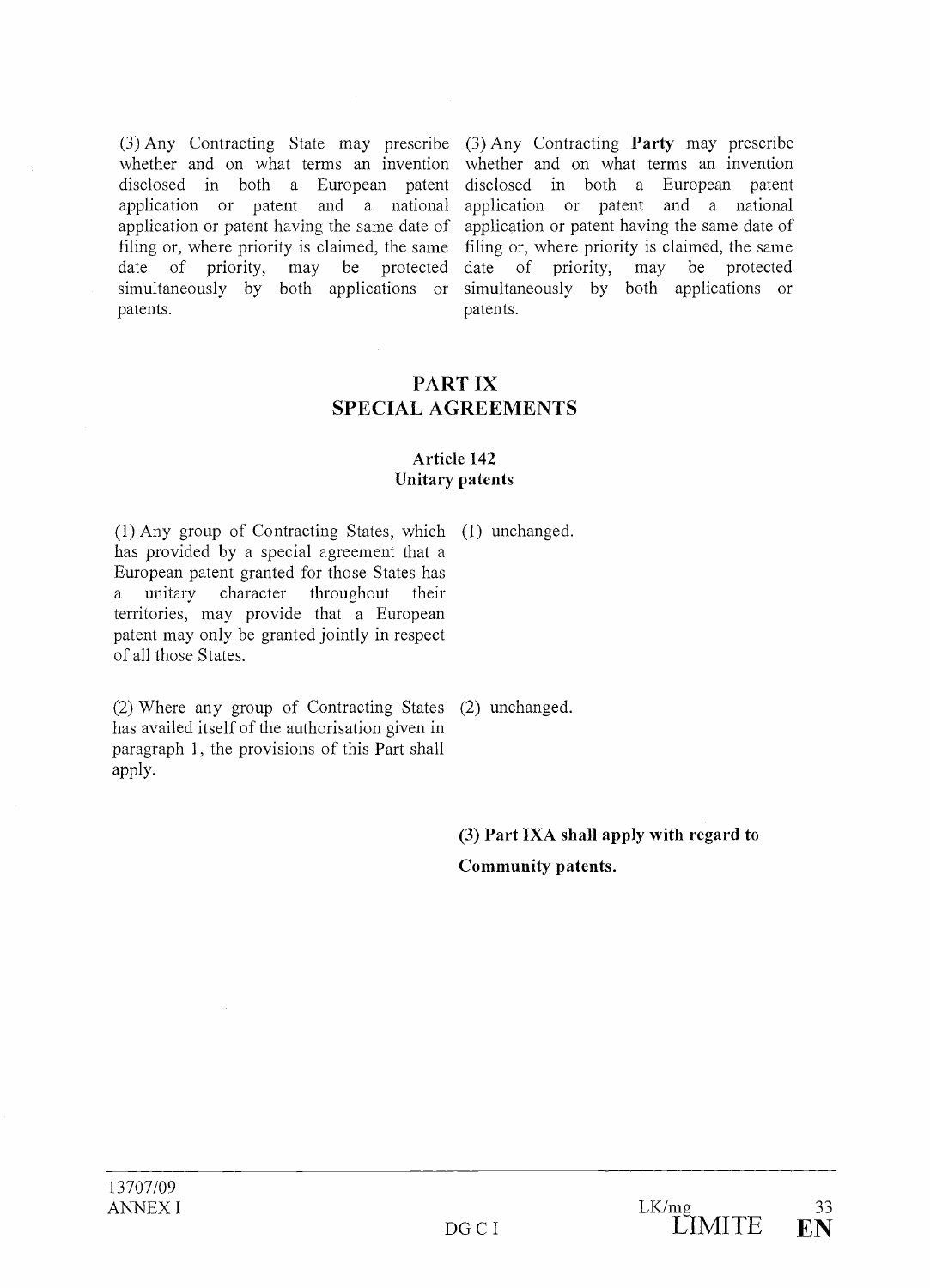#### Article 149a

## Other agreements between the Contracting States

 $(1)$  Nothing in this Convention shall be construed as limiting the right of some or ail of the Contracting States to conclude special agreements on any matters concerning special European patent applications or European patents which under this Convention are subject to and governed by national law, such as, in particular

an agreement establishing a European patent court common to the Contracting States party to it;

(b) an agreement establishing an entity common to the Contracting States party to it to deliver, at the request of national courts or quasi-judicial authorities, opinions on issues of European or harmonised national patent law;

an agreement under which the Contracting States party to it dispense fully (c) an or in part with translations of European patents under Article 65;

(d) an agreement under which the Contracting States party to it provide that (d) an translations of European patents as required under Article 65 may be filed with, and published by, the European Patent Office.

#### Other agreements between the Contracting Parties

(1) Nothing in this Convention shall be construed as limiting the right of some or ail of the Contracting Parties to conclude agreements on any matters concerning European patent applications or European patents which under this Convention are subject to and governed by national law or Community law, such as, in particular

(a) an agreement establishing a unified patent court structure common to its Contracting Parties;

(b) an agreement establishing an entity common to the Contracting Parties bound by the agreement to deliver, at the request national courts or quasi-judicial authorities, opinions on issues of European or harmonised national patent law;

agreement under which the Contracting Parties bound by it dispense fully or in part with translations of European patents under Article 65;

agreement under which the Contracting Parties bound by it provide that translations of European patents as required under Article 65 may be filed with, and published by, the European Patent Office.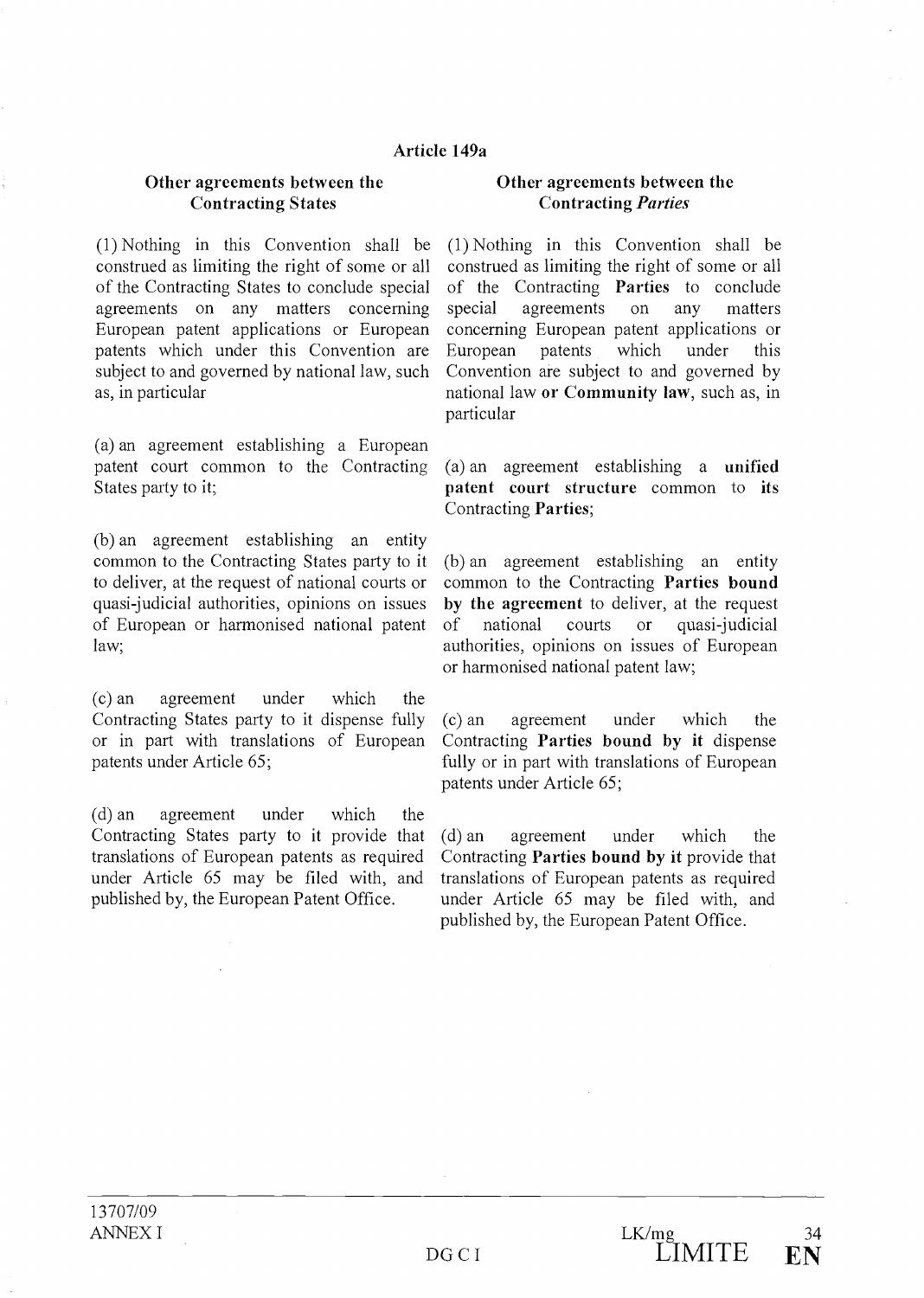(2) The Administrative Council shall be  $(2)$  unchanged competent to decide that:

(a) the members of the Boards of Appeal or the Enlarged Board of Appeal may serve on a European patent court or a common entity and take part in proceedings before that court or entity in accordance with any such agreement;

(b) the European Patent Office shall provide a common entity with such support staff, premises and equipment as may be necessary for the performance of its duties, and the expenses incurred by that entity shall be borne fully or in part by the Organisation.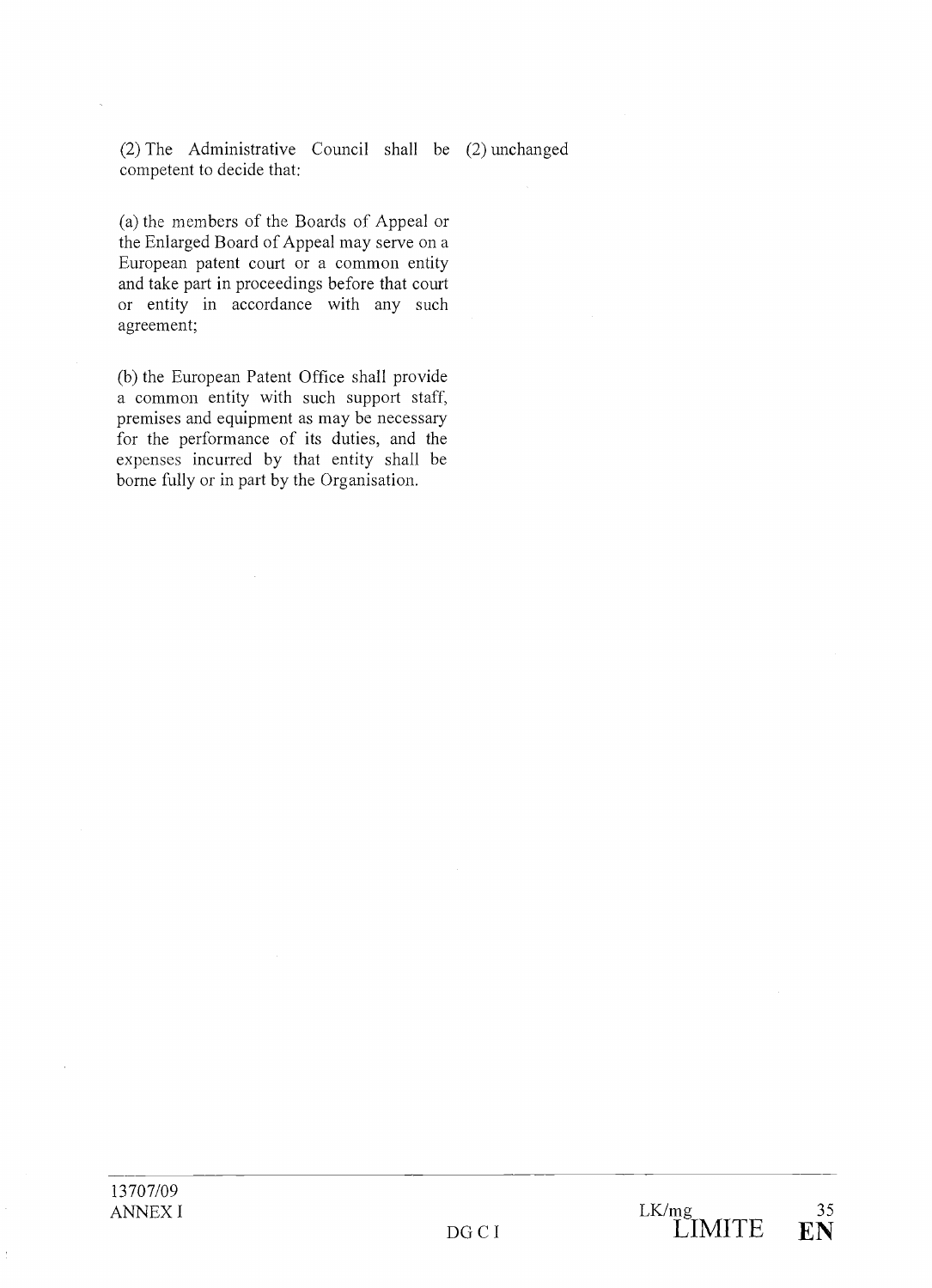# PART IXA (new) SPECIFIC PROVISIONS CONCERNING COMMUNITY **PATENTS**

# Chapter I

# General provisions

Article 149b (new) Provisions applicable to the Community patent

The provisions of this Part shall apply to Community patents.

# Article 149c (new) Respect for Community law

The Community Patent Division referred to in Article 149d and the Select Committee referred to in Article 149j shall in carrying out their tasks respect Community law.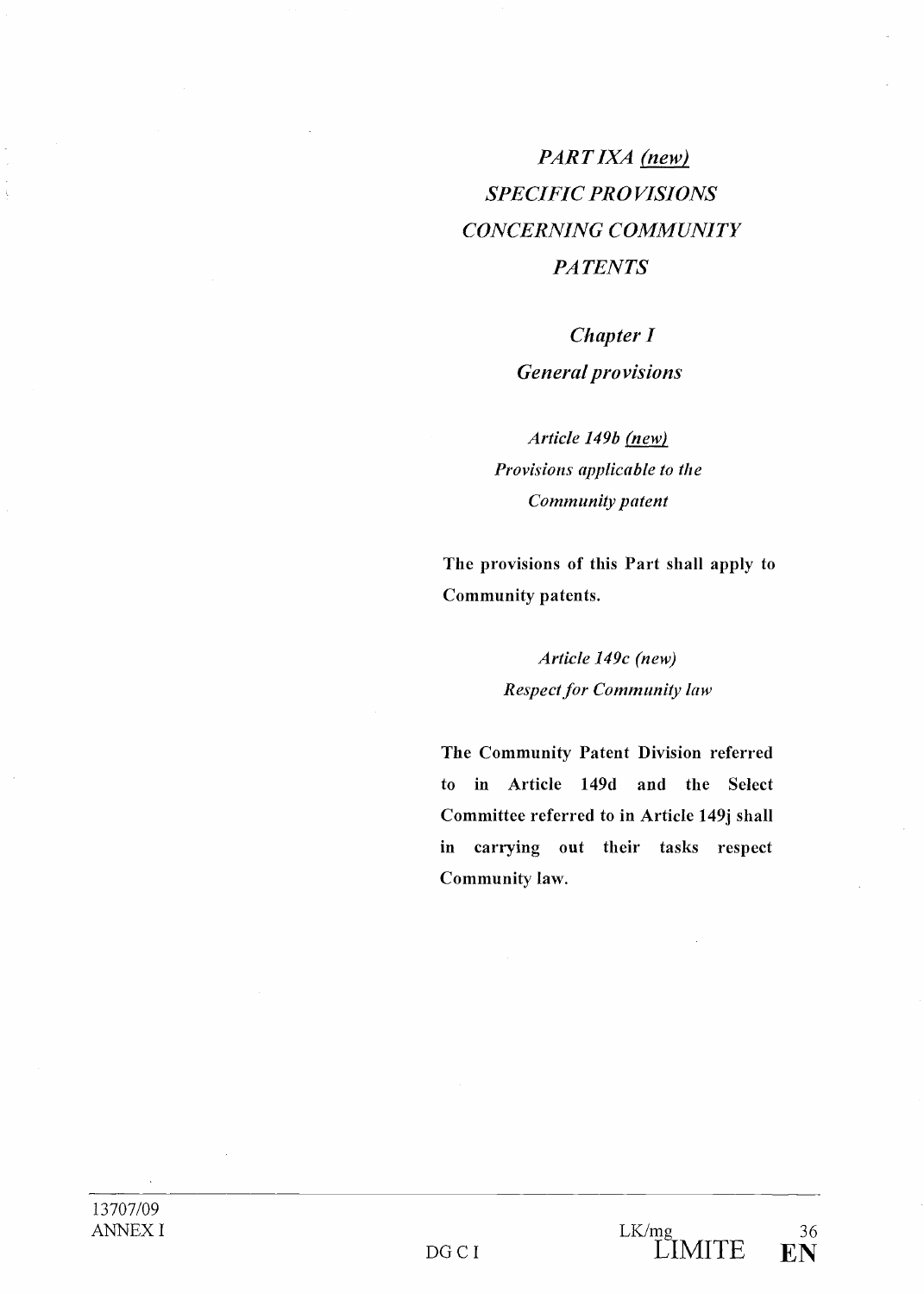# Chapter II The Community Patent Division

Article 149d (new) General responsibility of the Community Patent Division

(1) The Community Patent Division shall be responsible for ail acts of the European Patent Office relating to Community patents, insofar as those acts are not the responsibility of other departments of the Office.

(la) Decisions of the Community Patent Division shall be taken by one legally qualified member.

(2) It shall report on its activities to the President of the Office.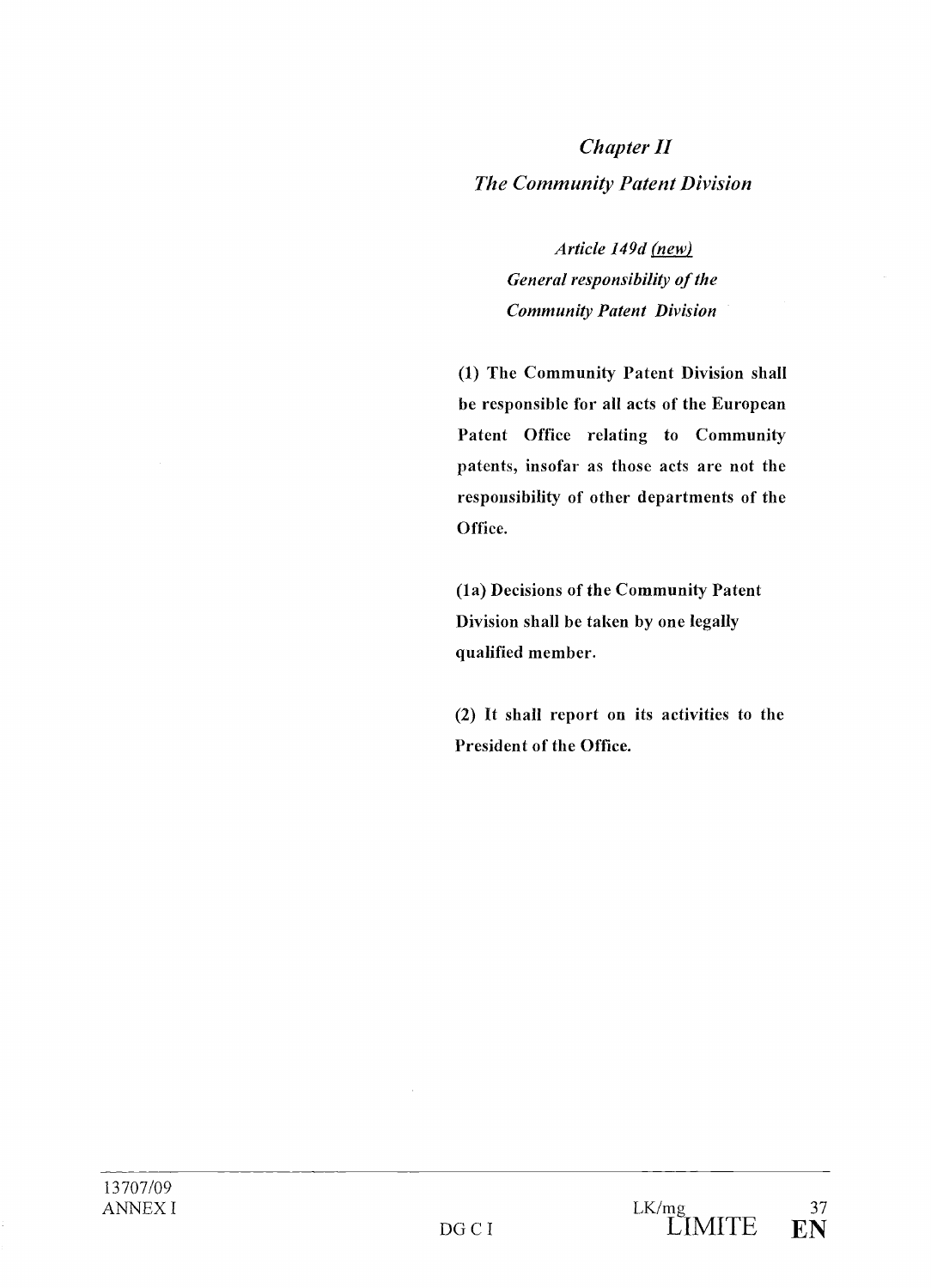# Article 149e (new) Community Patent Register

(1) The European Patent Office shall keep a Community Patent Register in accordance with Community law and as specified in the Implementing Regulations. The Community Patent Register shall be open to public inspection.

(2) The Community Patent Division shall be responsible for ail decisions in respect of entries to be made in the Community Patent Register.

# Article 149f (new) Community Patent Bulletin

The Community Patent Division shall publish a Community Patent Bulletin in accordance with Community law and as specified in the Implementing Regulations.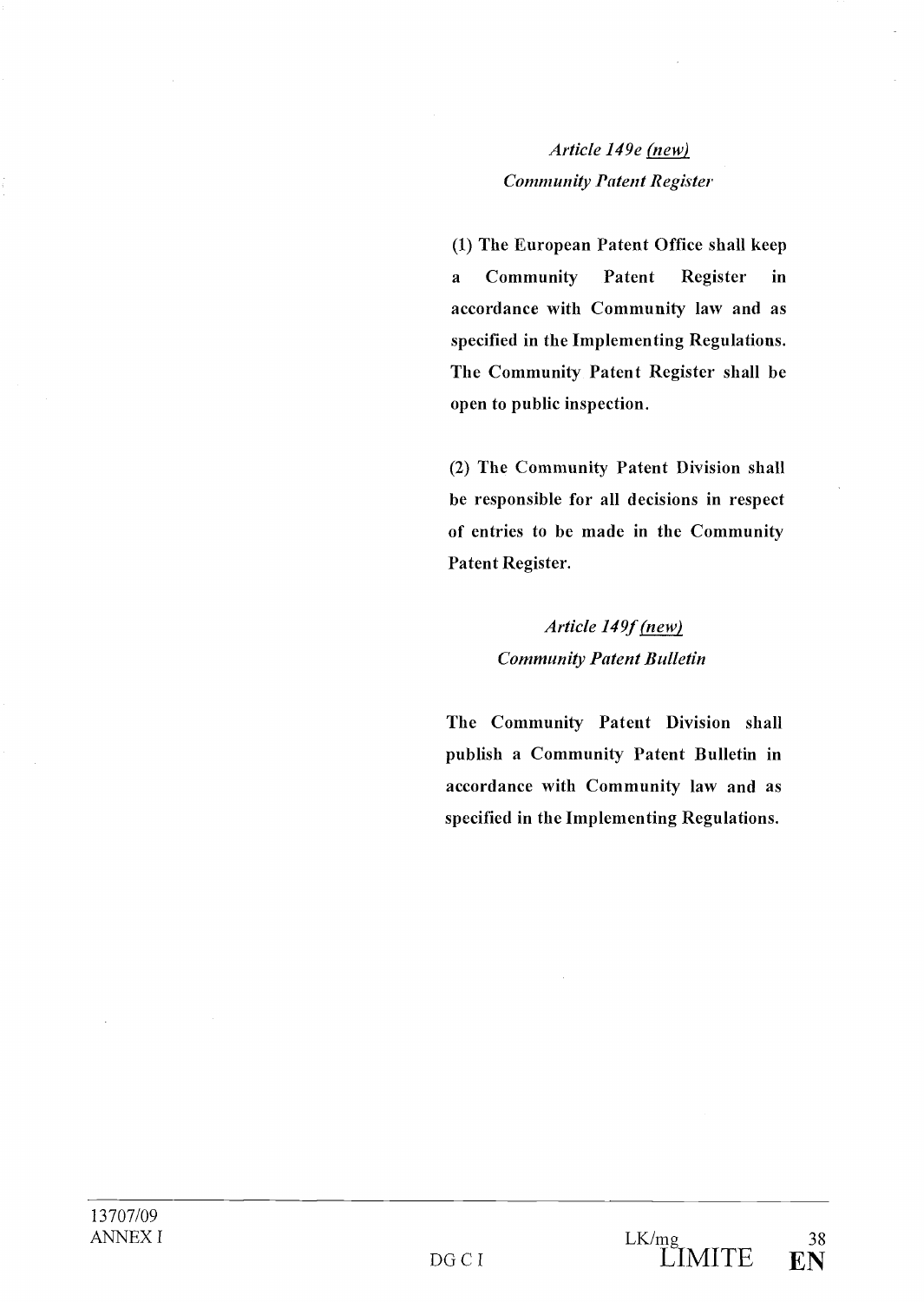Article 149g (new) **Renewal Fees for Community Patents** 

(1) Renewal fees for Community patents shall be administered by the Community Patent Division, in accordance with the Implementing Regulations.

(2) Income from such fees shall, after deduction of the amounts retained by the European Patent Organisation pursuant to Article 39a, be distributed among the Member States of the European Community in accordance with a distribution key.

# Article 149h (new) Lapse

The Community Patent Division shall be responsible for declaring that a Community patent has lapsed, in accordance with the Implementing Regulations.

> Article 149i (new) Failure to comply with time-limits.

In proceedings before the Community Patent Division, Article 122 shall apply.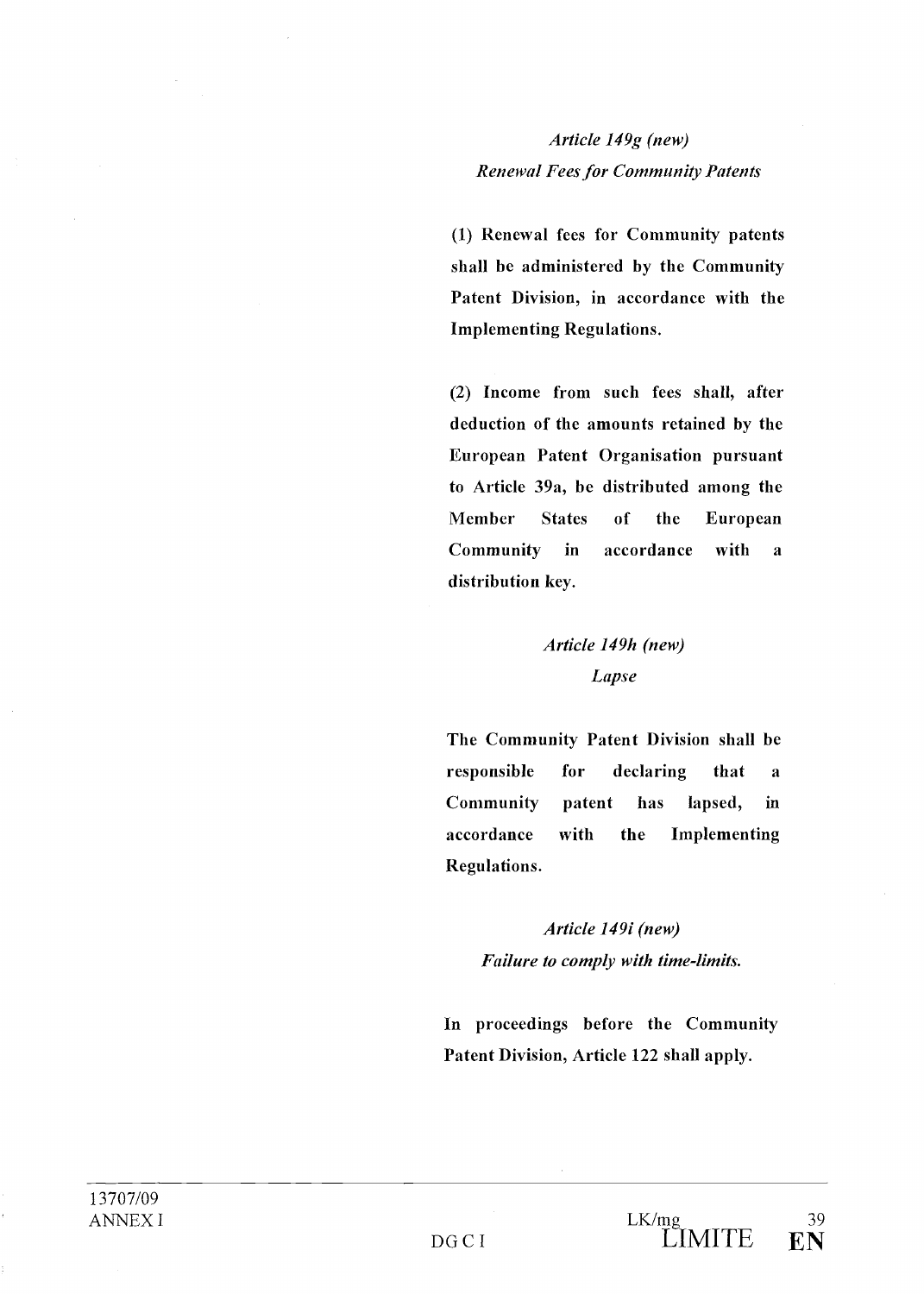Chapter III Select Committee of the Administrative Council

# Article 149j (new) General rules

 $\left( 1\right)$ A Select Committee of the Administrative Council shall be set up. It shall be composed of representatives of the European Community and representatives of ail of its Member States.

(2) The European Patent Office shall place at the disposai of this Committee such staff, premises and equipment as may be necessary for the performance of its duties.

(3) The President of the Office shall take part in the deliberations of the Select Committee. He/she shall be responsible for the activities of the Community Patent Division to the Select Committee.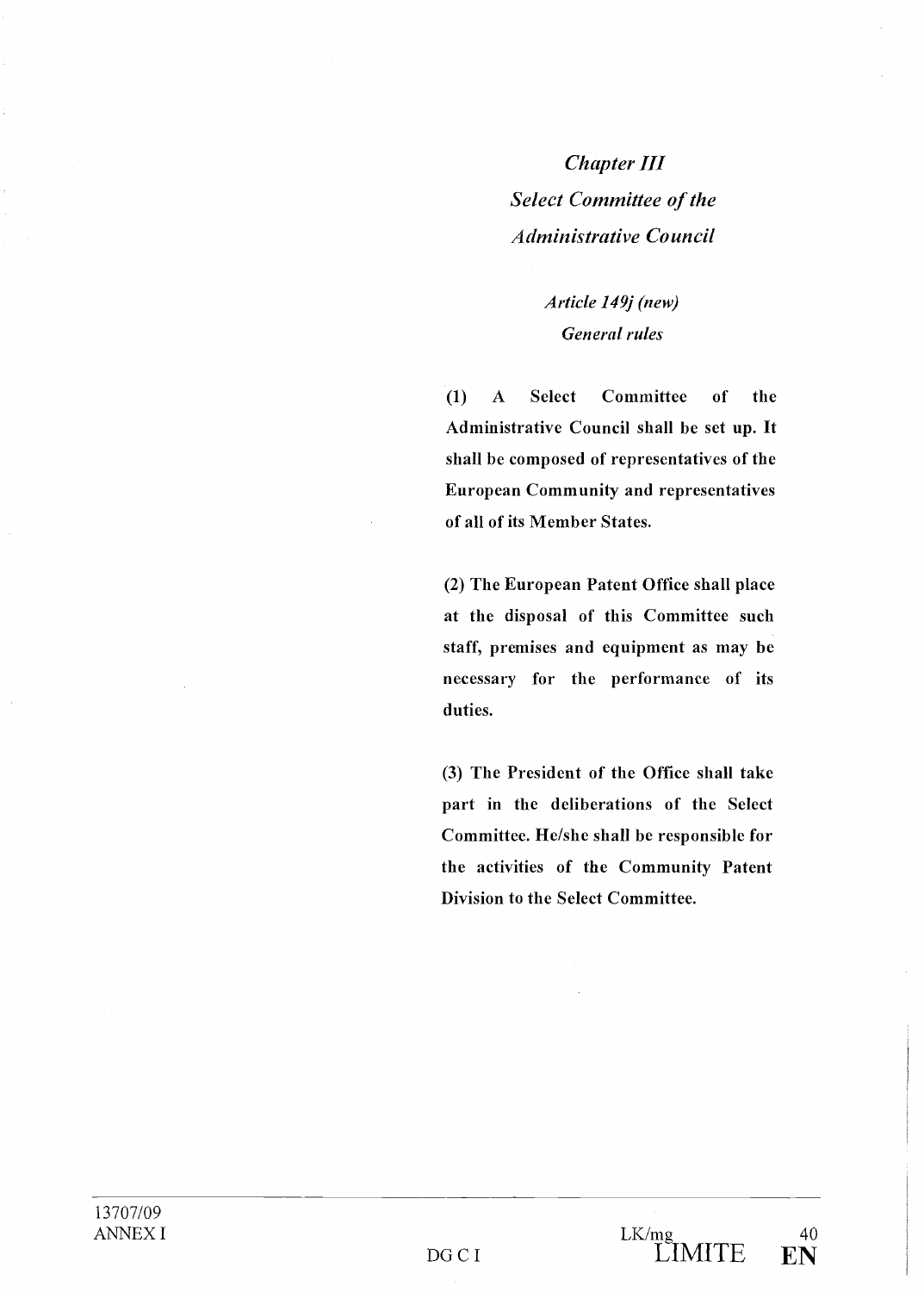# Article 149k (new) Chairmanship and Votes in the Select **Committee**

(1) The Select Committee is chaired by the representative of the Community. Each Member State shall have one vote. Article 36 shall not apply.

(2) Subject to paragraph 3, the Select Committee shall arrive at its decisions by a simple majority of the votes of the Committee Members represented and voting.

Favourable opinions pursuant to Article 149m shall require a majority of three-quarters of the votes of the Committee Members represented and voting.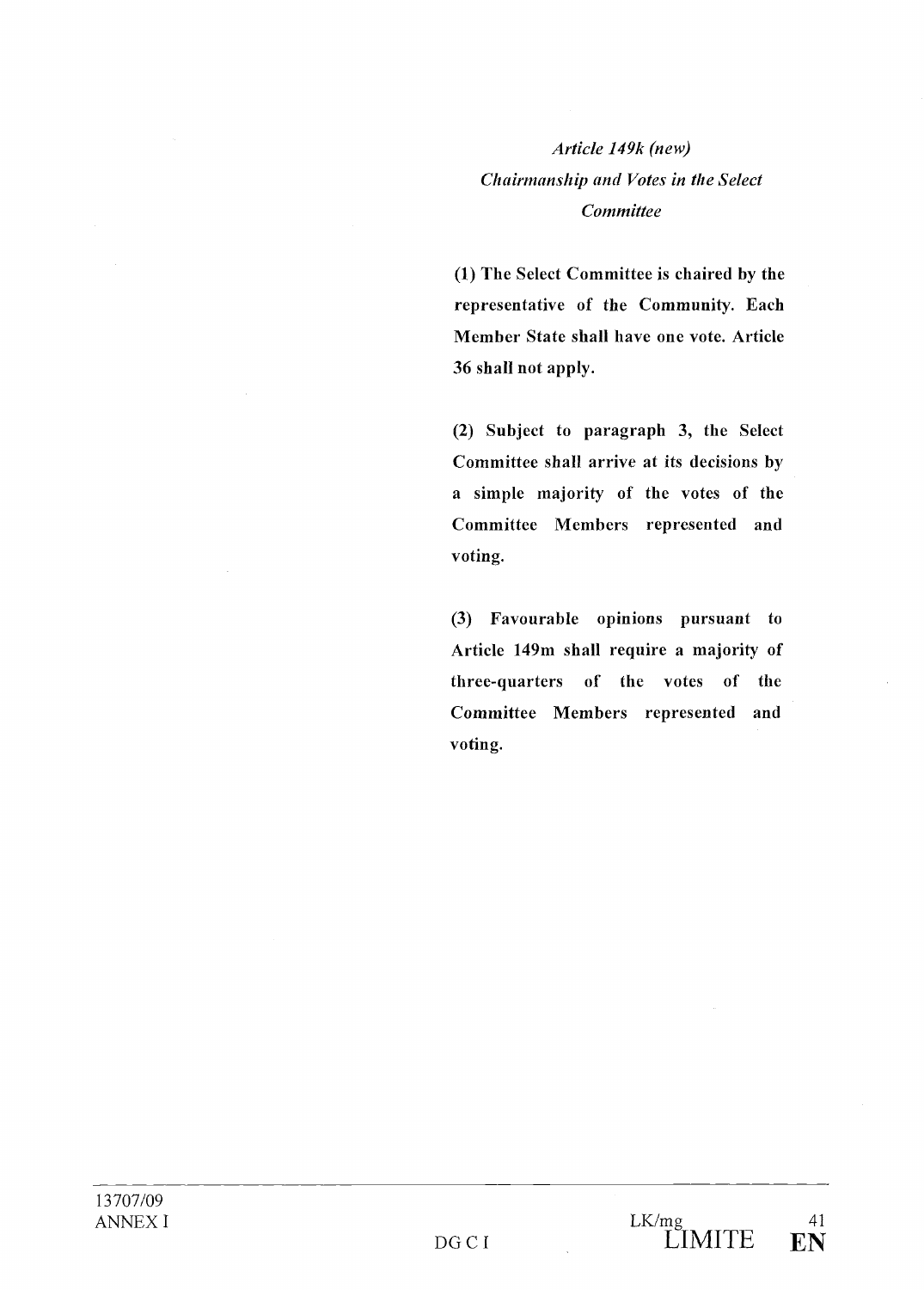# Article 1491 (new) Favourable opinion

A favourable opinion by the Select Committee shall be required as a precondition for allowing the Administrative Council to reach decisions on the following:

(a) the proportion of renewal fees referred to in Article 39a;

measures applying to budgetary matters relating to the Community patent;

(c) the Implementing Regulations relating to this Part.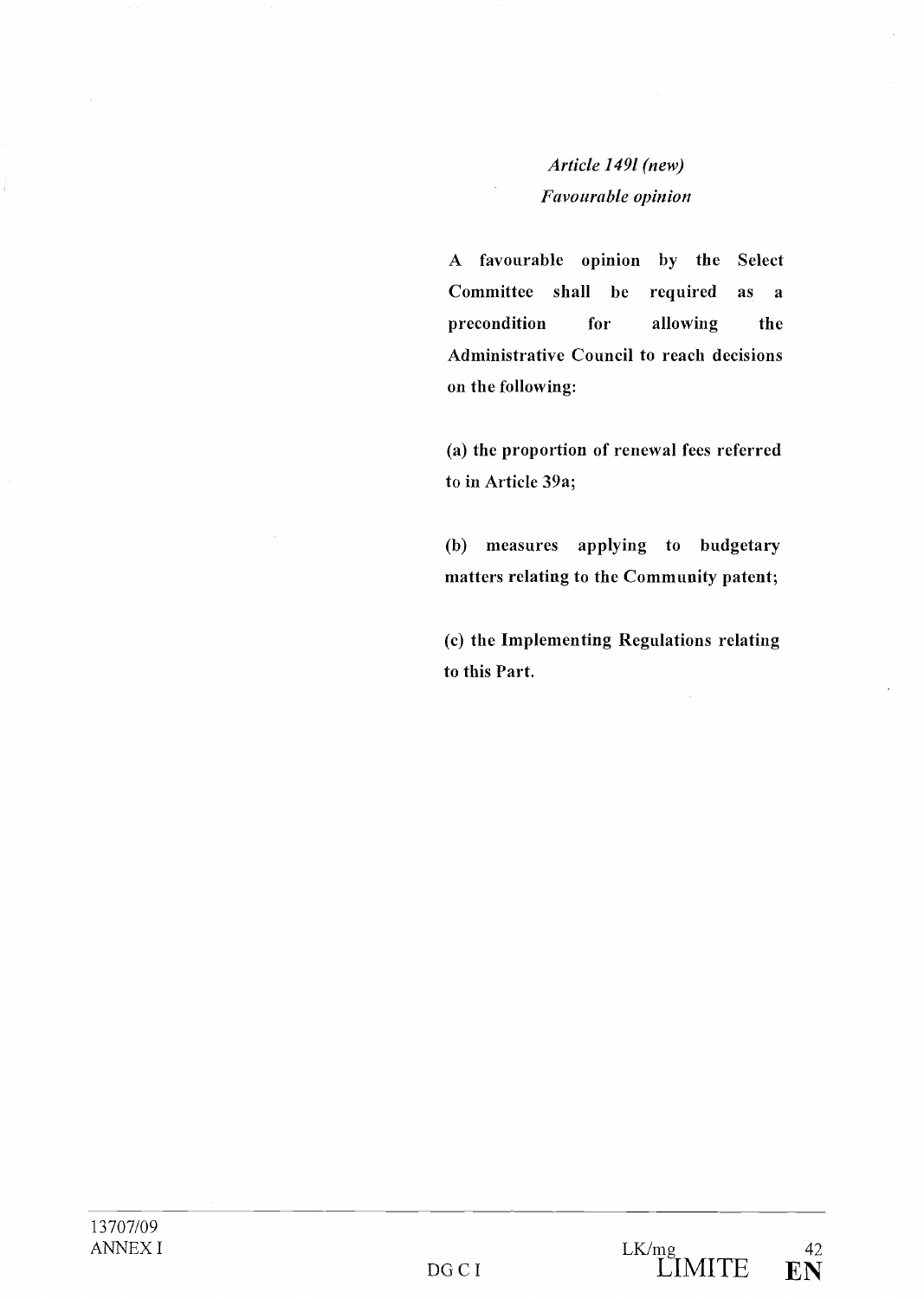# Article 149m (new) Sole competence

The select Committee shall be solely competent to adopt and amend:

(a) its Rules of Procedure;

 $(b)$  the particulars to be entered in the Community Patent Register and Bulletin under Articles 149e and 1494

(c) Rules relating to fees for the purpose of establishing and amending the renewal fees referred to in Article 149g, paragraph 1;

(d) Implementing Regulations for the purpose of establishing and amending the distribution key referred to in Article 149g, paragraph 2.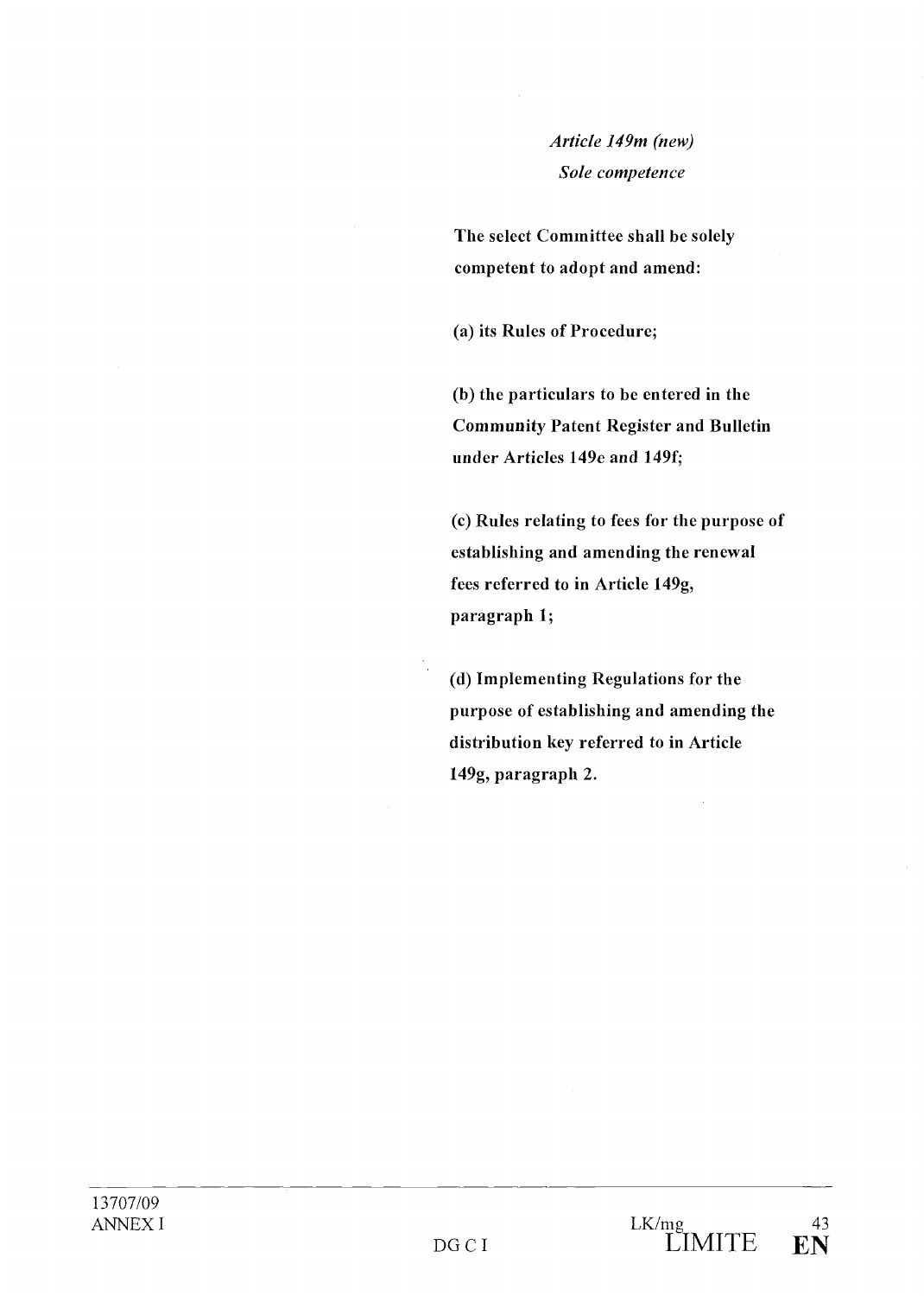# PART X: INTERNATIONAL APPLICATIONS UNDER THE PATENT COOPERATIONS TREATY - EURO-PCT APPLICATIONS

# Article 166 Accession

| $(1)$ This Convention shall be open to $(1)$ This Convention shall be open to<br>accession by:                                                                                                                       | accession by:                                                                                                                                                                                                                  |
|----------------------------------------------------------------------------------------------------------------------------------------------------------------------------------------------------------------------|--------------------------------------------------------------------------------------------------------------------------------------------------------------------------------------------------------------------------------|
| (a) the States referred to in Article 165, (a) the States referred to in Article 165,<br>paragraph 1;                                                                                                                | paragraph 1;                                                                                                                                                                                                                   |
| (b) any other European State at the invitation (b) any other European State at the invitation<br>of the Administrative Council.                                                                                      | of the Administrative Council;                                                                                                                                                                                                 |
|                                                                                                                                                                                                                      | (c) the European Community.                                                                                                                                                                                                    |
| (2) Any State which has been a party to the<br>Convention and has ceased to be so as a<br>result of the application of Article 172,<br>paragraph 4, may again become a party to the<br>Convention by acceding to it. | (2) Any Contracting Party which has been<br>bound by the Convention and has ceased to<br>be so as a result of the application of Article<br>172, paragraph 4, may again become a party<br>to the Convention by acceding to it. |

Instruments of accession shall be (unchar deposited with the Government of the Federal Republic of Germany.

(unchanged)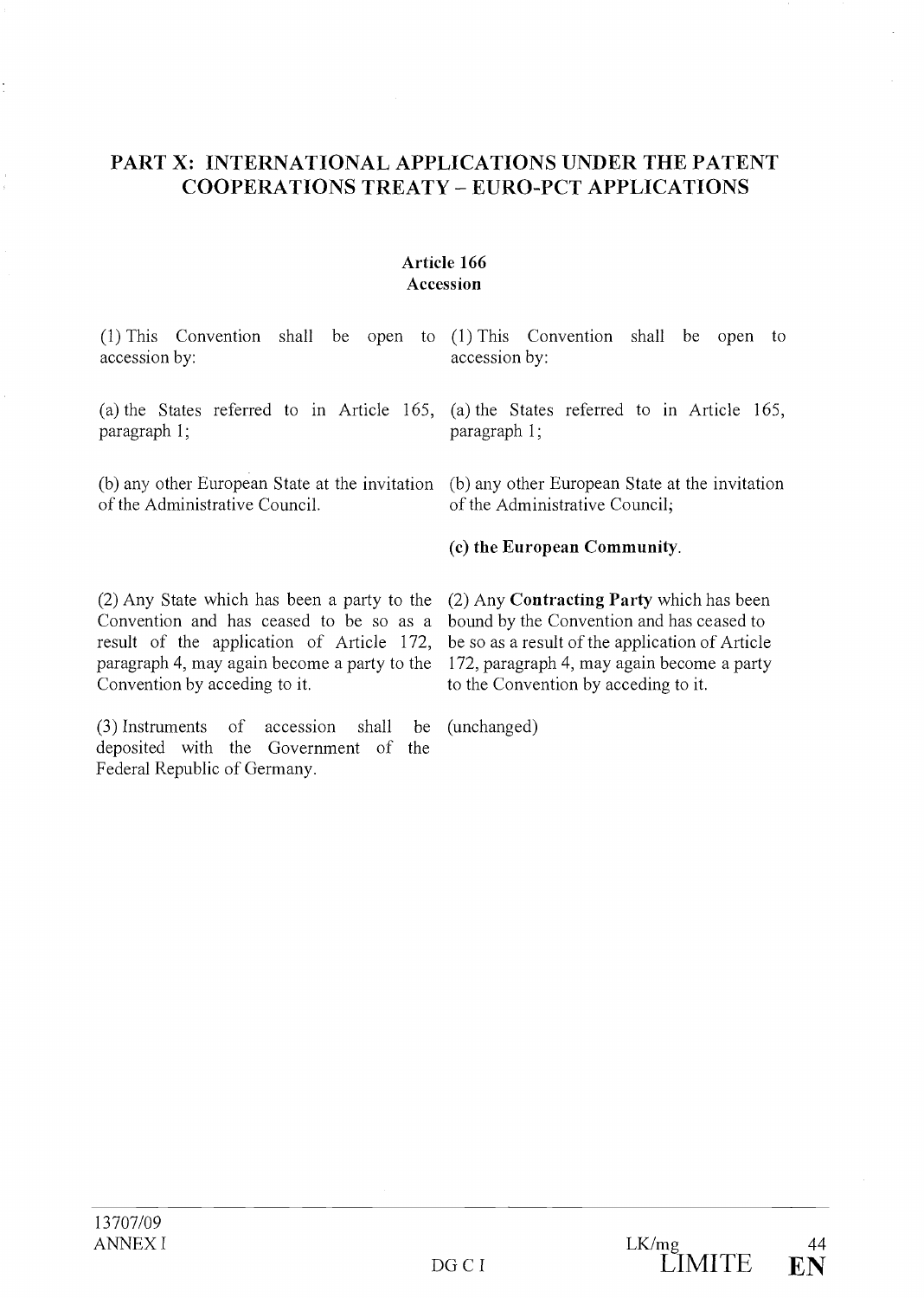# Article 172 Revision

This Convention may be revised by a This Convention may be revised by a Conference of the Contracting States.

 $(2)$  The Conference shall be prepared and convened by the Administrative Council. The Conference shall not be validly constituted unless at least three-quarters of the unless at Contracting States are represented at it. Adoption of the revised text shall require a majority of three-quarters of the Contracting States represented and voting at the Conference. Abstentions shall not be considered as votes.

 $(3)$  The revised text shall enter into force when it has been ratified or acceded to by the number of Contracting States specified by the Conference, and at the time specified by that Conference.

(4) Such States as have not ratified or acceded to the revised text of the Convention at the time of its entry into force shall cease to be parties to this Convention as from that time.

Conference of the Contracting Parties.

 $(2)$  The Conference shall be prepared and convened by the Administrative Council. The Conference shall not be validly constituted least three-quarters of the Contracting Parties are represented at it. Adoption of the revised text shall require a majority of three-quarters of the Contracting States represented and voting at the Conference. Abstentions shall not be considered as votes.

 $(3)$  The revised text shall enter into force when it has been ratified or acceded to by the number of Contracting Parties specified by the Conference, and at the time specified by that Conference.

 $(4)$  Such **Parties** as have not ratified or acceded to the revised text of the Convention at the time of its entry into force shall cease to be parties to this Convention as from that time.

# Article 173

## Disputes between Contracting States

(1) Any dispute between Contracting States concerning the interpretation or application of the present Convention which is not settled by negotiation shall be submitted, at the request of one of the States concerned, to the Administrative Couneil, which shall endeavour to bring about agreement between the States concemed.

## Disputes between Contracting Parties

(1) Any dispute between Contracting Parties concerning the interpretation or application of the present Convention which is not settled by negotiation shall be submitted, at the request of one of the Parties concerned, to the Administrative Council, which shall endeavour to bring about agreement between the Parties concerned.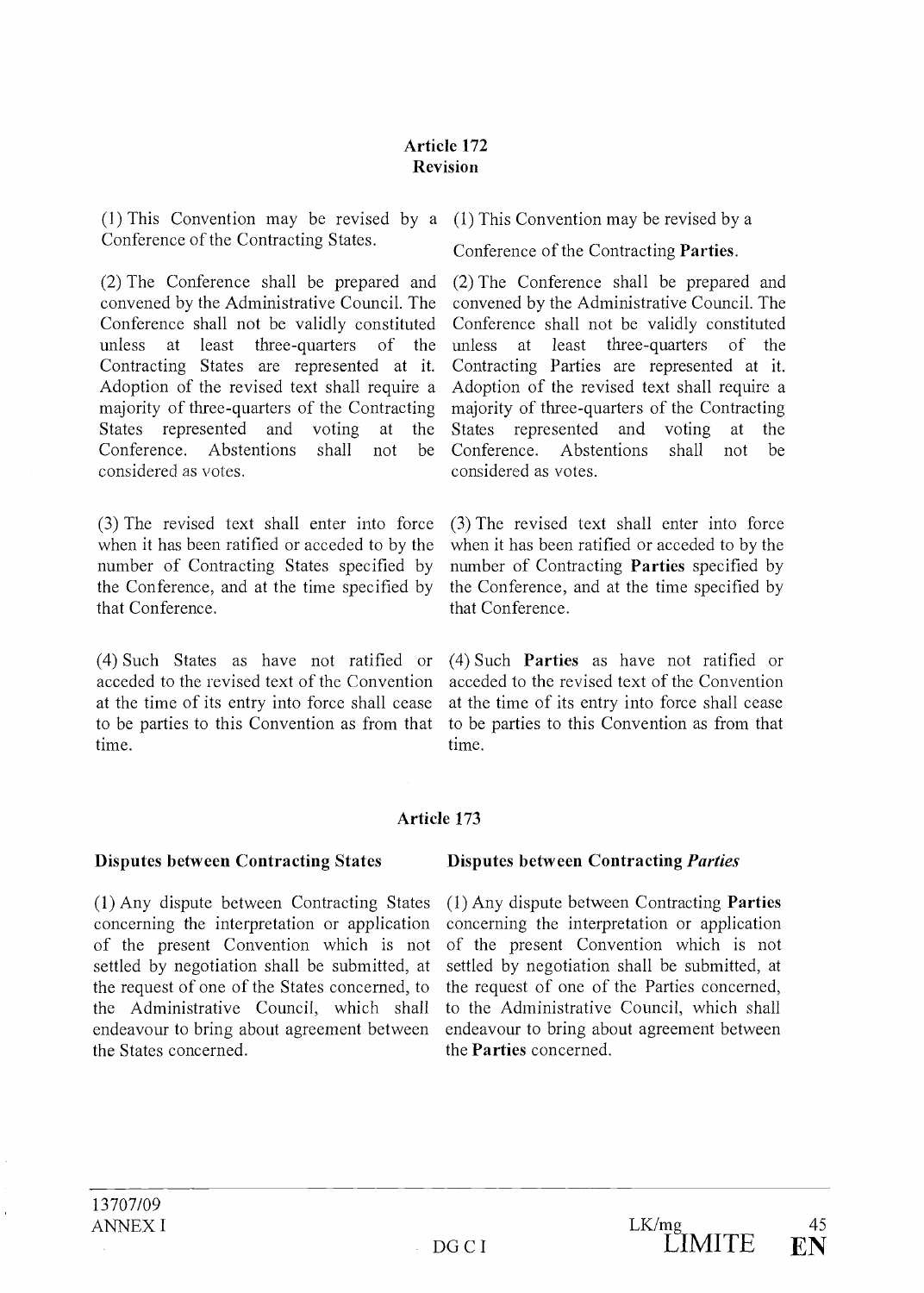(2) If such agreement is not reached within six months from the date when the dispute was referred to the Administrative Council, any one of the States concerned may submit the dispute to the International Court of Justice for a binding decision.

 $(2)$  If such agreement is not reached within six months from the date when the dispute was referred to the Administrative Council, any one of the Parties concerned may submit the dispute to the International Court of Justice for a binding decision.

(3) Rights and obligations of the Contracting Parties under paragraph (2) being a Member State of the European Community shall be without prejudice to their rights and obligations under Article 239 and 292 of the Treaty establishing the European Community.

# Article 175 Preservation of acquired rights

 $(1)$  In the event of a State ceasing to be party to this Convention in accordance with Article 172, paragraph 4, or Article 174 rights already acquired pursuant to this Convention shall not be impaired.

 $(2)$  A European patent application which is pending when a designated State ceases to be party to the Convention shall be processed by the European Patent Office, as far as that State is concerned, as if the Convention in force thereafter were applicable to that State.

 $(3)$  Paragraph 2 shall apply to European patents in respect of which, on the date mentioned in that paragraph, an opposition is pending or the opposition period has not expired.

Nothing in this Article shall affect the right of any State that has ceased to be a party to this Convention to treat any European patent in accordance with the text to which it was a party.

 $(1)$  In the event of a **Party** ceasing to be bound by this Convention in accordance with Article 172, paragraph 4, or Article 174 rights already acquired pursuant to this Convention shall not be impaired.

A European patent application which is pending when a designated Party ceases to be bound by this Convention shall be processed by the European Patent Office, as far as that Party is concerned, as if the Convention in force thereafter were applicable to that Party.

(unchanged)

(4) Nothing in this Article shall affect the right of any Party that has ceased to be bound by this Convention to treat any European patent in accordance with the text to which it was a party.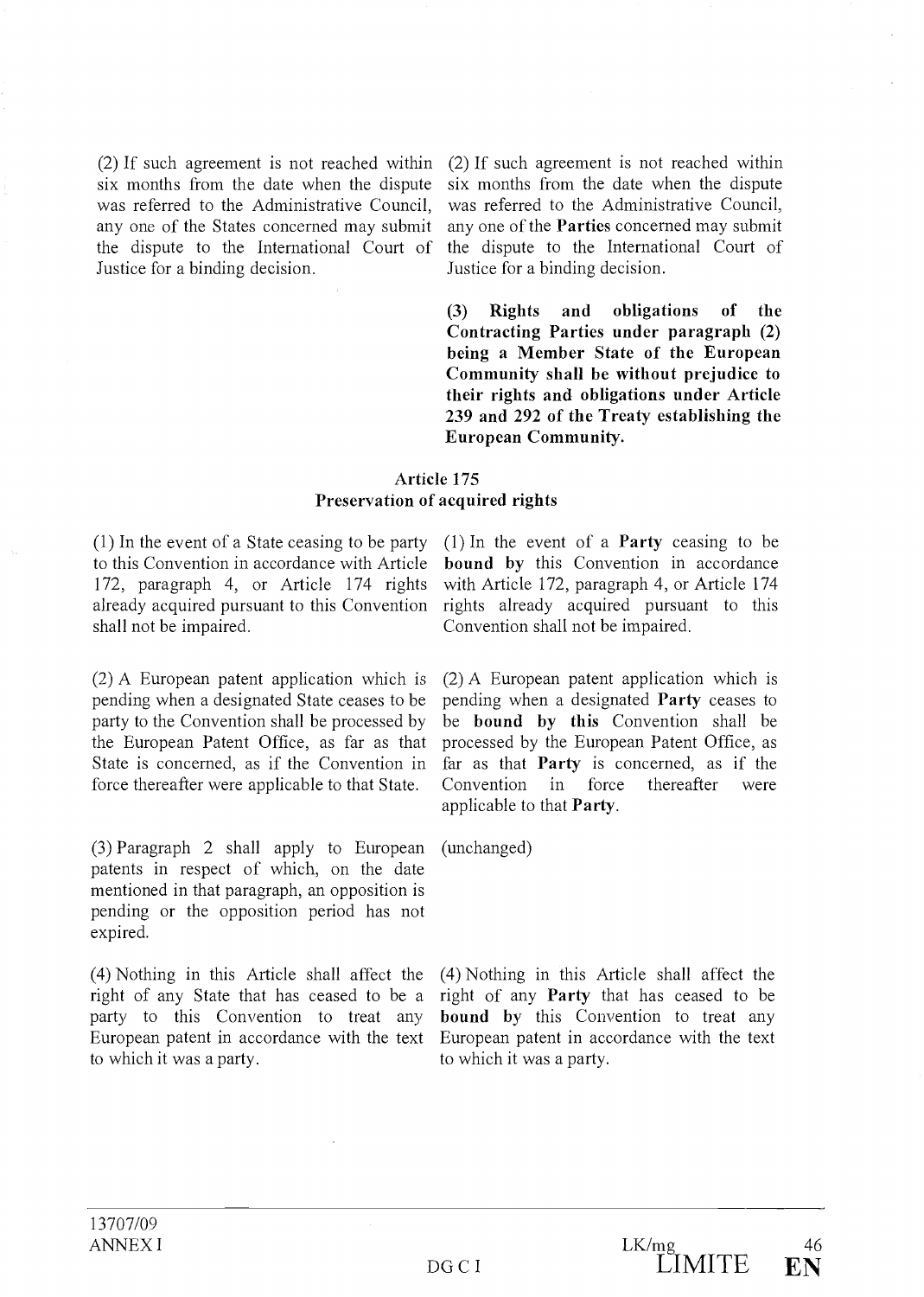#### Article 178 Transmission and notifications

of Germany shall draw up certified true copies of this Convention and shall transmit them to the Governments of ail signatory or acceding States.

 $(2)$  The Government of the Federal Republic of Germany shall notify to the Governments of the States referred to in paragraph 1:

(a) the deposit of any instrument of (a) the deposit of any instrument of ratification or accession; ratification or accession;

any declaration or notification received (b) any declaration or notification received pursuant to Article 168; pursuant to Article 168;

(c) any denunciation received pursuant to Article 174 and the date on which such denunciation comes into force.

(3) The Government of the Federal Republic of Germany shall register this Convention with the Secretariat of the United Nations.

The Government of the Federal Republic The Government of the Federal Republic of Germany shall draw up certified true copies of this Convention and shall transmit them to the Govemments of ail signatory or acceding States. In the case of the European Community it shall transmit them to the Council of the European Union.

> $(2)$  The Government of the Federal Republic of Germany shall notify to the authorities referred to in paragraph 1:

(c) any denunciation received pursuant to Article 174 and the date on which such denunciation comes into force.

(unchanged)

## New Article XX

## Technical adaptations

In the following provisions of the Convention the terms "Contracting State" or "Contracting States" are replaced by "Contracting Party" or "Contracting Parties" respectively: Articles 3, 26(1), 27(1), 28(1), 29(5), 34(1), 63(4), 71, 73, 75(1) - (2), 76(2), 118, 125, 138(1), 153(1), 174, 176(1) (incl. title)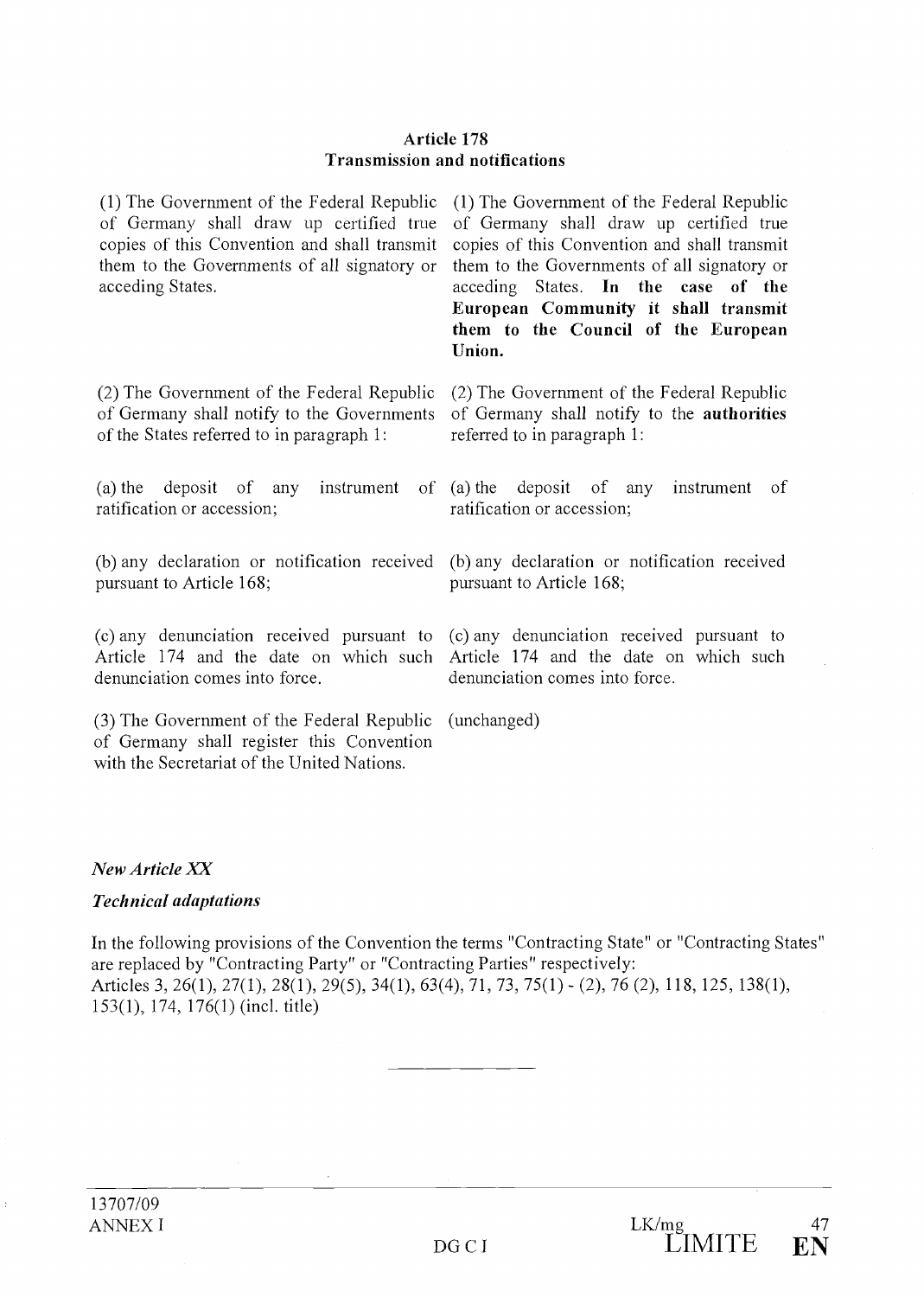# ANNEX II

# PROTOCOL TO THE REVISION ACT OF THE EUROPEAN PATENT CONVENTION ON ENHANCED PARTNERSHIP

- 1. Enhanced Partnerships shall make it possible for the European Patent Office to make regular use, where appropriate, of the result of any search carried out by central industrial property offices of Member States of the European Patent Organisation on a national patent application, the priority of which is claimed in a subsequent filing of a European patent application.
- Enhanced partnerships will be established through individual agreements between the European Patent Office and the central industrial property offices of Member States.
- Enhanced partnership agreements shall fully respect the central role of the European Patent Office in the granting and administering of European patents.
- 4. The enhanced partnership agreements shall be based on a *European Standard for Searches*, ESS, containing common criteria for ensuring quality.
- 5. The ESS shall be implemented within the European Patent Network  $(EPN)^1$ , in particular the Utilization Project<sup>2</sup> and the European Quality System,<sup>3</sup> within the policy of the European Patent Organization.
- 6. The ESS shall include:

 $^{1}$  EPO documents CA/120/06 and CA/PL 8/09.

<sup>&</sup>lt;sup>2</sup> EPO document CA/147/08 Rev. 1.

EPO document CA/122/06 and CA/PL 8/09.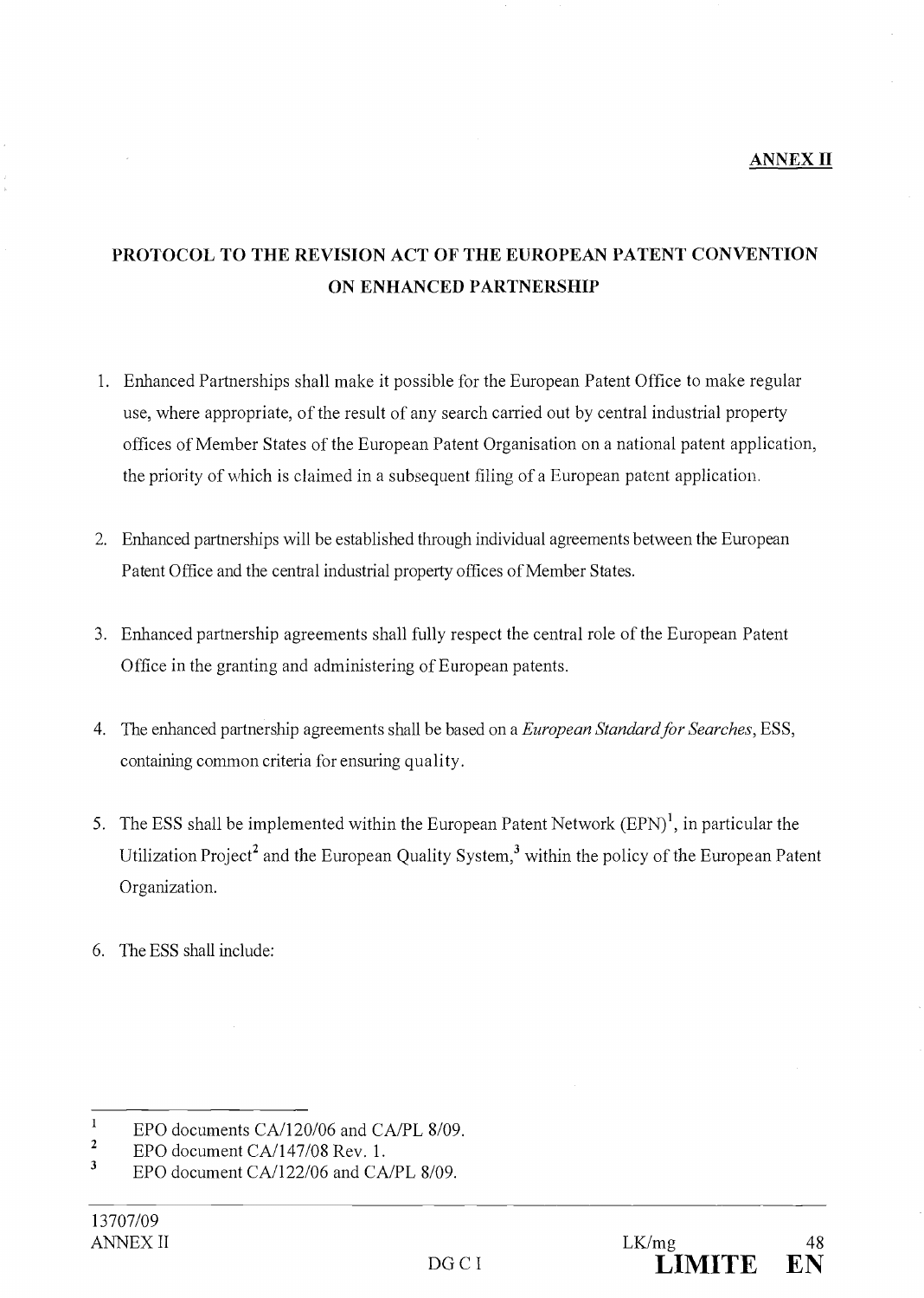- 6.1 Criteria commonly established having an impact on the search results, inter alia minimum documentation searched, searched classes according to defined classification systems, and common search strategies. The ESS shall also cover criteria for the documentation of the search through a standardised "log sheet" in which appropriate information concerning consulted databases, search parameters (strategy, keywords etc), classification, relevant documents etc shall be given.
- 6.2 A standardised training programme aimed at assuring that all examiners who are entitled to perform a search according to the ESS have been given comprehensive training. This training shall be subject to a certification process. The European Patent Office shall contribute to the arrangement and the administration of the standardised training programme. The training programme shall include exchanges of examiners between the Office and the participating central industrial property offices in order to enable the exchange of best practice and experience.
- 6.3 Standards ensuring that ail examiners performing a search according to the ESS have access to a set of search tools defined in the standard. The standard shall therefore comprise a list of search tools and search-related tools, such as databases, preparations, and others.
- 6.4 Standards to be met with regard to feedback in order to obtain improved quality and efficiency. An appropriate model for this could be based on Deming's PDCA-model (Plan-Do-Check-Act).
- 6.5 Standards for the assessment of the fulfilment of the criteria established under the ESS aiming at providing objective, transparent and reliable information on the quality of work and performance of the central industrial property offices of the Member States participating in the ESS. These standards shall include criteria ensuring the adequate involvement of users and wider stakeholders. The added value rendered by search reports carried out by central industrial property offices should be considered in the design of the fee structure.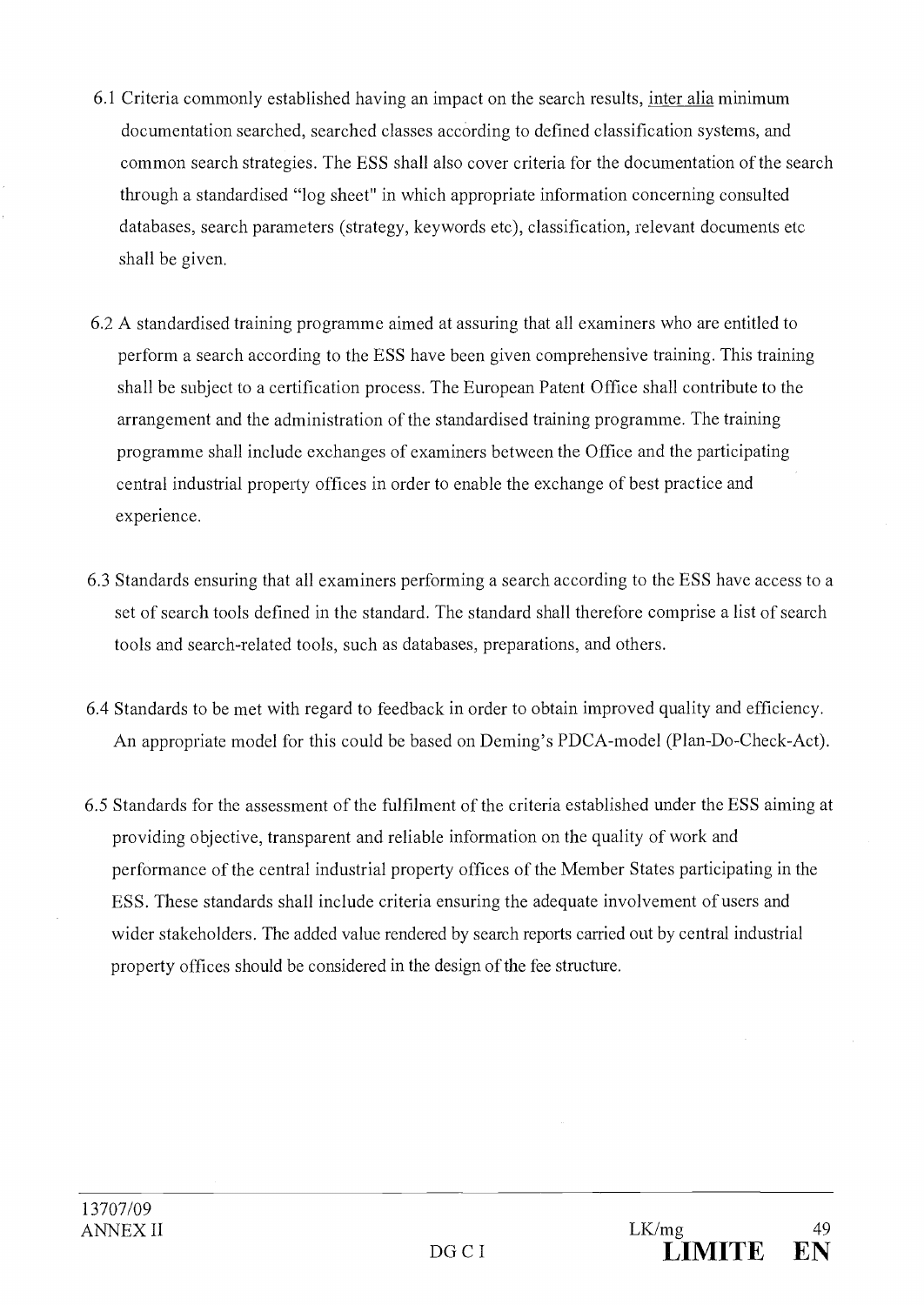- 7. The European Patent Office shall be invited to conclude the enhanced partnership agreements referred to in paragraphs 1 to 3 above and may terminate such agreements if the objective quality standards in the ESS or other conditions of the agreement are not met.
- The enhanced partnership agreements will be subject to an individual periodic review, carried out by the European Patent Office ensuring the active participation of the central industrial property offices and the users.
- 9. The participation of central industrial property offices in an enhanced partnership shall be voluntary but open to ail. In the spirit of facilitating the utilisation and pooling of ail available resources, regional cooperation shall be encouraged together with the possibility of limiting the participation of a central industrial property offices in an enhanced partnership to a specific technical field shall be further analysed, tested and evaluated.
- 10. The steps now taken shall be without prejudice to any future development of the enhanced partnership. Against this background the European Patent Office shall give comprehensive evaluation of the functioning and the further development of the enhanced partnerships, in close cooperation with the Member States, based on experience gained through the implementation and the performance achieved by central industrial property offices in meeting the standard of this protocol.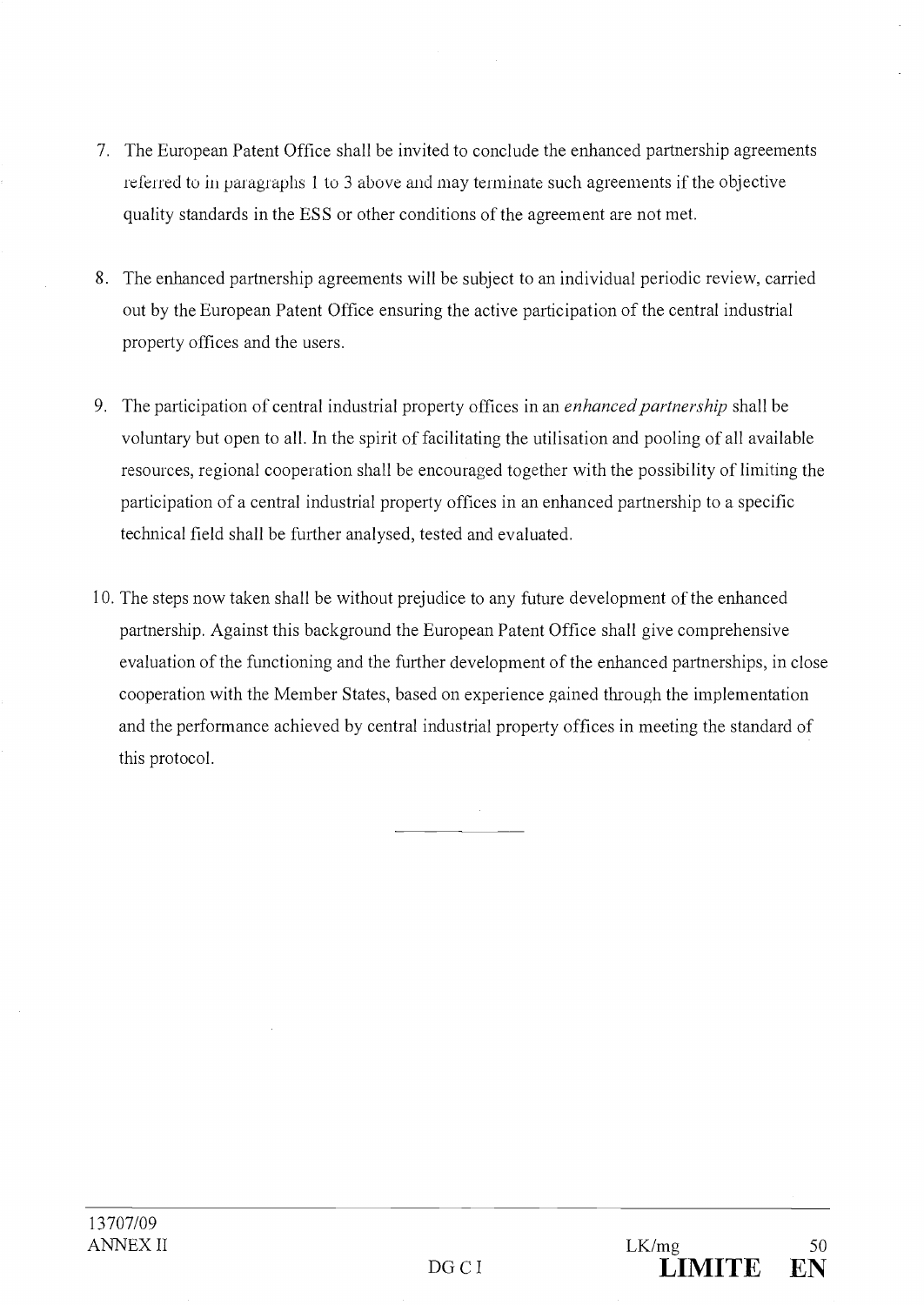# PROTOCOL TO THE REVISION ACT OF THE EUROPEAN PAIENT CONVENTION ON THE RENEWAL FEES OF THE COMMUNITY PAIENT

- (I) Renewal fees for Community patents vvill be payable to the European Patent Office in accordance with Article 39a, and 149g of the European Patent Convention.
- (2) The Select Committee established according to Article 149 shall, once the Community patent Regulation enters into force, fix both the level of the renewal fees and the distribution key for their allocation, in accordance with Article 149m part c and d. The Select Committee shall periodically review its decisions.
- (3) When fixing or reviewing the level of the renewal fees the Select Committee shall take into account that the renewal fees shall be progressive throughout the life of the Community patent and together with the fees due to be paid during the application phase, cover the costs associated with the granting and administration of the Community patent, thus contributing to the financial stability of the European Patent Office.
- When fixing, or revievving, the level of the renewal fees the Select Committee shall, in addition to fundamental principles expressed in (3), take into account that the renewal fees shall:

- correlate to the level of the renewal fees for an average European Patent;

facilitate innovation and its protection in Europe;

foster the competitiveness of European business, especially small and medium sizes enterprises in the global economy and

- reflect the size of the market covered by the Community patent, duly taking into account comparable patent systems.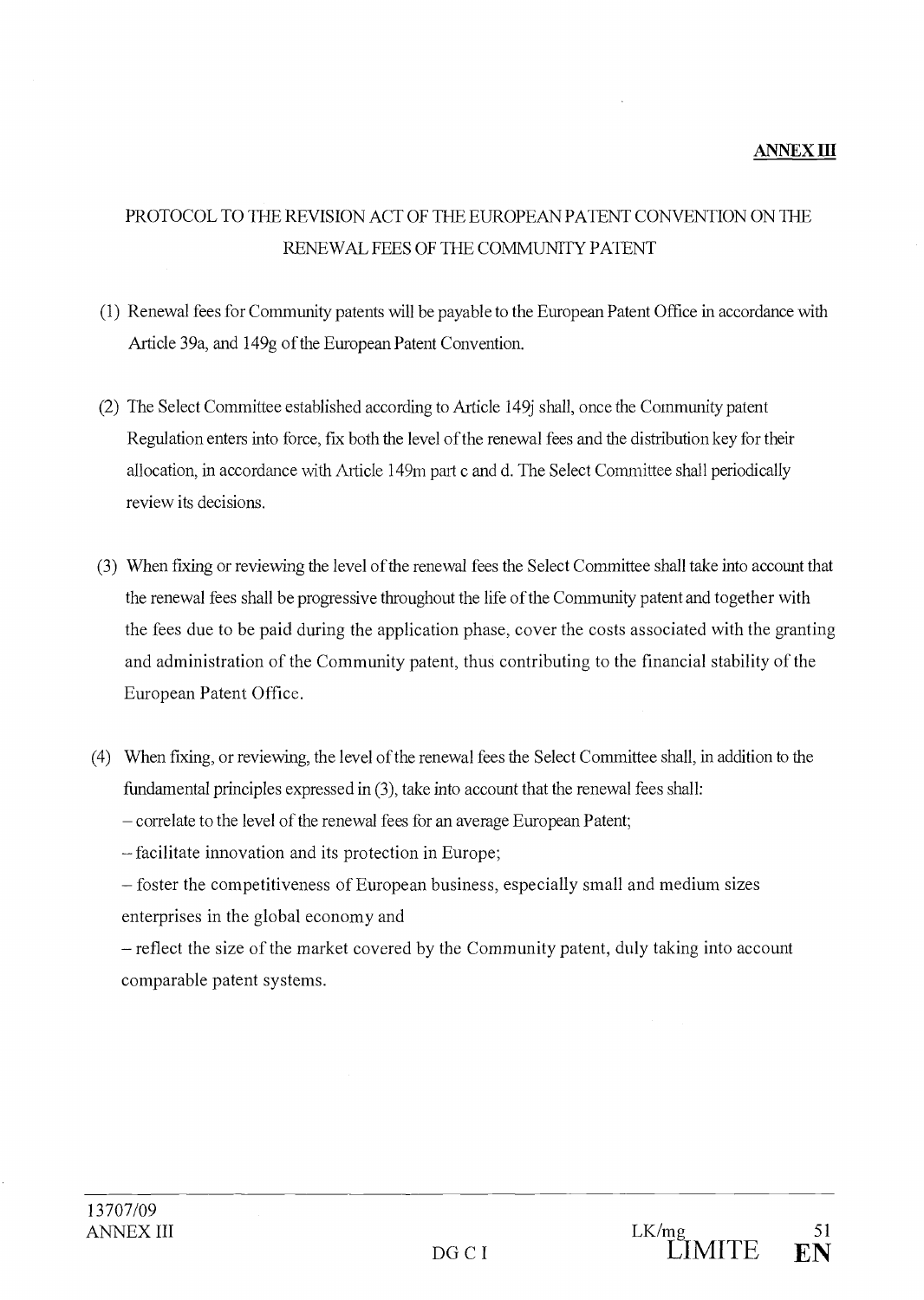(5) When fixing, or reviewing, the distribution key referred to in Article 149g(2) and 149m(d) the Select Committee shall take into account a basket of fair, equitable and relevant criteria. Amongst these criteria the following should be given particular importance :

proportionality with regard to the level of patent activity;

proportionality with regard to the size of the market;

- compensation for Member States having one official language not in common with the Office, and

- in cases of disproportionately low levels of patent activity, compensation should be provided with a view to promoting patent activity and facilitating innovation.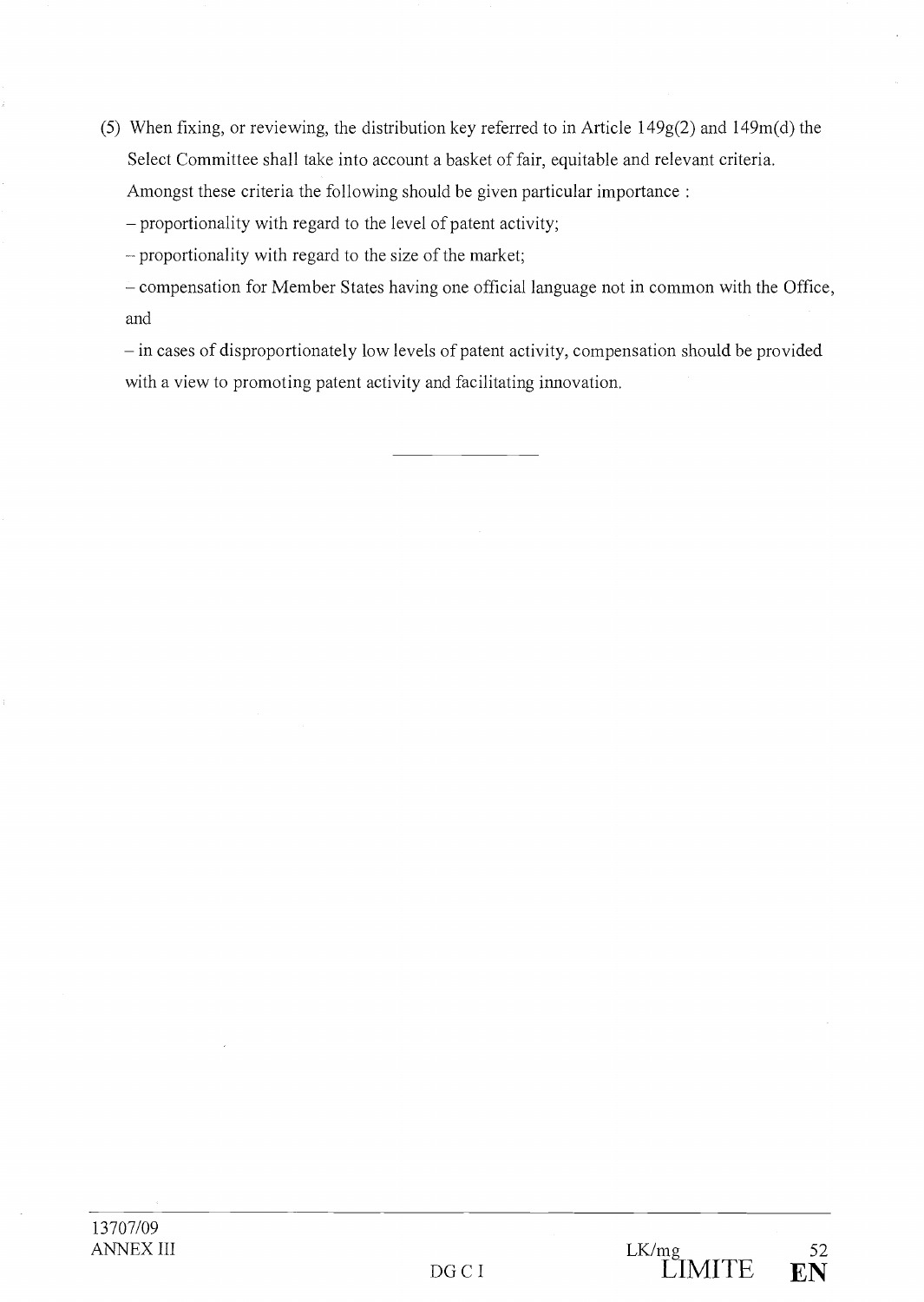# ANNEX IV

# AGREEMENT ON THE TRANSLATION ARRANGEMENTS APPLICABLE UNDER THE EUROPEAN PATENT CONVENTION TO THE COMMUNITY PATENT

The European Community and its Member States, as Contracting Parties to this Agreement, and

in their capacity as Contracting Parties to the Convention on the Grant of European Patents (European Patent Convention) of 5 October 19734,

Reaffirming their commitment to a cost effective, legally secure Community patent, which should improve access to the patent system in Europe and further facilitate its use by companies, in particular small and medium sized enterprises,

Seeking to reduce administrative complexity and costs for patents with the aim to stimulate innovation,

Stressing the importance of the availability of patent information, the dissemination of technological knowledge and multilingualism, which could be achieved by a patent machine translation programme operational once the Community patent cornes into effect enabling instant access to translated publications of patent applications in ail official languages of the European Union.

Recognising that in order to facilitate access to the patent system, it is important for an applicant from a Member State having an official language of the European Union that is not one of the official languages of the European Patent Office to be able to file a patent application in this language and that translations into one of the designated official languages of the European Patent Office for the language of proceedings for the patent application should be borne by the system ("mutualisation of costs"),

<sup>&</sup>lt;sup>4</sup> As revised by the Act revising Article 63 EPC of 17 December 1991, the Act revising the EPC of 29 November 2000 and the Act revising the EPC of ...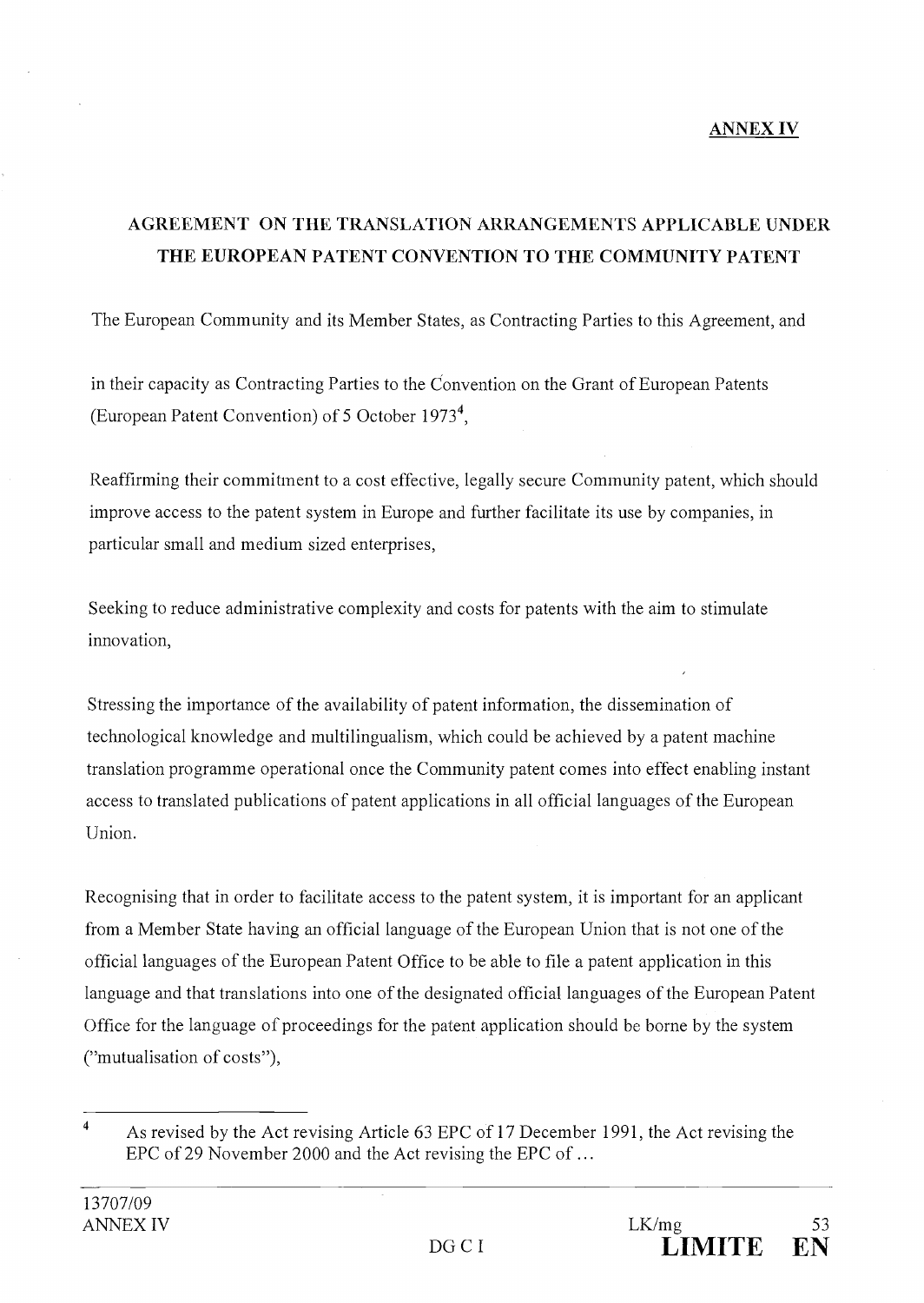Have decided to establish a specific and simplified scheme for the translation arrangements related to the Community patent, which will dispense with the requirements provided for in Article 65 of the European Patent Convention.

#### Article 1

# Dispensation with translation requirements

The Member States of the European Community shall dispense with the translation requirements provided for in Article 65 of the European Patent Convention with respect to Community patents.

# Article 2

# Mutualisation of costs

Without prejudice to Article 14(4) of the European Patent Convention, the costs incurred in respect of the translation of an application for a Community patent filed in an official language of the European Union that is not one of the official languages of the European Patent Office into one of the official languages of the European Patent Office shall be borne by the system.

# Article 3

# Translations for the provision of patent information

- Translations of the patent specifications and claims into ail official languages of the European 1. Union shall be made available upon publication of the application for the Community patent.
- These translations shall be carried out on demand by the Community Patent Division as  $2.$ referred to in Article 15(c.1) of the European Patent Convention based upon a machine translation programme involving electronic dictionaries with technical vocabulary linked to the international patent classification system.
- $3.$ The translations referred to in this Article shall be for the provision of information and shall have no legal effect.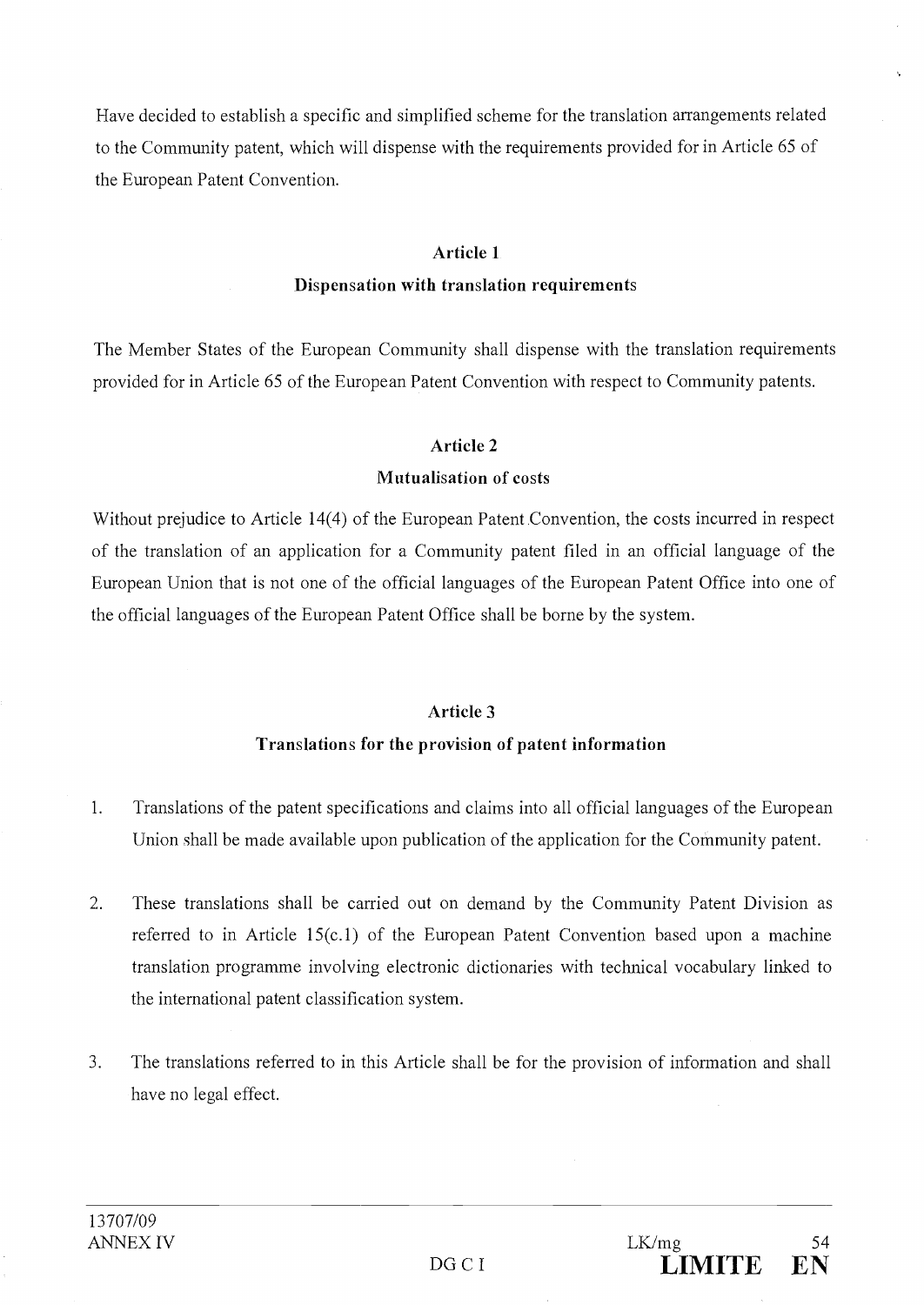# Article 4

# Translations in case of a dispute

In the case of a dispute relating to a Community patent, the patent proprietor, at his/her own expense, shall provide:

- $(a)$ at the request of an alleged infringer, a full translation of the patent into an official language of the State in which the alleged infringement took place or in which the alleged infringer is domiciled;
- $(b)$ at the request of a Court in the course of legal proceedings, a full translation of the patent into the language of proceedings.

# Article 5 Ratification

This Agreement shall be subject to ratification by the Contracting Parties together with the ratification procedure of the Revision Act on [title of the Revision Act]<sup>5</sup>.

# Article 6 Entry into force

This Agreement shall enter into force on the day of the entry into force of the revised European Patent Convention as amended by the Revision Act on [title of the Revision Act].

# Article 7

# Duration of the Agreement

This Agreement shall be concluded for an unlimited duration.

<sup>5</sup> The Act revising the European Patent Convention of [date].